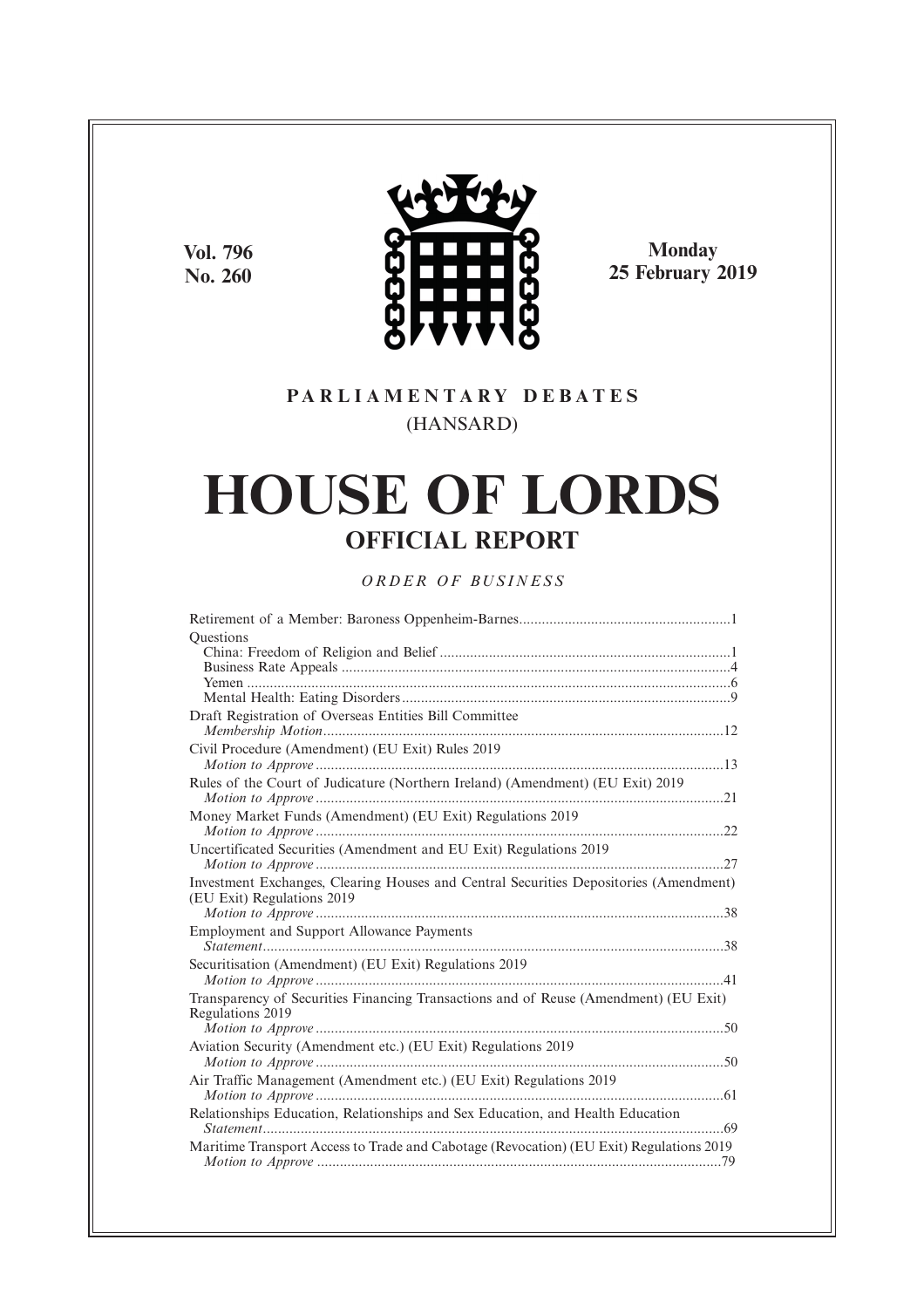Lords wishing to be supplied with these Daily Reports should give notice to this effect to the Printed Paper Office.

No proofs of Daily Reports are provided. Corrections for the bound volume which Lords wish to suggest to the report of their speeches should be clearly indicated in a copy of the Daily Report, which, with the column numbers concerned shown on the front cover, should be sent to the Editor of Debates, House of Lords, within 14 days of the date of the Daily Report.

> *This issue of the Official Report is also available on the Internet at* https://hansard.parliament.uk/lords/2019-02-25

The first time a Member speaks to a new piece of parliamentary business, the following abbreviations are used to show their party affiliation:

| <b>Abbreviation</b> | <b>Party/Group</b>                 |
|---------------------|------------------------------------|
| CВ                  | Cross Bench                        |
| Con                 | Conservative                       |
| <b>DUP</b>          | Democratic Unionist Party          |
| GP                  | Green Party                        |
| Ind Lab             | Independent Labour                 |
| Ind LD              | Independent Liberal Democrat       |
| Ind SD              | <b>Independent Social Democrat</b> |
| Ind UU              | Independent Ulster Unionist        |
| Lab                 | Labour                             |
| Lab Co-op           | Labour and Co-operative Party      |
| LD                  | Liberal Democrat                   |
| LD Ind              | Liberal Democrat Independent       |
| Non-afl             | Non-affiliated                     |
| PC                  | Plaid Cymru                        |
| UKIP                | UK Independence Party              |
| UUP                 | <b>Ulster Unionist Party</b>       |

No party affiliation is given for Members serving the House in a formal capacity, the Lords spiritual, Members on leave of absence or Members who are otherwise disqualified from sitting in the House.

© Parliamentary Copyright House of Lords 2019,

*this publication may be reproduced under the terms of the Open Parliament licence, which is published at www.parliament.uk/site-information/copyright/.*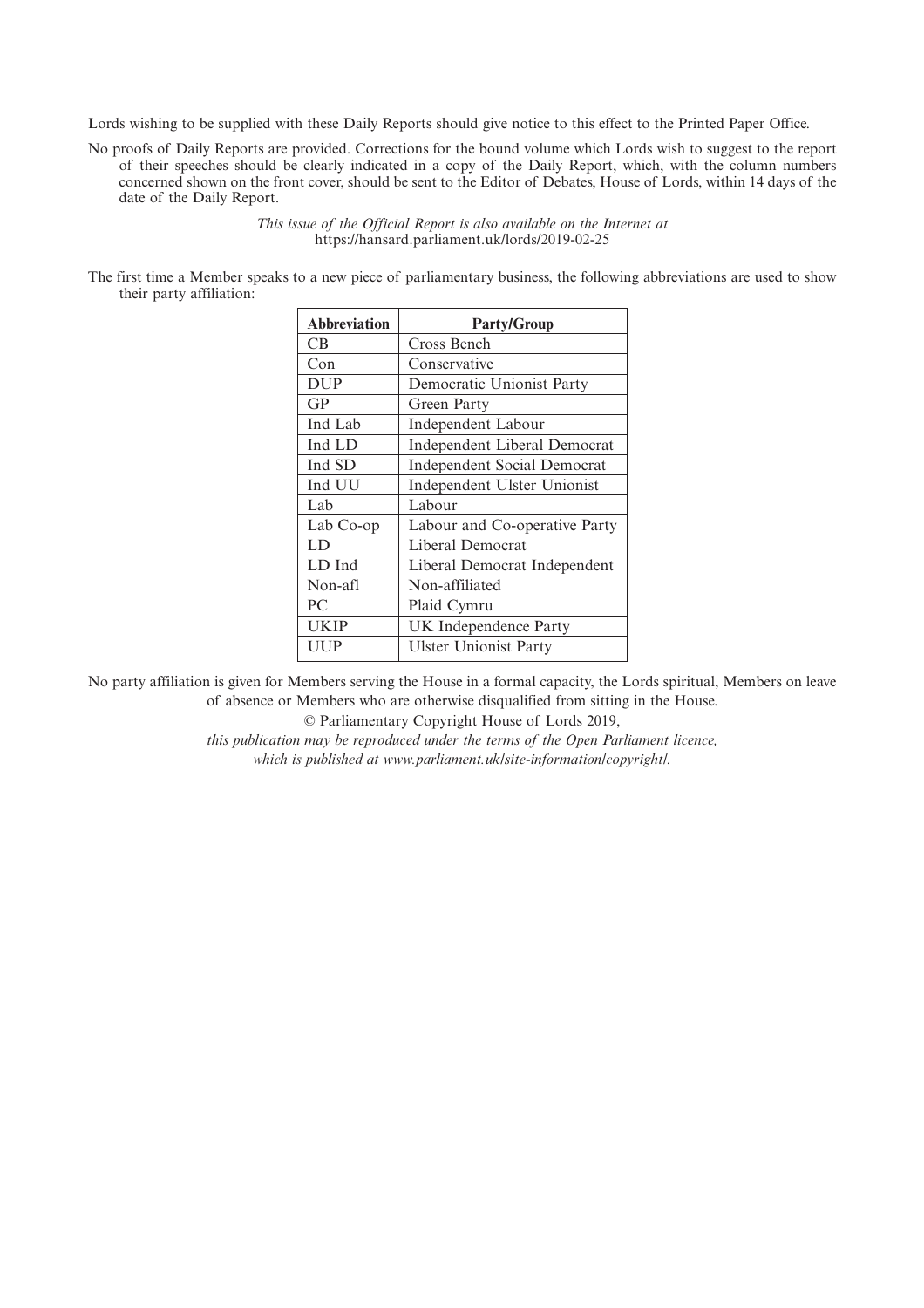## HER MAJESTY'S GOVERNMENT

#### PRINCIPAL OFFICERS OF STATE

#### THE CABINET

PRIME MINISTER, FIRST LORD OF THE TREASURY AND MINISTER FOR THE CIVIL SERVICE—The Rt. Hon. Theresa May, MP CHANCELLOR OF THE DUCHY OF LANCASTER AND MINISTER FOR THE CABINET OFFICE—The Rt. Hon. David Lidington, MP CHANCELLOR OF THE EXCHEQUER—The Rt. Hon. Philip Hammond, MP SECRETARY OF STATE FOR THE HOME DEPARTMENT—The Rt. Hon. Sajid Javid, MP SECRETARY OF STATE FOR FOREIGN AND COMMONWEALTH AFFAIRS—The Rt. Hon. Jeremy Hunt, MP SECRETARY OF STATE FOR EXITING THE EUROPEAN UNION—The Rt. Hon. Stephen Barclay, MP SECRETARY OF STATE FOR DEFENCE—The Rt. Hon. Gavin Williamson, MP LORD CHANCELLOR AND SECRETARY OF STATE FOR JUSTICE—The Rt. Hon. David Gauke, MP SECRETARY OF STATE FOR HEALTH AND SOCIAL CARE—The Rt. Hon. Matt Hancock, MP SECRETARY OF STATE FOR BUSINESS, ENERGY AND INDUSTRIAL STRATEGY—The Rt. Hon. Greg Clark, MP SECRETARY OF STATE FOR INTERNATIONAL TRADE AND PRESIDENT OF THE BOARD OF TRADE—The Rt. Hon. Liam Fox, MP SECRETARY OF STATE FOR WORK AND PENSIONS—The Rt. Hon. Amber Rudd, MP SECRETARY OF STATE FOR EDUCATION—The Rt. Hon. Damian Hinds, MP SECRETARY OF STATE FOR ENVIRONMENT, FOOD AND RURAL AFFAIRS—The Rt. Hon. Michael Gove, MP SECRETARY OF STATE FOR HOUSING, COMMUNITIES AND LOCAL GOVERNMENT—The Rt. Hon. James Brokenshire, MP SECRETARY OF STATE FOR TRANSPORT—The Rt. Hon. Chris Grayling, MP LEADER OF THE HOUSE OF LORDS AND LORD PRIVY SEAL—Baroness Evans of Bowes Park SECRETARY OF STATE FOR SCOTLAND—The Rt. Hon. David Mundell, MP SECRETARY OF STATE FOR WALES—The Rt. Hon. Alun Cairns, MP SECRETARY OF STATE FOR NORTHERN IRELAND—The Rt. Hon. Karen Bradley, MP SECRETARY OF STATE FOR INTERNATIONAL DEVELOPMENT AND MINISTER FOR WOMEN AND EQUALITIES—The Rt. Hon. Penny Mordaunt, MP SECRETARY OF STATE FOR DIGITAL, CULTURE, MEDIA AND SPORT—The Rt. Hon. Jeremy Wright, MP

MINISTER WITHOUT PORTFOLIO—The Rt. Hon. Brandon Lewis, MP

### ALSO ATTENDS CABINET

CHIEF SECRETARY TO THE TREASURY—The Rt. Hon. Elizabeth Truss, MP LEADER OF THE HOUSE OF COMMONS AND LORD PRESIDENT OF THE COUNCIL—The Rt. Hon. Andrea Leadsom, MP PARLIAMENTARY SECRETARY TO THE TREASURY AND CHIEF WHIP—The Rt. Hon. Julian Smith, MP ATTORNEY GENERAL—The Rt. Hon. Geoffrey Cox, QC, MP MINISTER FOR ENERGY AND CLEAN GROWTH—The Rt. Hon. Claire Perry, MP MINISTER FOR IMMIGRATION—The Rt. Hon. Caroline Nokes, MP

#### DEPARTMENTS OF STATE AND MINISTERS

#### **Business, Energy and Industrial Strategy**—

SECRETARY OF STATE—The Rt. Hon. Greg Clark, MP MINISTERS OF STATE— The Rt. Hon. Claire Perry, MP (Minister for Energy and Clean Growth) Chris Skidmore, MP (Minister for Universities, Science, Research and Innovation) § PARLIAMENTARY UNDER-SECRETARIES OF STATE-Kelly Tolhurst, MP (Minister for Small Business, Consumers and Corporate Responsibility) Richard Harrington, MP (Minister for Business and Industry) The Rt. Hon. Lord Henley

#### **Cabinet Office**—

PRIME MINISTER, FIRST LORD OF THE TREASURY AND MINISTER FOR THE CIVIL SERVICE—The Rt. Hon. Theresa May, MP MINISTER FOR THE CABINET OFFICE AND CHANCELLOR OF THE DUCHY OF LANCASTER—The Rt. Hon. David Lidington, MP

MINISTER WITHOUT PORTFOLIO—The Rt. Hon. Brandon Lewis, MP

#### PARLIAMENTARY SECRETARIES—

Oliver Dowden, MP (Minister for Implementation)

Chloe Smith, MP (Minister for the Constitution)

CABINET OFFICE SPOKESPERSON FOR THE LORDS—The Rt. Hon. Lord Young of Cookham, CH §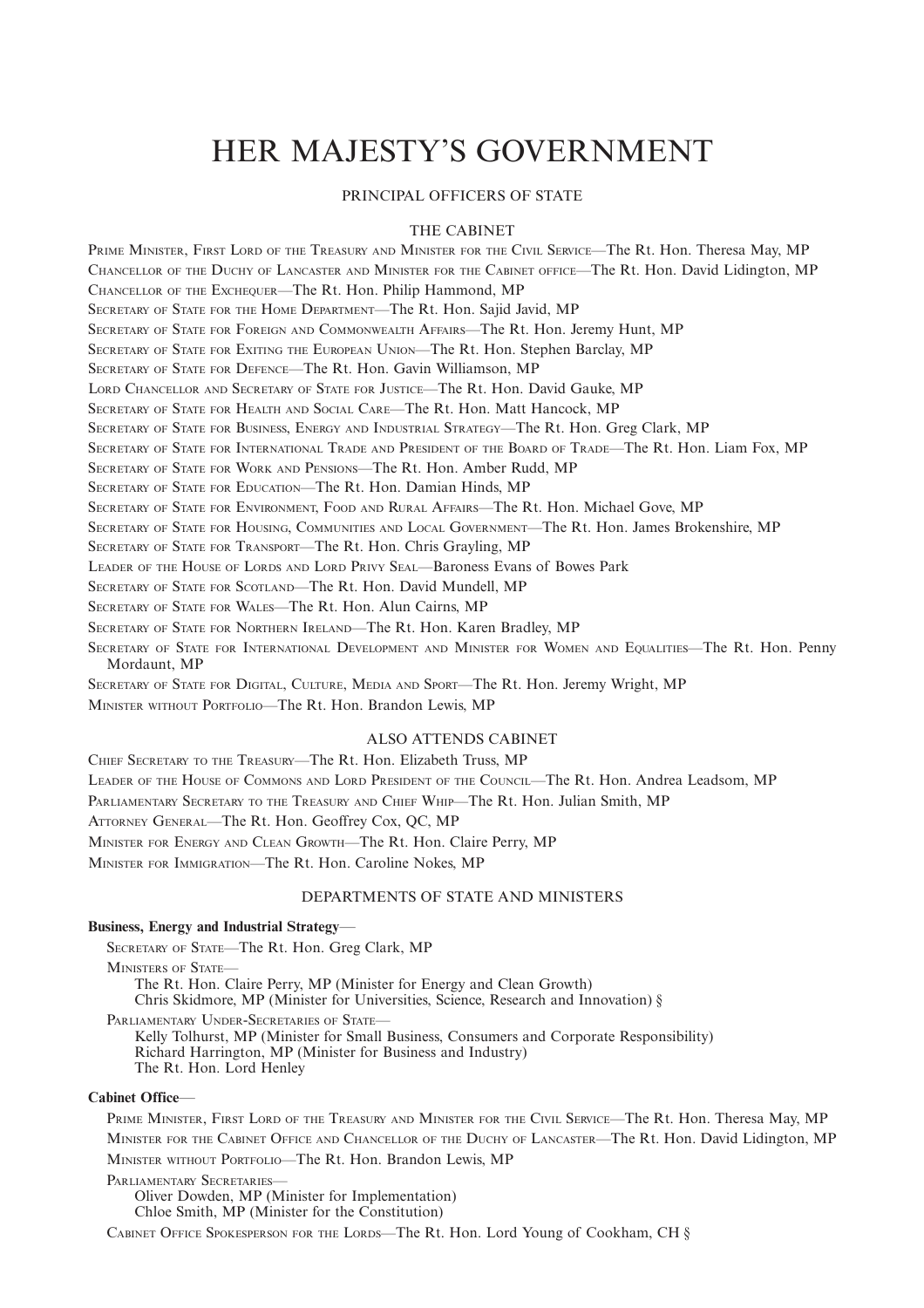### **Defence**— SECRETARY OF STATE—The Rt. Hon. Gavin Williamson, MP MINISTERS OF STATE— The Rt. Hon. Earl Howe § The Rt. Hon. Mark Lancaster, TD, MP (Minister for the Armed Forces) PARLIAMENTARY UNDER-SECRETARIES OF STATE-The Rt. Hon. Tobias Ellwood, MP (Minister for Defence People and Veterans) Stuart Andrew, MP (Minister for Defence Procurement) **Digital, Culture, Media and Sport**— SECRETARY OF STATE—The Rt. Hon. Jeremy Wright, MP MINISTER OF STATE—Margot James, MP (Minister for Digital and the Creative Industries) PARLIAMENTARY UNDER-SECRETARIES OF STATE-Lord Ashton of Hyde Michael Ellis, MP (Minister for the Arts, Heritage and Tourism) Mims Davies, MP (Minister for Sport and Civil Society) **Education**— SECRETARY OF STATE—The Rt. Hon. Damian Hinds, MP MINISTERS OF STATE— The Rt. Hon. Nick Gibb, MP (Minister for School Standards) The Rt. Hon. Anne Milton, MP (Minister for Apprenticeships and Skills) Chris Skidmore, MP (Minister for Universities, Science, Research and Innovation) § PARLIAMENTARY UNDER-SECRETARIES OF STATE-Lord Agnew of Oulton, DL (Minister for the School System) Nadhim Zahawi, MP (Minister for Children and Families) **Environment, Food and Rural Affairs**— SECRETARY OF STATE—The Rt. Hon. Michael Gove, MP MINISTER OF STATE—George Eustice, MP (Minister for Agriculture, Fisheries and Food) PARLIAMENTARY UNDER-SECRETARIES OF STATE— Dr Thérèse Coffey, MP (Minister for the Environment) Lord Gardiner of Kimble (Minister for Rural Affairs and Biosecurity) David Rutley, MP (Minister for Food and Animal Welfare) § **Exiting the European Union**— SECRETARY OF STATE—The Rt. Hon. Stephen Barclay, MP MINISTER OF STATE—Lord Callanan PARLIAMENTARY UNDER-SECRETARIES OF STATE-Robin Walker, MP Chris Heaton-Harris, MP Kwasi Kwarteng, MP **Foreign and Commonwealth Office**— SECRETARY OF STATE—The Rt. Hon. Jeremy Hunt, MP MINISTERS OF STATE— The Rt. Hon. Sir Alan Duncan, KCMG, MP (Minister for Europe and the Americas) The Rt. Hon. Alistair Burt, MP (Minister for the Middle East)  $\hat{\S}$ Lord Ahmad of Wimbledon (Minister for the Commonwealth and the UN) The Rt. Hon. Mark Field, MP (Minister for Asia and the Pacific) Harriett Baldwin, MP (Minister for Africa) § **Health and Social Care**— SECRETARY OF STATE—The Rt. Hon. Matt Hancock, MP MINISTER OF STATE— Stephen Hammond, MP (Minister for Health) Caroline Dinenage, MP (Minister for Care) PARLIAMENTARY UNDER-SECRETARIES OF STATE— Steve Brine, MP (Minister for Public Health and Primary Care) Jackie Doyle-Price, MP (Minister for Mental Health, Inequalities and Suicide Prevention) Baroness Blackwood **Home Office** SECRETARY OF STATE—The Rt. Hon. Sajid Javid, MP MINISTERS OF STATE— The Rt. Hon. Caroline Nokes, MP (Minister for Immigration) The Rt. Hon. Ben Wallace, MP (Minister for Security and Economic Crime) The Rt. Hon. Nick Hurd, MP (Minister for Policing and the Fire Service, Minister for London) Baroness Williams of Trafford (Minister for Countering Extremism) §

PARLIAMENTARY UNDER-SECRETARY OF STATE—Victoria Atkins, MP (Minister for Crime, Safeguarding and Vulnerability) §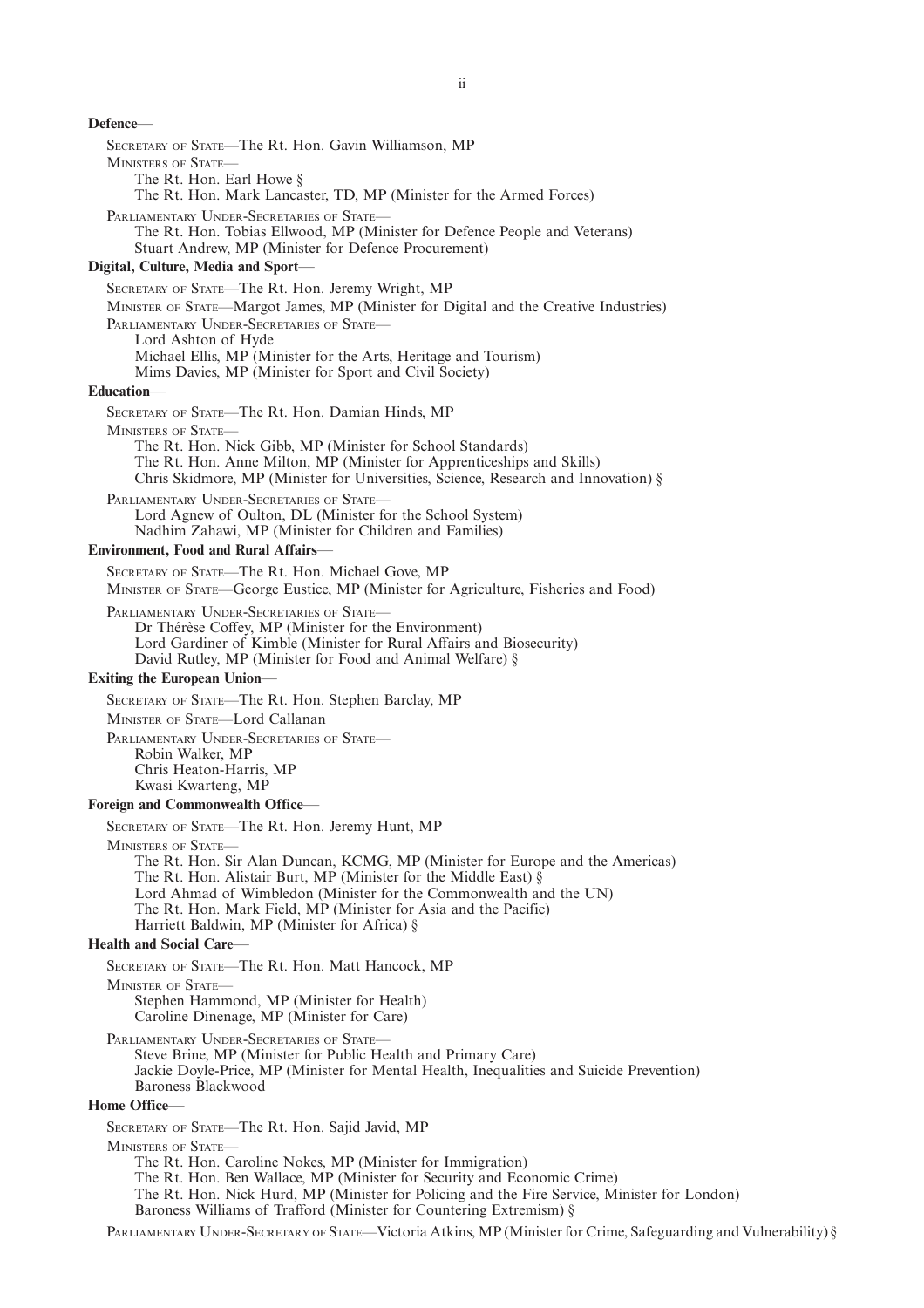#### **Housing, Communities and Local Government**—

SECRETARY OF STATE—The Rt. Hon. James Brokenshire, MP MINISTER OF STATE—Kit Malthouse, MP (Minister for Housing) PARLIAMENTARY UNDER-SECRETARIES OF STATE-Jake Berry, MP (Minister for the Northern Powerhouse and Local Growth) Heather Wheeler, MP (Minister for Housing and Homelessness) Rishi Sunak, MP (Minister for Local Government) Lord Bourne of Aberystwyth (Minister for Faith) § **International Development**— SECRETARY OF STATE AND MINISTER FOR WOMEN AND EQUALITIES—The Rt. Hon. Penny Mordaunt, MP MINISTERS OF STATE-The Rt. Hon. Alistair Burt, MP § Harriett Baldwin, MP § The Rt. Hon. Lord Bates PARLIAMENTARY UNDER-SECRETARIES OF STATE-Victoria Atkins, MP (Minister for Women) § Baroness Williams of Trafford (Minister for Equalities) § **International Trade**— SECRETARY OF STATE AND PRESIDENT OF THE BOARD OF TRADE—The Rt. Hon. Liam Fox, MP MINISTERS OF STATE-George Hollingbery, MP (Minister for Trade Policy) Baroness Fairhead, CBE (Minister for Trade and Export Promotion) PARLIAMENTARY UNDER-SECRETARY OF STATE—Graham Stuart, MP (Minister for Investment) **Justice**— LORD CHANCELLOR AND SECRETARY OF STATE—The Rt. Hon. David Gauke, MP MINISTER OF STATE—Rory Stewart, MP PARLIAMENTARY UNDER-SECRETARIES OF STATE-Lucy Frazer, MP Edward Argar, MP ADVOCATE GENERAL FOR SCOTLAND AND MINISTRY OF JUSTICE SPOKESPERSON FOR THE LORDS—The Rt. Hon. Lord Keen of Elie, QC **Law Officers**— ATTORNEY GENERAL—The Rt. Hon. Geoffrey Cox, QC, MP SOLICITOR GENERAL—Robert Buckland, QC, MP ADVOCATE GENERAL FOR SCOTLAND—The Rt. Hon. Lord Keen of Elie, QC (Ministry of Justice Spokesperson for the Lords) **Leader of the House of Commons**— LEADER OF THE HOUSE OF COMMONS AND LORD PRESIDENT OF THE COUNCIL—The Rt. Hon. Andrea Leadsom, MP **Leader of the House of Lords**— LEADER OF THE HOUSE OF LORDS AND LORD PRIVY SEAL—Baroness Evans of Bowes Park DEPUTY LEADER OF THE HOUSE OF LORDS—The Rt. Hon. Earl Howe § **Northern Ireland**— SECRETARY OF STATE—The Rt. Hon. Karen Bradley, MP MINISTER OF STATE—John Penrose, MP PARLIAMENTARY UNDER-SECRETARY OF STATE-Lord Duncan of Springbank § **Scotland Office** SECRETARY OF STATE—The Rt. Hon. David Mundell, MP PARLIAMENTARY UNDER-SECRETARY OF STATE-Lord Duncan of Springbank § **Transport**— SECRETARY OF STATE—The Rt. Hon. Chris Grayling, MP MINISTER OF STATE—Jesse Norman, MP PARLIAMENTARY UNDER-SECRETARIES OF STATE-Baroness Sugg, CBE Nusrat Ghani, MP § Andrew Jones, MP **Treasury**— CHANCELLOR OF THE EXCHEQUER—The Rt. Hon. Philip Hammond, MP CHIEF SECRETARY—The Rt. Hon. Elizabeth Truss, MP PARLIAMENTARY SECRETARY AND CHIEF WHIP—The Rt. Hon. Julian Smith, MP FINANCIAL SECRETARY AND PAYMASTER GENERAL—The Rt. Hon. Mel Stride, MP EXCHEQUER SECRETARY—Robert Jenrick, MP ECONOMIC SECRETARY—John Glen, MP LORDS COMMISSIONERS— Mike Freer, MP Paul Maynard, MP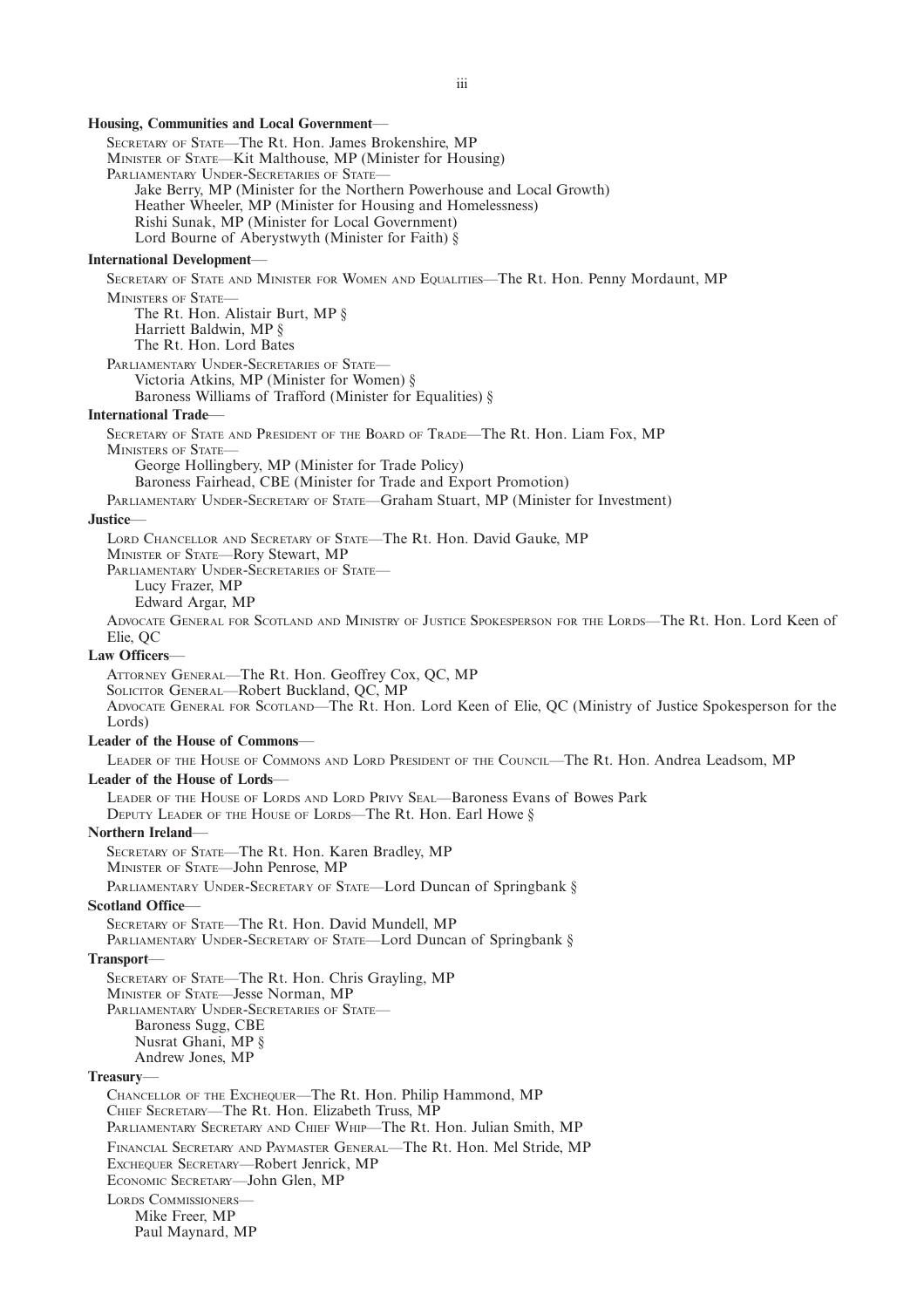Craig Whittaker, MP Rebecca Harris, MP David Rutley, MP § Jeremy Quin, MP

ASSISTANT WHIPS-Nusrat Ghani, MP § Iain Stewart, MP Jo Churchill, MP Amanda Milling, MP Michelle Donelan, MP Alister Jack, MP Wendy Morton, MP Nigel Adams, MP §

#### **Wales Office**—

SECRETARY OF STATE—The Rt. Hon. Alun Cairns, MP PARLIAMENTARY UNDER-SECRETARIES OF STATE-Lord Bourne of Aberystwyth § Nigel Adams, MP §

#### **Work and Pensions**—

SECRETARY OF STATE—The Rt. Hon. Amber Rudd, MP MINISTERS OF STATE— Alok Sharma, MP (Minister for Employment) Sarah Newton, MP (Minister for Disabled People, Health and Work) PARLIAMENTARY UNDER-SECRETARIES OF STATE-Guy Opperman, MP (Minister for Pensions and Financial Inclusion) Baroness Buscombe Justin Tomlinson, MP (Minister for Family Support, Housing and Child Maintenance)

#### **Her Majesty's Household**—

LORD CHAMBERLAIN—The Rt. Hon. Earl Peel, GCVO, DL LORD STEWARD—The Earl of Dalhousie MASTER O<sup>F</sup> THE HORSE—Lord Vestey, KCVO PARLIAMENTARY SECRETARY TO THE TREASURY AND CHIEF WHIP—The Rt. Hon. Julian Smith, MP TREASURER AND DEPUTY CHIEF WHIP—Christopher Pincher, MP COMPTROLLER—Mark Spencer, MP VICE CHAMBERLAIN—Andrew Stephenson, MP

#### **Government Whips, House of Lords**—

CAPTAIN OF THE HONOURABLE CORPS OF GENTLEMEN-AT-ARMS AND CHIEF WHIP—The Rt. Hon. Lord Taylor of Holbeach, CBE CAPTAIN OF THE QUEEN'<sup>S</sup> BODYGUARD OF THE YEOMEN OF THE GUARD AND DEPUTY CHIEF WHIP—The Earl of Courtown BARONESSES IN WAITING— Baroness Vere of Norbiton Baroness Goldie, DL Baroness Stedman-Scott, OBE, DL Baroness Manzoor, CBE Baroness Barran, MBE LORDS IN WAITING— Viscount Younger of Leckie The Rt. Hon. Lord Young of Cookham, CH §

*§ Members of the Government listed under more than one department*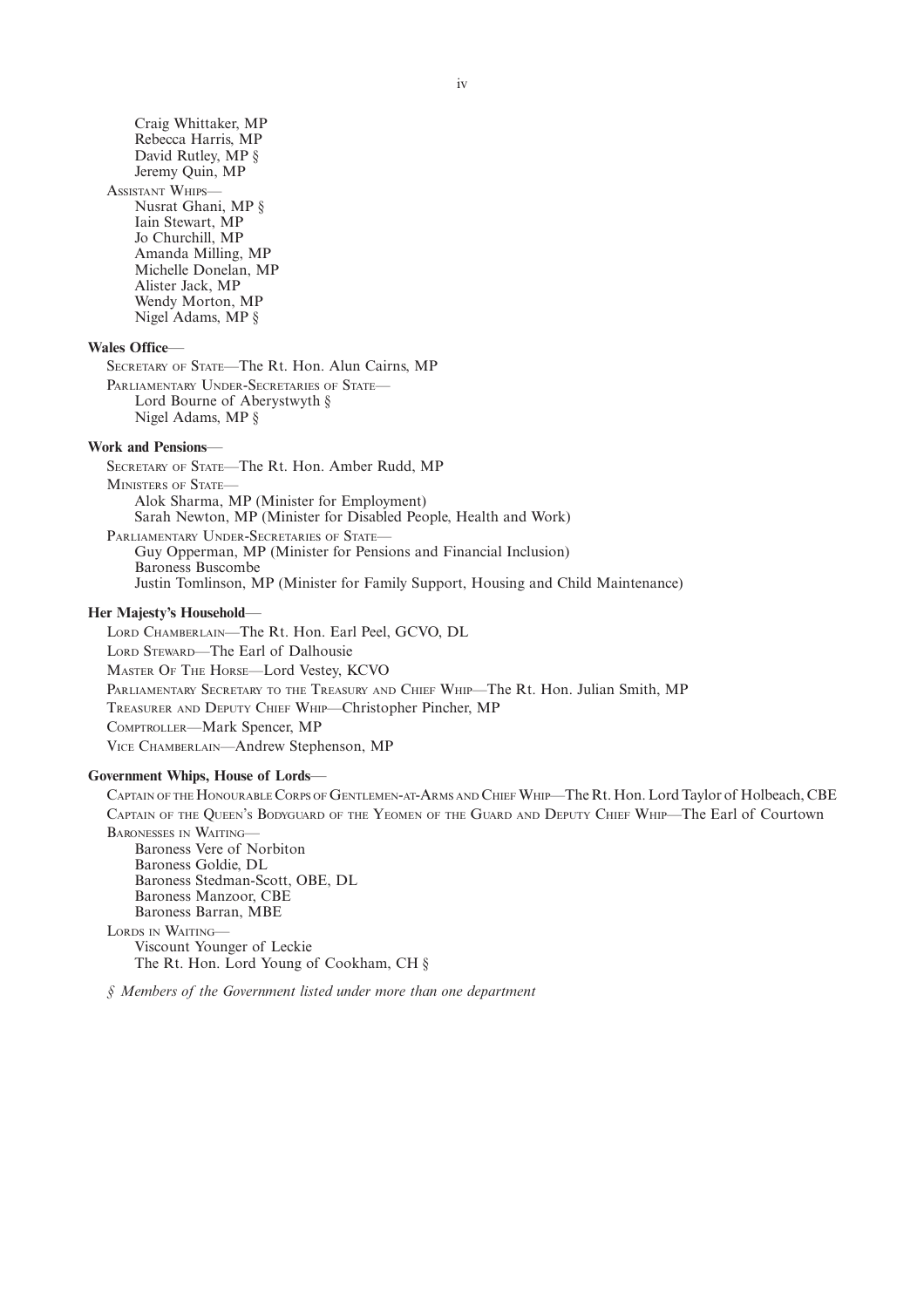## HOUSE OF LORDS

## PRINCIPAL OFFICE HOLDERS AND SENIOR STAFF

LORD SPEAKER—The Rt. Hon. Lord Fowler SENIOR DEPUTY SPEAKER—The Rt. Hon. Lord McFall of Alcluith PRINCIPAL DEPUTY CHAIRMAN OF COMMITTEES—Lord Boswell of Aynho CLERK OF THE PARLIAMENTS—E.C. Ollard CLERK ASSISTANT—S.P. Burton READING CLERK AND CLERK OF THE OVERSEAS OFFICE—J. Vaughan LADY USHER OF THE BLACK ROD AND SERJEANT-AT-ARMS—S. Clarke, OBE COMMISSIONER FOR STANDARDS—Lucy Scott-Moncrieff, CBE COUNSEL TO THE CHAIRMAN OF COMMITTEES—J. Cooper CLERK OF COMMITTEES—Dr F. P. Tudor LEGAL ADVISER TO THE EUROPEAN UNION COMMITTEE—A. Horne, T. Mitchell LEGAL ADVISER TO THE HUMAN RIGHTS COMMITTEE—E. Hourigan DIRECTOR OF FACILITIES—C. V. Woodall FINANCE DIRECTOR—M. Ahmed DIRECTOR OF PARLIAMENTARY DIGITAL SERVICE—T. Jessup DIRECTOR OF HUMAN RESOURCES—N. Sully CLERK OF LEGISLATION—A. Makower PRINCIPAL CLERK OF SELECT COMMITTEES—D<sup>R</sup> C.S. Johnson REGISTRAR OF LORDS' INTERESTS—T.W.G. Wilson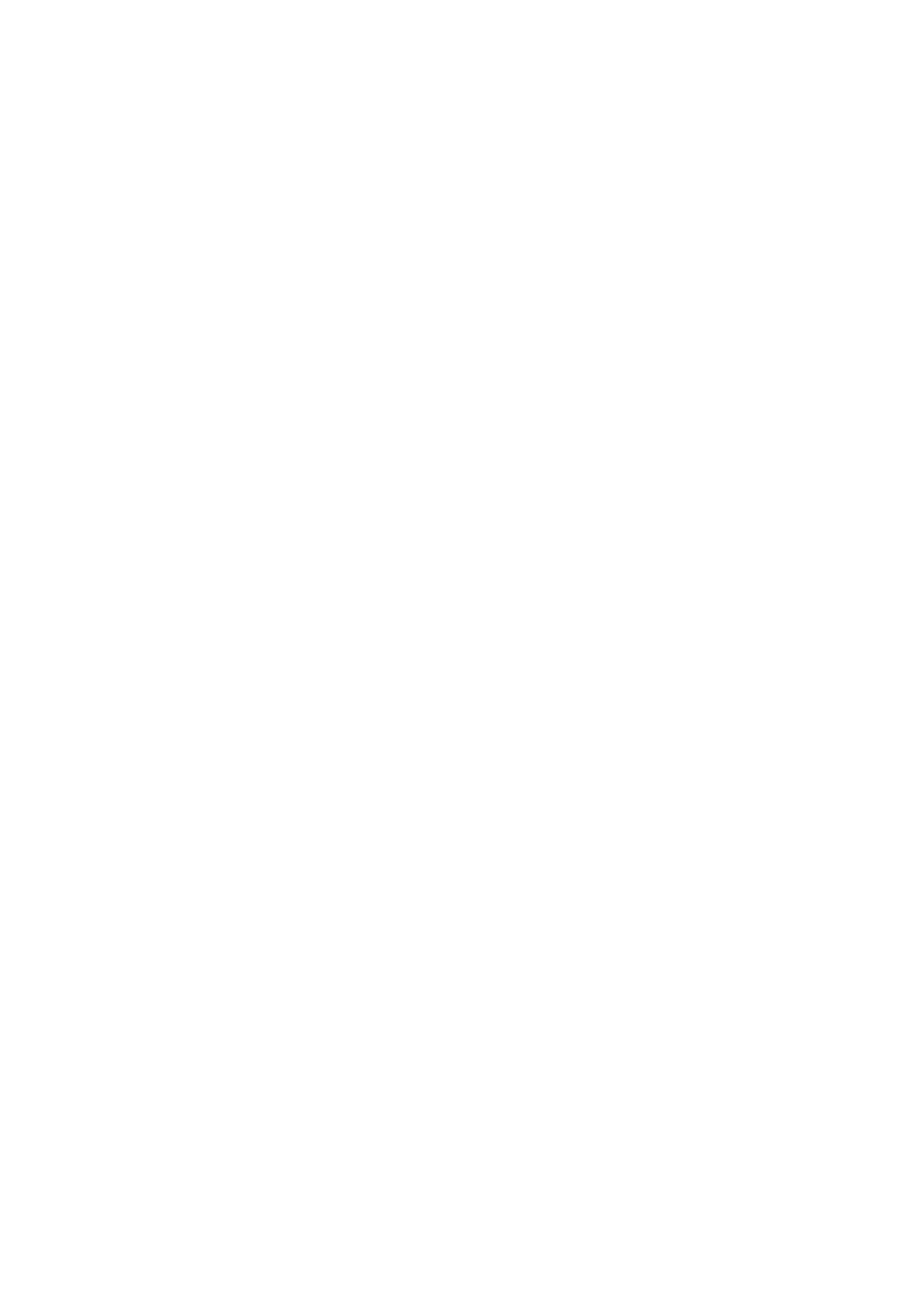## THE

## PARLIAMENTARY DEBATES

## (HANSARD)

IN THE FIRST SESSION OF THE FIFTY-SEVENTH PARLIAMENT OF THE UNITED KINGDOM OF GREAT BRITAIN AND NORTHERN IRELAND COMMENCING ON THE THIRTEENTH DAY OF JUNE IN THE SIXTY-SIXTH YEAR OF THE REIGN OF

#### HER MAJESTY QUEEN ELIZABETH II

## **FIFTH SERIES VOLUME DCCXCVI**

### FOURTEENTH VOLUME OF SESSION 2017-19

## House of Lords

*Monday 25 February 2019*

*2.30 pm*

*Prayers—read by the Lord Bishop of Oxford.*

## **Retirement of a Member: Baroness Oppenheim-Barnes** *Announcement*

#### *2.36 pm*

**The Lord Speaker (Lord Fowler):** My Lords, I should like to notify the House of the retirement, with effect from today, of my former colleague in government the noble Baroness, Lady Oppenheim-Barnes, pursuant to Section 1 of the House of Lords Reform Act 2014. On behalf of the House, I should like to thank the noble Baroness for her much-valued service to this House.

## **China: Freedom of Religion and Belief** *Question*

*2.37 pm*

#### *Asked by Lord Suri*

To ask Her Majesty's Government what discussions they have had with the government of China, and with the governments of other countries, about protecting the right to freedom of religion and belief of Uighur Muslims and other persecuted religious groups.

**Baroness Goldie (Con):** My Lords, we are concerned about restrictions on freedom of religion or belief across China, and particularly about the deteriorating situation for minority groups in Xinjiang. During 2018, the UK raised human rights bilaterally with China on a number of occasions, including by the Prime Minister and the Foreign Secretary. The United Kingdom also highlighted our concerns publicly at the United Nations Human Rights Council and continues to liaise closely with a wide range of international partners.

**Lord Suri (Con):**I thank my noble friend the Minister for her response. She will be aware that many human rights activists and organisations claim that China is organ harvesting religious prisoners of conscience. These people often highlight the fact that the average time to get a kidney transplant in the UK or the US is two to three years, whereas in China it is a few weeks. Has my noble friend asked either the World Health Organization or the Chinese Government how they can explain this remarkable difference? If not, will she do so and report the answer back to this House?

**Baroness Goldie:** I thank my noble friend for raising a very emotive issue. We keep the issue under review and welcome any and all new evidence. At the moment, our analysis remains that the evidence available is not sufficiently strong to substantiate claims that statesanctioned, systematic organ harvesting is happening in China. My noble friend referred to the World Health Organization. It collates global data on organ donations and works with China. Its view is that China is implementing an ethical voluntary organ transplant system, in accordance with international standards, although it does have concerns about overall transparency.

**Lord Collins of Highbury (Lab):** My Lords, this subject was recently discussed in this Chamber, particularly the so-called education camps in the province which was mentioned. Can the Minister tell the House whether we have made the strongest possible representations to the Chinese Government to allow, at the very minimum,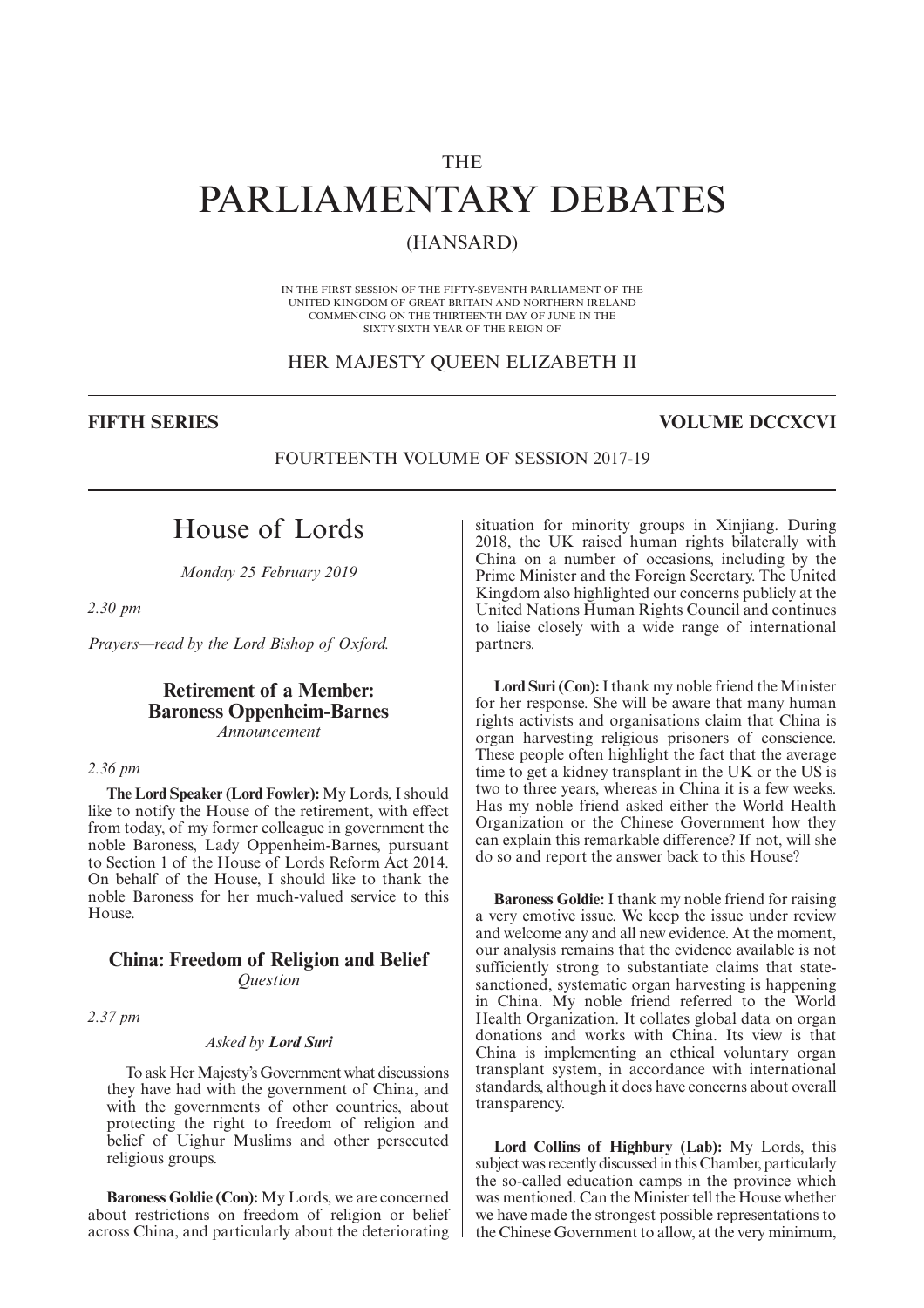[LORD COLLINS OF HIGHBURY]

UN access to these camps, so that we can properly establish what they are there for and how they are being used?

**Baroness Goldie:** I can reassure the noble Lord that the United Kingdom Government have spared no opportunity to express concerns, ask questions and seek clarification on what is actually happening in the camps. The noble Lord will be aware that China held a press conference in Xinjiang on Friday where it accounted for and gave its explanation for what the camps exist to do, why they are there and who is in them. The United Kingdom remains very concerned and, along with global partners, has been regularly bringing this matter to China's attention at every possible opportunity.

**Lord Dholakia (LD):** My Lords, these camps are an area of serious concern. We always hear that the Minister and the Foreign Office make representations to the Chinese Government. However, we have never heard from the Minister precisely what is the response of the Chinese Government and whether independent oversight of these camps would result in a better way of knowing exactly what is happening to the thousands of Muslims who are in them.

**Baroness Goldie:** As the noble Lord will be aware, the United Kingdom takes seriously the issue of freedom of religion or belief and has taken a keen interest in activity in Xinjiang. As I said to both my noble friend Lord Suri and the noble Lord, Lord Collins, the United Kingdom Government, at various levels and through diplomatic channels, constantly raise concerns and seek answers to questions.

**Lord Tugendhat (Con):** My Lords, can my noble friend tell me to what extent these representations are made also on behalf of some of the Muslim powers, such as Pakistan and Saudi Arabia? Would she agree that, while it is highly desirable that the United Kingdom should make representations of this sort, if they are done in support of representations by Muslim countries, they are likely to have more effect on the Chinese?

**Baroness Goldie:** My noble friend raises an important point. He asks a specific question on which I do not have specific information, but perhaps I can undertake to inquire, and if I elicit information, to write to him.

**Lord Alton of Liverpool (CB):** My Lords, may I take the noble Baroness back to the question asked by her noble friend Lord Suri, specifically about unwanted DNA tests on some of the 1 million people estimated to be in these re-education camps, where Uighurs have been forced to go? Has the noble Baroness seen the evidence collected by David Kilgour, a former Canadian Minister, who says that he has seen more than 10,000 more organ transplants in China than the official figure indicates? Will she undertake, in the light of what she said about the role of the World Health Organization, to bring that evidence to its attention to see whether the practices that are currently being used in China are ethical?

**Baroness Goldie:** I thank the noble Lord. I am not aware of the report to which he refers, and I shall be interested in looking further at it.

**Lord West of Spithead (Lab):** My Lords, the noble Baroness will be aware that part of the Chinese one belt, one road initiative was to open up connectivity in central Asia. Cannot our Government point out to the Chinese that, if they are trying to open up central Asia, make it more open and utilise it better, their behaviour, which is totally appalling, is the wrong thing to do to allow that to happen?

**Baroness Goldie:** It was interesting that China felt it appropriate to hold its three-hour briefing on Friday. I can only surmise that China felt it important to explain to the broader international community what was happening. China is an important global presence and it wants to be a respected global power, but fundamental to seeking that respect is the tangible and visible implementation and observation of human rights, and respect for them.

**Baroness Hussein-Ece (LD):** My Lords, the noble Lord on the Benches opposite asked which Muslim countries had called for the closing of these camps. Turkey called for these camps to be closed down on 10 February, when the Turkish President said that it shamed humanity that these camps existed. Do the British Government agree?

**Baroness Goldie:** The British Government have made clear to China our profound concern about these camps. We have sought detailed information, so far as we are able to get it, and have expressed profound concern about China's response to what it claims is an attempt to deal with security and terrorism issues. We have pointed out to the Chinese authorities that all evidence suggests that they are taking disproportionate, indiscriminate measures in response which risk being counter-productive in the longer term.

## **Business Rate Appeals** *Question*

*2.45 pm*

#### *Asked by Lord Naseby*

To ask Her Majesty's Government what plans they have to carry out a review of the "check, challenge, appeal" system for business rate appeals.

**The Parliamentary Under-Secretary of State, Ministry of Housing, Communities and Local Government and Wales Office (Lord Bourne of Aberystwyth) (Con):** My Lords, as set out in the 2017 response to the consultation on "check, challenge, appeal", the Government intend to carry out a review of the effectiveness of the new system in 2019. We expect that this review will draw upon the Valuation Office Agency-led evaluation of the delivery of the new system, which is due to begin later this year.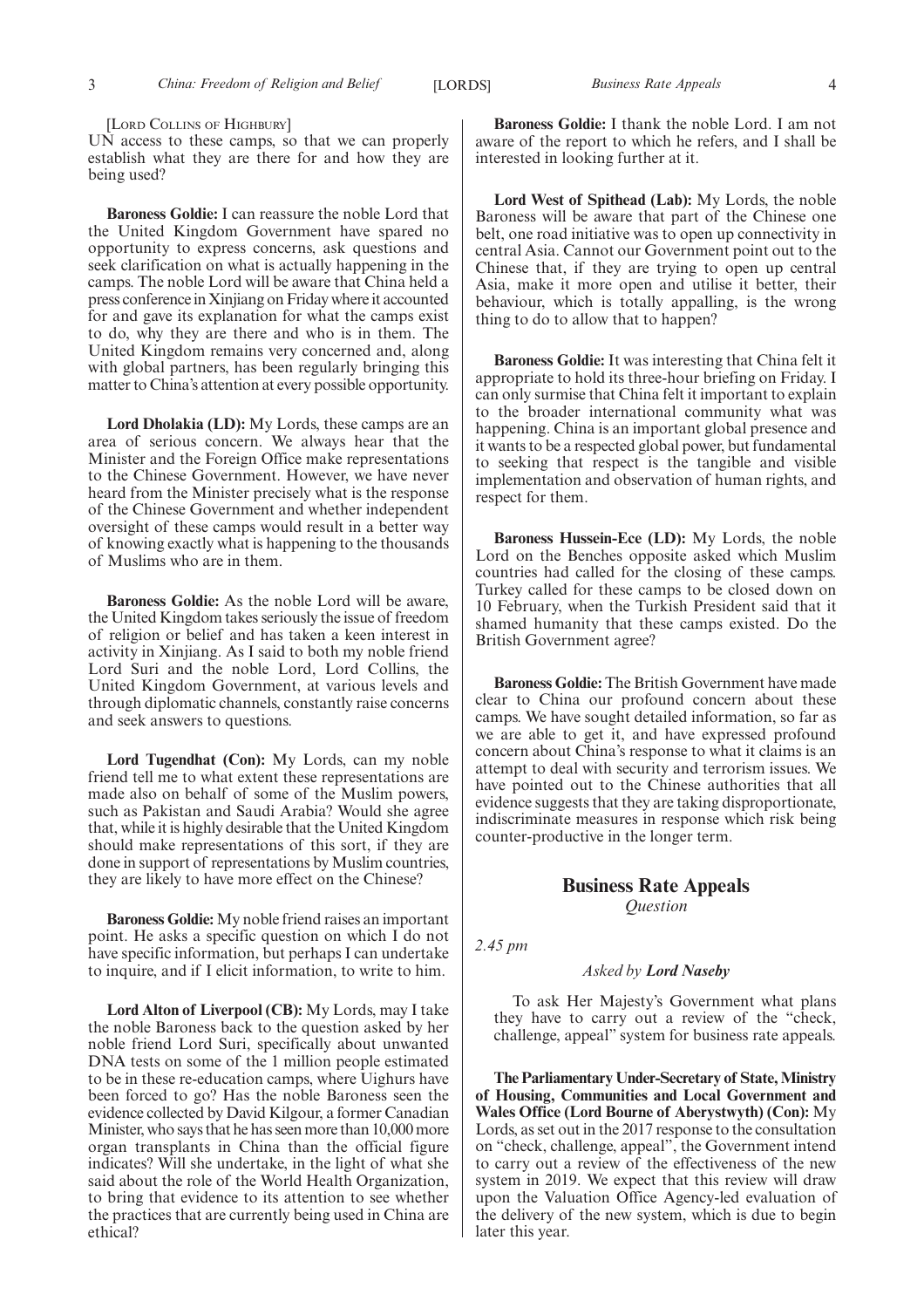**Lord Naseby (Con):**Is my noble friend aware that this review is not before time, in that well over 10,000 appeals are bogged down in the agency at the moment? The challenge element does not work because the portal crashes; the check element does not work because it cannot be edited or amended. Against that background, is it not extraordinary that the agency allows all the retailers I am talking about, let alone other businesses, to incur huge costs in professional advice and have their cash flows adversely affected? Rather than having it at the end of 2019, I urge my noble friend to start the review on 1 March 2019.

**Lord Bourne of Aberystwyth:** My Lords, I thank my noble friend very much indeed; I know he has done much work on this area. The new system was set up in the spring of 2017 and we were always clear that there would be a review this year. Of the backlog, 100,000 were cleared last year and, as of September 2018—the latest date for which we have figures since the new system came in—there have been 50,000 checks and 6,500 challenges. However, I agree that there are challenges to address. My honourable friend the Minister in the other place meets regularly with Melissa Tatton, the chief executive, to discuss them.

**Lord Kennedy of Southwark (Lab Co-op):** My Lords, it is good that the noble Lord agreed that there are challenges to meet. The situation described by the noble Lord, Lord Naseby, is, frankly, appalling. Is there nothing that the Government can do in the meantime, or will we have to wait for this review to take place?

**Lord Bourne of Aberystwyth:**My Lords, as I indicated, we are having that review, as we committed to do, and we have regular meetings with the VOA, which operates independently of government, to discuss the many concerns that do exist. However, I think most fair-minded people would say that the system has improved. As I said, we have regular meetings to address those concerns and we will reflect on them when we conduct the review.

**Baroness Burt of Solihull (LD):** My Lords, when George Osborne delayed the business rate revaluation, he paved the way for major disruption when businesses had to adjust to seven years of relative price changes in 2017. Does the Minister agree that a simple way forward would be to tax businesses based on land values rather than property values? That way, there would be 60% fewer plots to assess and land values would be more predictable, allowing the VOA to make more regular revaluations.

**Lord Bourne of Aberystwyth:** My Lords, we are having more regular revaluations but I say to the noble Baroness—this is on a slightly different point from the question—that history is littered with examples of ill-thought-through property taxes and we must be very careful about going there. We need to take time on this.

**Lord Watts (Lab):** My Lords, when any Government have a problem, they normally set up a review body with no set time for when it will give its findings. Can the Minister give a set date for this review so that we are not asking regularly for the latest position on it?

**Lord Bourne of Aberystwyth:** My Lords, I anticipate that questions will arise regularly, as they rightly should. We have always been clear that the review will happen in 2019, and I have reiterated that today. There is no doubt on the position: we want to let the new system operate fairly. As I said, it only started in the spring of 2017, it is making progress and we are having regular meetings to update. I think that is a fair position.

**The Earl of Lytton (CB):** My Lords, while drawing the House's attention to my professional interest in business rates matters, I put it to the Minister that the Government's response indicated a review by, not during, 2019. Problems with "check, challenge, appeal" have been ongoing since the beta test stage two years ago and, despite the intervention of HMRC's digital team in the summer of 2017, far too many glitches, impediments, shortcomings and so on persist. Given the continuing criticism of CCA's functionality, will the Minister undertake as part of any review to have the system independently audited and the findings published?

**Lord Bourne of Aberystwyth:** My Lords, I pay tribute to the noble Earl, who has been very active in this area. Two hours ago, he sent me a list of issues he is concerned about, which I will ensure that officials address. In the process of reading it, I noted his acknowledgement that the system has improved. More work needs to be done, as I said, but we hold regular meetings to review progress and speak to chief executives and officials to ensure that it continues.

**Lord Foulkes of Cumnock (Lab Co-op):** My Lords, could this be one of the few messes not caused by Brexit?

**Lord Bourne of Aberystwyth:** My Lords, no Question is complete without a contribution from the noble Lord. This is one of the many areas where we are making good progress—as we are on Brexit too.

**Baroness Maddock (LD):** My Lords, the Minister dismissed the idea of land value taxation. Is he aware that it operates in many countries entirely successfully, so it is not something that does not work?

**Lord Bourne of Aberystwyth:** My Lords, I did not dismiss it; I just added a note of caution, saying that we should not rush into these things. From memory, I think that was the position of the Liberal Democrats in the coalition years. These things have to be thought through.

#### **Yemen**

#### *Question*

*2.51 pm*

#### *Asked by Baroness Anelay of St Johns*

To ask Her Majesty's Government what assessment they have made of progress to resolve the political and humanitarian crisis in Yemen.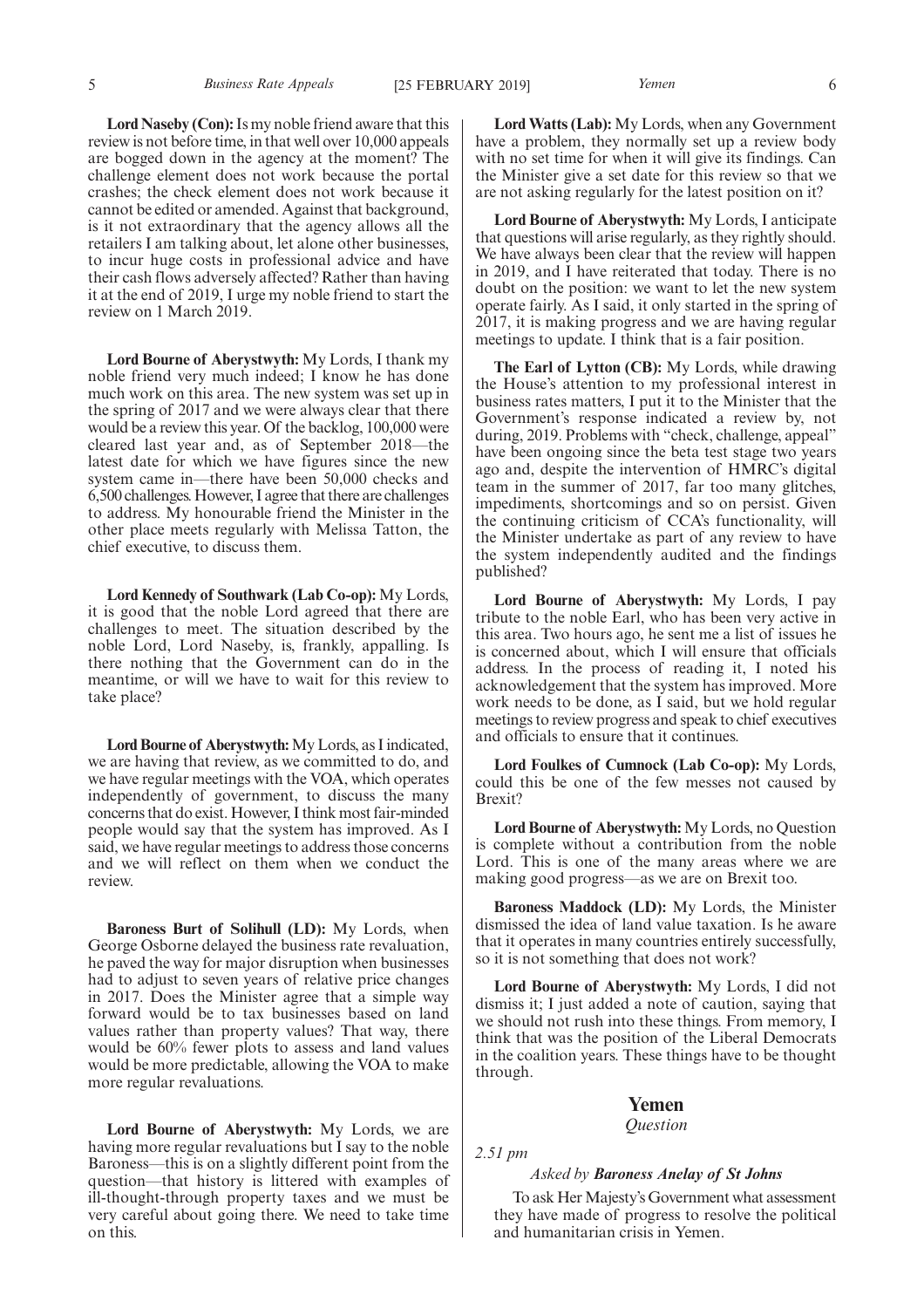**Baroness Goldie (Con):** My Lords, the only solution to the humanitarian crisis in Yemen is through a political settlement. The situation remains deeply concerning, with 80% of people needing humanitarian assistance. The Foreign Secretary co-hosted the Yemen ministerial quad on 13 February in Warsaw and discussed measures to resolve the political and humanitarian situation. Quad members reaffirmed their support for the UN-led peace process and implementation of the Stockholm agreements.

**Baroness Anelay of St Johns (Con):** I thank my noble friend the Minister, but the United Nations says that \$4.2 billion is needed to give aid to 19 million people in Yemen. When the Minister, my right honourable friend Alistair Burt, was in Saudi Arabia last week, what assurances did he get that the Saudis would make a considerable contribution to the pledging conference taking place tomorrow in Geneva and ensure that they and their allies, the Hadis, stop killing civilians?

**Baroness Goldie:** My noble friend raises a very important point. As she said, the upcoming pledging conference that starts tomorrow is a very important occasion. It is important that all donors provide significant funding for the UN's 2019 humanitarian response plan. The 2019 appeal will be the largest in the world. The Prime Minister's announcement yesterday set a fine example: the UK has announced new aid worth £200 million. That money will feed millions of people, provide water and sanitation to those most in need, and bring the total amount committed by the UK since the start of the four-year conflict to £770 million. Going back to my noble friend's Question, I hope that others are watching, taking note and preparing to copy us.

**Baroness Northover (LD):**My Lords, the Government say that their sale of arms to Saudi Arabia falls narrowly on the right side of international humanitarian law, but the International Relations Select Committee judges that such sales are narrowly on the wrong side. Did the Foreign Secretary—the same Foreign Secretary to whom the Minister just referred—write to the German Government, as *Der Spiegel* reports, urging them to lift their ban? Is this what the noble Baroness, Lady Fairhead, meant last week when she said that the Government were taking this matter extremely seriously?

**Baroness Goldie:**The position of the United Kingdom Government in relation to exports of arms to Saudi Arabia is clear and well stated. I take this opportunity to thank the International Relations Committee of this House for a very thorough report. The report did make an observation about exports of arms to Saudi Arabia. I was interested in what the report said because it acknowledged very honestly that "fine judgements" had to be made. It also concluded, very honestly, that, "conclusive evidence is not yet available".

I cannot speak for the German Government but I can say on behalf of the United Kingdom Government that we take our export responsibilities very seriously and we operate one of the most robust export control regimes in the world.

**Lord Hannay of Chiswick (CB):** My Lords, does the Minister recognise that this is now the second time that a Minister has replied to a Question on Yemen since your Lordships'International Relations Committee produced its report on this with a number of recommendations, and that not a single one of those recommendations has been addressed in those two replies? Can that silence now be brought to an end? Just to help the Minister, two of the questions that she could address at the Dispatch Box now are: first, that the British Government should consider appointing a special representative to strengthen the UN's hand in the peace settlement; and, secondly, that if any party, particularly Saudi Arabia or the Emirates, were to take action that went against international humanitarian law or to block medicine or food supplies, arms contracts would be suspended.

**Baroness Goldie:** First, in relation to the report to which the noble Lord referred, the Government will consider and respond to it. The report is of a fairly recent vintage and I do not think that it would be reasonable to expect the Government to respond fully in the relatively short period of time which has elapsed. On his specific question about an envoy, which was one of the recommendations made in the report, I observe that in the past fortnight the Prime Minister and the Foreign Secretary have personally pushed the international community to put its full weight behind the UN-led peace process and to do more to address the terrible humanitarian crisis. What the Prime Minister announced yesterday is very much an example of Britain putting its money where its mouth is.

**Lord Judd (Lab):** My Lords, the Question refers to the political solution, which obviously must be in the best interests of the people of Yemen. Does she agree that the problem here is that any part we want to play in bringing about a legal solution is being severely undermined because our credibility is totally in question as the result of our obstinate continuation, for the time being at least, of arms exports to Saudi Arabia? Do the Government take a minimalist or a proactive approach to the European code of conduct on arms sales? Has the time not come to have a policy in Britain that we says we promote arms sales only where they are conducted with our close allies or where we are certain that we can make a specific contribution to establishing peace and stability across the world?

**Baroness Goldie:** Successive Governments have had to contend with the challenges of a regime and an arms treaty which govern the sale and export of arms by this country to other states. It is a regime which this Government take extremely seriously. Each licence application is rigorously assessed against the consolidated EU and national arms export licensing criteria which require the Government to think hard about end use and the capability that the exports will provide. The Government will not grant a licence if to do so would be inconsistent with these criteria.

**Lord Roberts of Llandudno (LD):** My Lords, is it the case that we have exported nearly £2 billion-worth of armaments to Saudi Arabia over the past six or seven years? Is that really justified? Is it not hypocrisy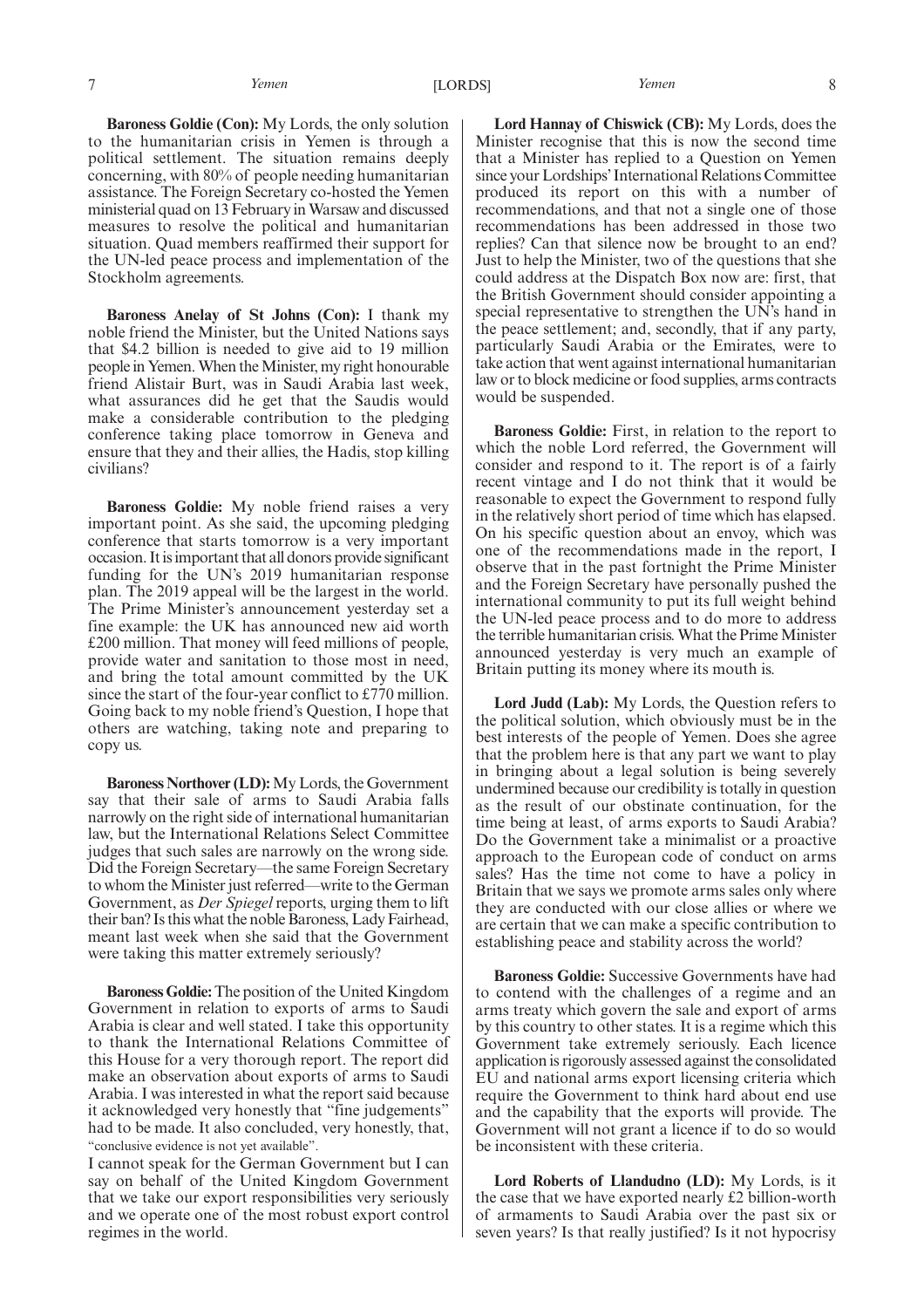on our part to sell armaments that bomb, destroy and maim while at the same time handing out some aid? Is it not time that the Government got their morals right?

**Baroness Goldie:** The whole issue of arms exports is a delicate one—a dilemma honestly conceded by the committee of this House, which referred to "fine judgements". Those are what successive Governments have had to make. The committee also said that,

"conclusive evidence is not yet available".

I merely point out to the House that a framework exists, the Government rigorously and robustly test exports against that framework, and, if they felt they could not satisfy the criteria by which they are bound, they would not export arms.

## **Mental Health: Eating Disorders** *Question*

*3 pm*

#### *Asked by Baroness Parminter*

To ask Her Majesty's Government what steps they are taking to ensure that those suffering from an eating disorder are able to access treatment and support.

**TheParliamentaryUnder-Secretaryof State,Department of Health and Social Care (Baroness Blackwood of North Oxford) (Con):** My Lords, eating disorders are life-threatening conditions, and it is the priority of this Government to ensure that everyone with an eating disorder can access quick, specialist help when necessary. For children and young people we have waiting time standards to improve access to eating disorder services, and it is encouraging to see a reduction in waiting times compared with last year. Findings from a national review are being reviewed to inform future improvements to adult eating disorder services.

**Baroness Parminter (LD):** I thank the Minister for that reply. Hospital admissions have more than doubled in the last six years, while out-patient services for adults are underresourced and unable to support people to be treated in the community. What do the Government intend to do to improve adult eating disorder services to treat, as the Minister rightly calls them, these lifethreatening, severe mental illnesses?

**Baroness Blackwood of North Oxford:** First, at the beginning of Eating Disorders Awareness Week, I pay tribute to mental health professionals, charities, researchers and campaigners who have done so much to raise awareness, fight stigma and help the Government and the NHS improve mental health services over recent years. The noble Baroness is absolutely right that, while we have made a lot of progress with children's eating disorder services, we must not forget adult services. That is why the *NHS Long Term Plan* has committed to test four-week waiting times for adults and older adult community mental health teams. We have not exactly pinned down what the scope of these pilots will be, but we expect that areas in receipt of new funding will be those that will expand those services.

**Baroness Finlay of Llandaff (CB):** My Lords, given the high mortality and morbidity in both adult males and adult females—particularly university students who may be postgraduate students and who, at the time of presenting, may not have significantly changed their body mass index but whose risk of dying actually goes up enormously if they are not referred at that point—will the Government undertake to request that contracts from NHS England to services no longer require body mass index as a referral criteria? I declare my interest as chair of governors at Cardiff Metropolitan University.

**Baroness Blackwood of North Oxford:** The noble Baroness is exactly right. NICE clinical guidance is clear that people should not be rejected for treatment solely on the grounds of their weight or body mass index. This is an issue that Hope Virgo in particular has campaigned on very effectively to improve awareness of treatment of eating disorders. She has discussed her campaign with NHS England and the department, and I am pleased to confirm that my ministerial colleague Jackie Doyle-Price will meet her in the coming weeks to see what more can be done.

**Baroness Chisholm of Owlpen (Con):** My Lords, I ask my noble friend the Minister to remember young boys and men when thinking about future policies and treatment. They are often forgotten, and I think we are seeing quite a rise in men and boys with this problem.

**Baroness Blackwood of North Oxford:** I thank my noble friend for that question and in particular for raising the issue of stigma. We have put £150 million and extended over  $70$  services into the community specifically so that services can be more accessible to young girls and boys and so that people can feel free to come forward and seek help where they need it.

**Baroness Thornton (Lab):** It is to be welcomed that the proportion of children with an eating disorder starting urgent treatment within a week or so remains quite high in London, but it is much higher than the rest of the country, according to the data analysed by the Royal College of Psychiatrists. What will the Government do to address what looks like a postcode lottery if your child needs support and help with an eating disorder and you happen to be in Bradford?

**Baroness Blackwood of North Oxford:** I am grateful to the noble Baroness, Lady Thornton, for raising the issue of ensuring that we improve services across the country and do not have a postcode lottery. Since July, NHS England has opened up 126 beds for children and young people in areas of the greatest geographical challenge to ensure that we can address exactly that problem.

**Baroness Bull (CB):** My Lords—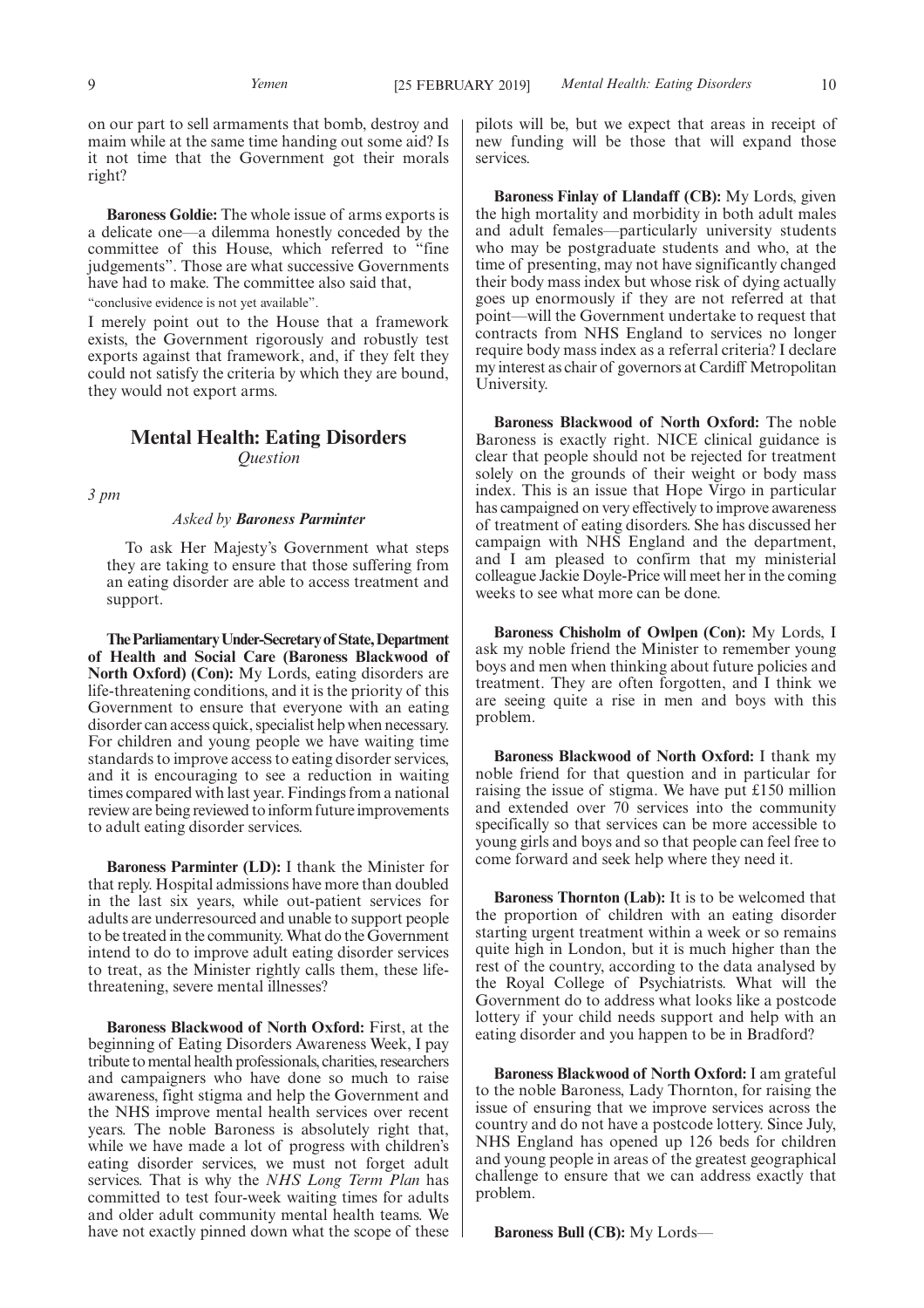#### **Lord McColl of Dulwich (Con):** My Lords—

**Baroness Bull:** I thank the noble Lord for giving way. While access to treatment is vital, I hope the Minister will agree that it is equally important to address modifiable risk factors for eating disorders. There is good evidence that weight-related bullying, teasing and criticism increase the risk of eating disorders, and young people studying physical subjects such as dance or sport are particularly vulnerable to inappropriate comments from teachers and coaches. The Minister will be aware that size is not a protected characteristic under the Equality Act 2010. Given this, can she confirm that guidance is available to support teachers who are dealing with young people in using language that avoids triggering long-term issues around eating and body image?

**Baroness Blackwood of North Oxford:** The noble Baroness is absolutely right. It is very important we send the right messages to young people at exactly the right time. That is why we are implementing the children and young people's Green Paper on the basis that early intervention and prevention are the priority in mental health. In December 2018, we announced 25 trailblazer sites that will provide school and collegebased services to help children and young people with mild to moderate mental health issues, staffed by a new workforce. Twelve of these trailblazer areas will pilot a new waiting time standard for children and young people's mental health services. This is to address exactly the issue that the noble Baroness raised.

**Lord McColl of Dulwich:**My Lords, does the Minister agree that, when we talk about eating disorders, the most serious eating disorder by far is the obesity epidemic, which is now impinging on the Armed Forces? Ejector seats in fighter planes are having to be modified because of obesity, and no doubt the noble Lord, Lord West, will be interested, because we may have to enlarge the escape hatches of submarines.

**Baroness Blackwood of North Oxford:** I thank my noble friend for that question. I do not feel able to comment on ejector seats or submarine hatches—I may have to look to the noble Lord, Lord West, for advice on that matter—but I believe that obesity is a serious issue, and that is exactly why we introduced the children's obesity plan.

**Baroness Walmsley (LD):** My Lords, in some areas, referrals for treatment are at a later stage of the illness than otherwise because some CCGs have increased the threshold for criteria to be satisfied before a referral can be made. This will result in increased cost and, very often, decreased effectiveness. Have the Government done any assessment of this situation and the impact it could have on patients?

**Baroness Blackwood of North Oxford:** The noble Baroness raises an important point which follows on from the point raised by the noble Baroness, Lady Finlay. NICE guidance is clear: people should not be rejected for treatment solely on the grounds of weight or body mass index. The issue of threshold is similar and will be looked into by my honourable friend Jackie Doyle-Price. We will be taking this on as a very serious matter indeed.

## **Draft Registration of Overseas Entities Bill Committee**

*Membership Motion*

*3.07 pm*

#### *Moved by The Senior Deputy Speaker*

That the Commons message of 20 February be considered and that a Committee of six Lords be appointed to join with the Committee appointed by the Commons to consider and report on the draft Registration of Overseas Entities Bill presented to both Houses on 23 July 2018 (Cm 9635) and that the Committee should report on the draft Bill by 10 May 2019;

That, as proposed by the Committee of Selection, the following members be appointed to the Committee:

Barker, B. Faulkner of Worcester, L. Faulks, L. Garnier, L. Haworth, L. St John of Bletso, L.;

That the Committee have power to agree with the Committee appointed by the Commons in the appointment of a Chairman;

That the Committee have power to send for persons, papers and records;

That the Committee have power to appoint specialist advisers;

That the Committee have leave to report from time to time;

That the Committee have power to adjourn from place to place within the United Kingdom;

That the reports of the Committee from time to time shall be printed, regardless of any adjournment of the House;

That the evidence taken by the Committee shall, if the Committee so wishes, be published; and

That the quorum of the Committee shall be two.

**Lord Foulkes of Cumnock (Lab Co-op):** My Lords, I want to ask the Senior Deputy Speaker a couple of questions, of which I have not given him any notice whatever—for which I apologise, but I have only just realised that this was on the Order Paper today.

The first question is this. Was this matter considered by the Liaison Committee, of which I am a member? I should know if it was, and I cannot remember it being considered by that committee. I understood that the setting up of all committees and Joint Committees of this House came through the Liaison Committee. It would be useful to know that.

The second question is rather more important. The Motion states that,

"the Committee should report on the draft Bill by 10 May 2019".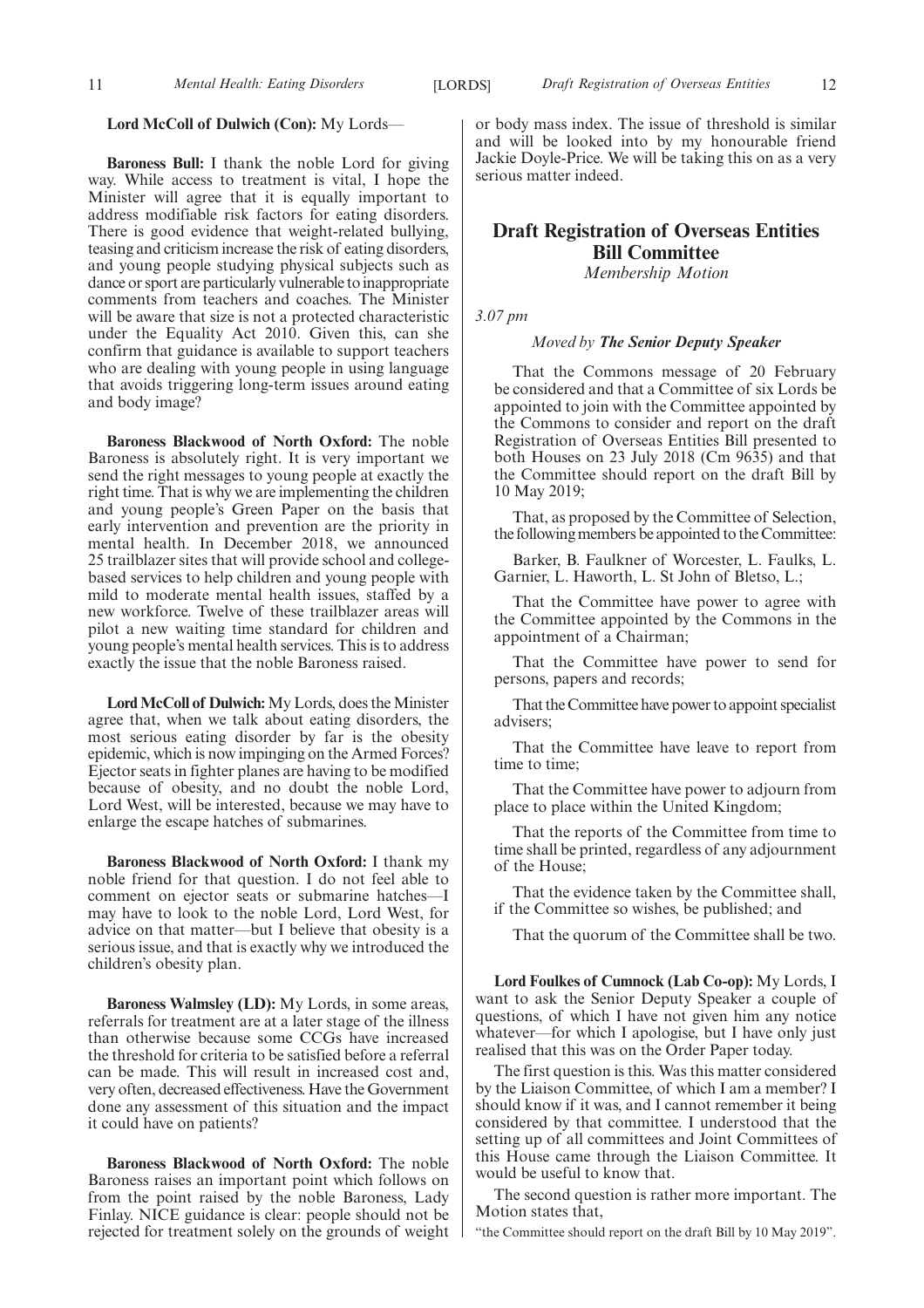This is the second year of a Parliament which was extended to two years in order to consider Brexit and its implications. By 10 May, we will have been sitting for two years, and there is no sign or intimation of the Prorogation of Parliament and a date for the next Queen's Speech. No Motion has been tabled to extend Parliament for another year—which would be unprecedented. I tabled a question about prorogation, which the Leader of the House was unable to answer, last week. I do not blame her—it is beyond her control but it would be helpful to know.

This Parliament is getting into a mess because of Brexit. We do not know what is happening—we do not even know whether there will be a vote in the other place this week that is meaningful, deliberative and decisive—and this could go on and on. To ask this committee to report by 10 May 2019 begs the question as to whether Parliament will be prorogued, how long this Parliament will last and how long this Brexit debacle will continue. I do not blame the Senior Deputy Speaker for any of the trouble—absolutely not—but, sadly, he is the poor man who has got to answer this. If he cannot answer it I will find another opportunity to raise it.

**Lord Trefgarne (Con):**I want to raise a small technical point. I do not oppose this Motion but I notice that a quorum for this committee is only two. Is it considered that just two noble Lords, or one noble Lord and one honourable or right honourable Member of another place, is sufficient for the committee to function?

**The Senior Deputy Speaker (Lord McFall of Alcluith) (Non-Afl):** I am mightily relieved by the comment of the noble Lord, Lord Foulkes, that it is not my responsibility.

On the first question, yes, the Liaison Committee wrote to us and it was approved. On the noble Lord's second question—he is taking me out of my comfort zone on this issue—the May date is the reporting date and if the committee has not finished its business by then, it can be reappointed and go into the next Session.

On the point made by the noble Lord, Lord Trefgarne, the quorum of sub-committees of the European Committee is two. Other Joint Committees, such as the Joint Committee on Human Rights and the Joint Committee on Statutory Instruments, also have a quorum of two from each House. The quorum of a recent pre-legislative scrutiny committee of the Joint Committee on the Draft Health Service Safety Investigations Bill was also two from each House. Therefore, it is consistent.

*Motion agreed.*

## **Civil Procedure (Amendment) (EU Exit) Rules 2019** *Motion to Approve*

*3.12 pm*

#### *Moved by Baroness Goldie*

That the Rules laid before the House on 31 January be approved.

**Baroness Goldie (Con):** My Lords, I beg to move the two Motions standing in my name on the Order Paper.

#### **Lord Foulkes of Cumnock (Lab Co-op):** Object.

**Baroness Goldie:** It may assist the noble Lord if I explain that I am not taking the two instruments together. I am going to speak to them together but they will be moved separately.

**Lord Adonis (Lab):**They should be debated separately; not only moved separately.

#### **Baroness Goldie:** Then let us start the debate.

My Lords, the Sanctions and Anti-Money Laundering Act 2018 passed through this House last year. For noble Lords not familiar with this legislation, the sanctions Act provides the legislative framework for the UK to continue to meet its international obligations, to implement UK autonomous sanctions and to update our anti-money laundering framework—although the latter is not part of our discussion today—after we leave the EU.

Before I explain the nature of these instruments, I would like to provide some background and to share the context of our approach to sanctions. The UK has strong expertise in this area and, following our departure from the EU, we want to continue working together with international partners to ensure we can develop and implement effective sanctions in the future. As an EU member state we currently implement more than 30 sanctions regimes, designating around 2,000 individuals and entities. These include country-specific sanctions regimes, as well as regimes targeting Daesh, al-Qaeda and other terrorist groups. Noble Lords will be aware that the Prime Minister has committed that the UK will look to carry over EU sanctions into UK law after the UK's departure from the EU. Applying pressure through sanctions, together with international partners, is one means of enabling us to deliver our foreign policy objectives.

#### *3.15 pm*

One important feature of the sanctions Act that noble Lords discussed in detail during its passage through this House is the right provided to designated persons to challenge their designation. Chapter 2 of the Act provides a route for the designated person to request that the Minister carry out an administrative review of their designation. The sanctions review procedure regulations came into force on 7 January and set out the process to be applied in relation to such reviews. A review can be requested for various reasons, including where a designated person believes that the reasons for their designation are incorrect or that particular information associated with the designation is not correct. If, following the review, the Minister's decision is to uphold the designation, the designated person has the right under Section 38 of the Act to apply to the High Court in England and Wales and Northern Ireland or to the Court of Session in Scotland for the decision made against them to be set aside.

The two statutory instruments before us today set out the process applicable in relation to such court challenges, and are a technical step in the establishment of the new autonomous UK sanctions regime. They make technical amendments to the Civil Procedure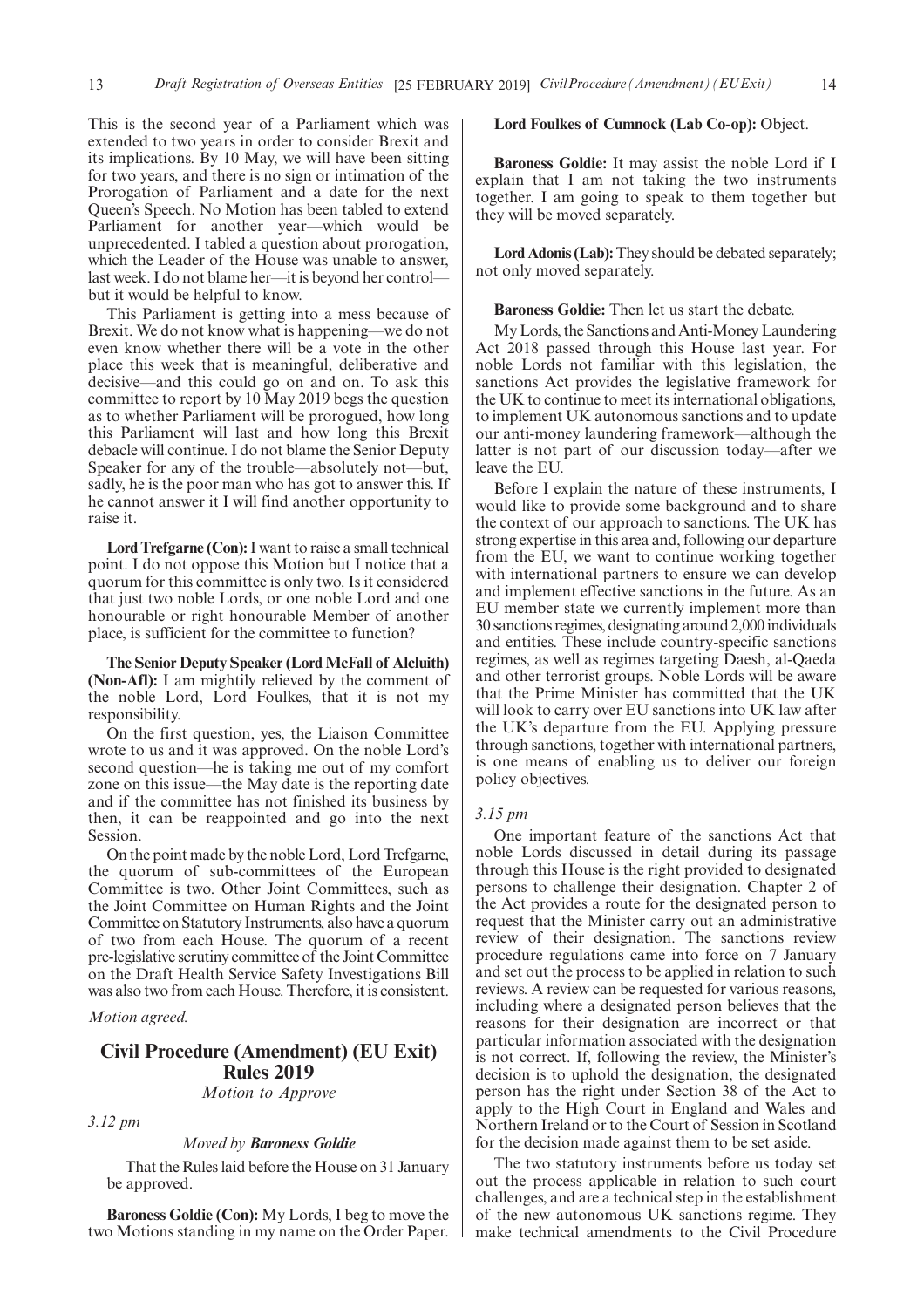#### [BARONESS GOLDIE]

Rules in England and Wales and the Rules of the Court of Judicature in Northern Ireland. They do not make any new substantive provisions. The instruments provide the procedure that will apply when challenges to sanctions decisions are brought before the courts of England and Wales, and Northern Ireland, under the sanctions Act. These instruments will allow the Government to apply to the courts to use the closed material procedure where appropriate in relation to such challenges. This will enable the Government to defend legal challenges against sanctions decisions which are underpinned by sensitive information. I should make it clear to noble Lords that the UK will use public unclassified material wherever possible when maintaining and pursuing sanctions listings. In a minority of cases, classified material may be necessary to support or sustain certain listings. These rules of court thus provide for closed sessions for those exceptional circumstances where the Government have used classified information to support a listing which is then challenged in court.

As I said earlier, the mechanism for considering such information is an extension of the existing tried and tested procedure, which allows full consideration of the facts and protects the rights of entities. Under Section 40 of the sanctions Act, we will apply Sections 66 to 68 of the Counter-Terrorism Act 2008 to any such challenges against sanctions decisions made under the sanctions Act. Rules of court already made under the Counter-Terrorism Act 2008 and amended in a similar way to these instruments by the Terrorist Asset-Freezing etc. Act 2010 allow the Treasury to ask for closed material procedures to apply to proceedings involving challenges to financial restriction orders made under that Act.

The instruments we are considering make technical amendments to Part 79 of the Civil Procedure Rules 1998 and to Order 116B of the Rules of the Court of Judicature (Northern Ireland) 1980 to extend existing procedures to challenges against decisions made under the sanctions Act. They state that challenges against sanctions decisions under the sanctions Act should be treated in the same way as challenges against financial restrictions decisions made under the Counter-Terrorism Act 2008.

I should emphasise that failure to have these instruments in place by the day we leave the EU would represent a significant risk. It would mean that there would be no closed material procedure set out for court reviews against designation decisions under the sanctions Act, including the availability of the closed material procedure. The Government would not be able to defend legal challenges to sanctions where sensitive information underpins a sanctions designation. This could result in the designation being revoked. Obviously revoking designations could have a significant impact on the delivery of key foreign policy objectives, reduce our ability to co-ordinate sanctions actions with close allies and potentially allow individuals involved in dangerous activities to travel to or invest in the UK.

Before making the rules of court, the Lord Chancellor consulted the Lord Chief Justice of England and Wales and the Lord Chief Justice of Northern Ireland in January 2019, and they raised no concerns. I welcome this opportunity to discuss the statutory instruments and to answer questions from noble Lords. I beg to move.

**Lord Foulkes of Cumnock:** My Lords, I hesitated to rise because I was sure that a number of other people would raise issues. A number of distinguished lawyers, people who understand the constitution better than I do and people who understand, even more than I do, the implications of what we are doing are present. We are dealing with something of monumental importance. Those of us who are astonished at the way that the Prime Minister is acting at the moment—as though she were a dictator in a banana republic—are amazed at the way that some Members of Parliament of both Houses seem to be sitting back and letting it happen.

The implications are astonishing. We have already looked at them in relation to visas. We are now told that if we come out of the European Union at the end of March we will have to have visas, and it will cost  $\epsilon$ 60 to go to countries which we can now go to freely and as many times as we like. We will have lorry parks all over Kent because of the arrangements for customs clearance. There are questions over medicines and food supplies, which people are really worried about. The president of the CBI is warning us on behalf of all industries of the Armageddon that we face. On aviation, we have already discussed how we are still concerned that flights might not be guaranteed to all destinations after the end of March.

We now come to a life or death matter which is of great importance to everyone. We are talking about sanctions against Daesh or ISIS, action against Russian oligarchs and dealing with terrorists. These are major issues. All it needs is for some mistakes to creep into the statutory instrument that we are considering for something dreadful to happen and for us to fail to be able to deal with terrorists in the future or impose sanctions when we wish to. There are likely to be unintended consequences if we get this wrong.

Normally, if we were starting from scratch, we would go through primary legislation line by line. The noble and learned Lord, Lord Mackay, with his huge knowledge, would alert us to some of the imperfections contained in it and my good friend, the noble and learned Lord, Lord Hope—again, from his great experience—would point out some of the difficulties. We would go through it line by line and be able to consider and vote on amendments. However, because this is being dealt with through a statutory instrument it is, again, a take-it-or-leave-it situation.

It is absolutely unacceptable for a Parliament to be treated in this way. I find it astonishing that people whom I know to be manifestly concerned are willing to sit quietly and let this get through. This is not acting as a Parliament and scrutinising something in the way that we should; it is a meek acceptance of something being pushed through, having been started to patch up differences in the Conservative Party for party-political reasons by David Cameron, who has now fled the scene. He is no longer with us or taking any responsibility for the mess that he has got us into. Other people spread lies during the leave campaign about what was to happen and some of them, for a while, took the Queen's shilling, but they are no longer with us or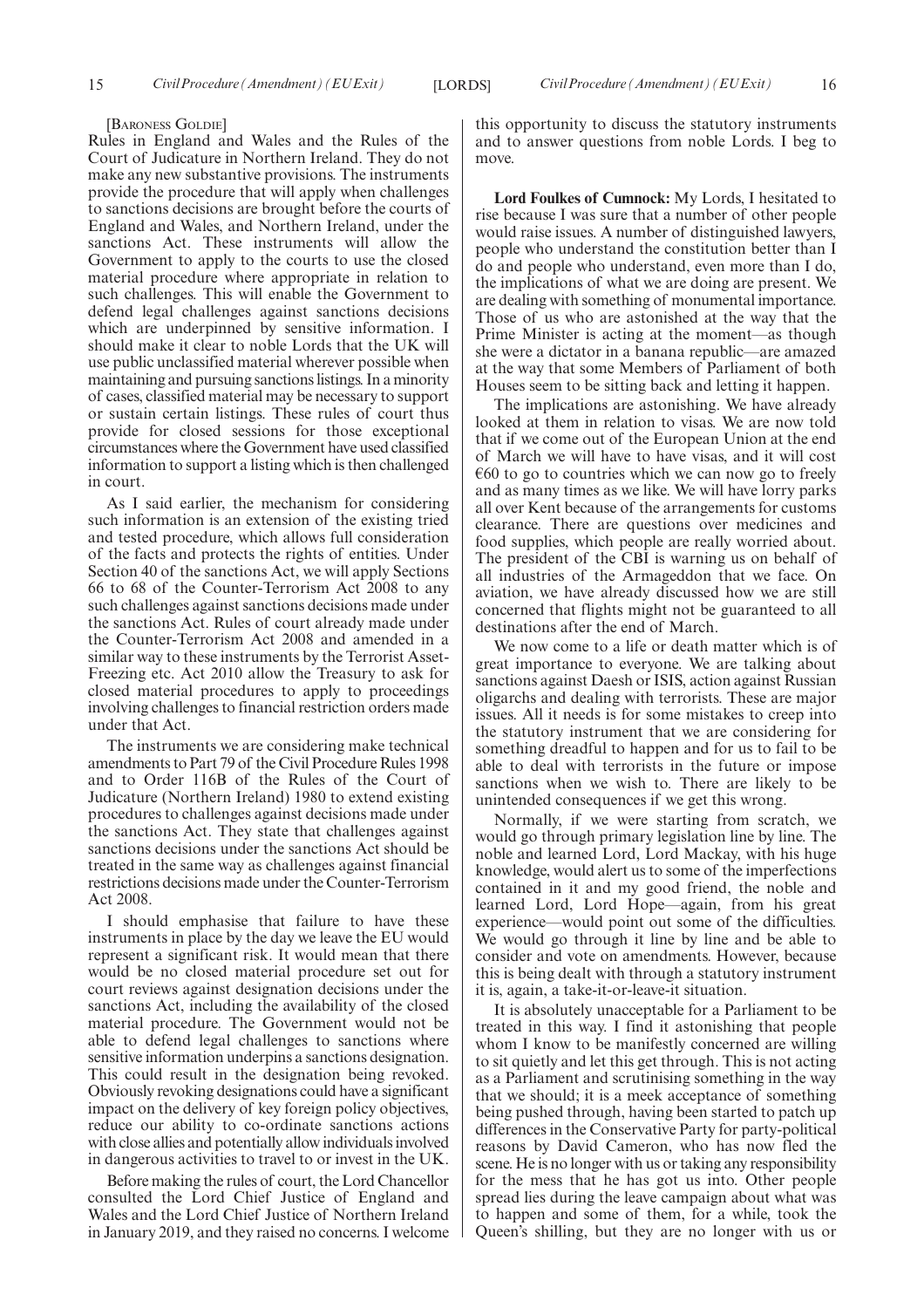taking responsibility for what is happening. It is outrageous that this is being undertaken. I hope that at some point before the end of March, more and more people will get up and call the situation unacceptable, which it is. If we allow all these statutory instruments to go through again and again—day after day, without question or challenge—then we are not fulfilling our function as a legislative Chamber of the Houses of Parliament of the United Kingdom, and we should be ashamed.

**Baroness McIntosh of Pickering (Con):** I am not outraged. I welcome the statutory instrument. I have merely a factual question to put to the Minister. Paragraph 3.4 on page 1 of the Explanatory Memorandum says:

In the view of the Department, for the purposes of Standing Order … the subject matter of this entire instrument would be within the devolved legislative competence of the Scottish Parliament if equivalent provision in relation to Scotland were included in the Act of the Scottish Parliament".

My understanding is that the current legislation is governed by the regulations adopted in Scotland in 2017. Can the Minister tell us how the department in question reached that conclusion, and what discussions were had with the relevant department and with the Scottish Parliament itself before bringing forward the statutory instrument today?

**Lord Thomas of Gresford (LD):** My Lords, closed material procedures were introduced by the Labour Government around 2008—or possibly before then—when they were subject to considerable controversy and discussion. They were introduced for a number of named, specialist tribunals in the context of terrorism; the applicability of closed material procedures in cases that involved the safety of the public were obviously a matter of balance as to where the public interest lay.

Since then, these procedures have crept in scope—the noble and learned Lord, Lord Hope, used that expression in one of the cases to have been decided in relation to them. There was great controversy as to whether a court of appeal should hold proceedings with closed material procedures in place. The Supreme Court has now come round to them but was very reluctant to do so. The creep of the scope has now extended to the challenges to sanctions decisions. As the Explanatory Memorandum makes clear, this will be the first instance of the use of the powers in Sections 66 to 68 of the Counter-Terrorism Act 2008 in the context of sanctions.

It is unfortunate that a Minister who is challenged on a decision that he has made with material in front of him, can go to the court and say, "We must have in place these closed material procedures so that the person who is challenging my decision never sees the full basis upon which that decision was made". A special advocate is then brought in to represent his interests—but I think it is regarded by all as a very unsatisfactory way of doing justice and carrying out the duties of the court.

**Lord Adonis:** I am grateful to the noble Lord for giving way. Can he explain to the House how this is a change? I thought the whole purpose of this regulation was that nothing would change, but he is telling us that this will be the first introduction of closed material procedures in respect of sanctions proceedings. Can he explain to the House how that can be? It sounds like a significant change—not "no change".

**Lord Thomas of Gresford:**The reason these regulations have come forward is the passing of the Sanctions and Anti-Money Laundering Act 2018, which was the very first piece of Brexit legislation to be brought before Parliament. Section 40 gives the Minister the right to make rules of court to carry out the procedures set out in that section, which are based upon the Counter-Terrorism Act. So it is a change of rules that these regulations are dealing with. The actual discussion about whether they should apply to sanctions was appropriate when the Bill was going through this House last year.

#### *3.30 pm*

**Lord Adonis:** Did the House agree that the closed material procedures could be used in these cases?

**Lord Thomas of Gresford:** The House agreed at that point. All I am doing is moaning slightly about the further extension of the procedures. There is nothing that I can do about that because they already passed into law in the 2018 Bill last year. I sat in on some of the proceedings but did not actually take part, although I know that others who are present did so. As I say, I am kicking against the further extension of these closed material procedures in the field of sanctions.

I have a second point, which is perhaps a bit more specific. Part 3 of this SI is extremely confusing. I do not understand why the statutory instrument should not simply have replaced Part 79 instead of making minor alterations to 20 of the 29 paragraphs. I would be glad to know why that has happened, why it was not replaced with a new Part 79 and whether this is the proposed procedure for future regulations brought forward to deal with Brexit legislation.

**Baroness Northover (LD):** My Lords, I want to add to what my noble friend Lord Thomas of Gresford has said and to comment on what the noble Lord, Lord Adonis, said. The noble Lord may remember that that first piece of Brexit legislation was very controversial and full of extra powers given to Ministers, and the noble and learned Lord, Lord Judge, who is in his place, was an extraordinary help to the House in highlighting those. On Report and thereafter, the focus was on several of the most egregious uses of those powers, but they were littered throughout the Bill. The noble Lord, Lord Adonis, is right to highlight this as one of the changes.

**Lord Hope of Craighead (CB):** My Lords, I would like to follow the observations of the noble Lord, Lord Thomas, mainly because I have been involved in one or two cases in the Supreme Court where this type of procedure has been used. It causes real problems for appellate judges because one of the features of the closed procedure is that you cannot give reasons for your decision that can be made public so you are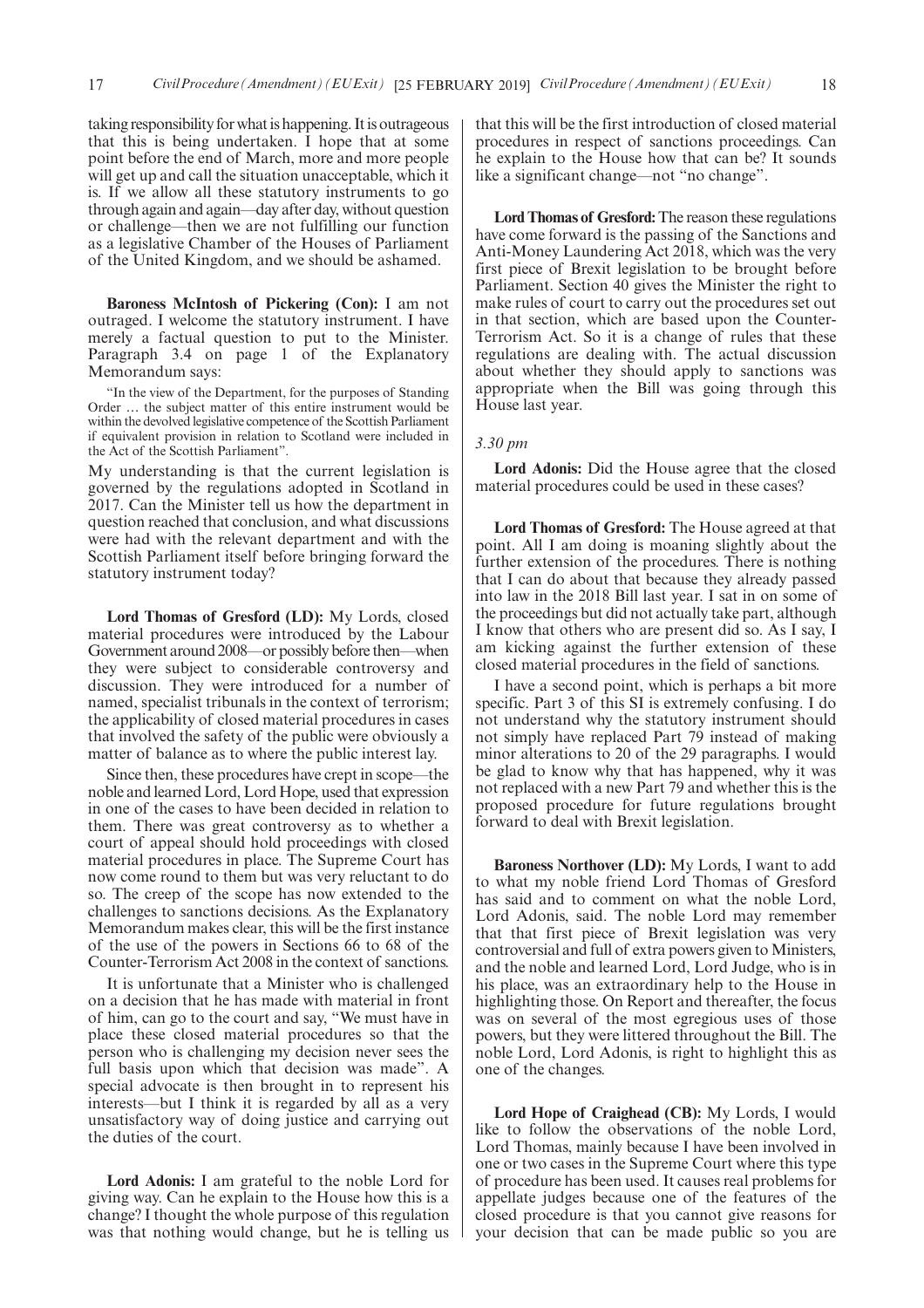[LORD HOPE OF CRAIGHEAD]

taking a decision in private, the reasons for which are kept private as well. That is the situation that we are faced with.

With regard to the content of this measure, however, I cannot see it as extending the procedure any further than it exists at present. In response to the noble Lord, Lord Foulkes, I did not get up earlier because I could not see anything to comment on in the substance of the instrument. I cannot speak for other noble and learned Lords but I think there is some virtue in remaining silent if you have nothing to say.

**Lord Adonis:** My Lords, I have never suffered from that difficulty. What the noble and learned Lord has said is very reassuring. It seems to a non-lawyer reading the Explanatory Memorandum as if the issues at stake are significant, not minor. From what he is saying, I think it is fair to say that while no one doubts the significance of closed material procedures, let alone the sanctions regimes to which they apply, this does not involve any changes. Some of my good friends on the Lib Dem Benches are very wary of closed material procedures, as am I. Indeed, I find the noble and learned Lord's brief description of them—judgments in which no reasons are given in public at all—to be a matter of extreme concern, and they should take place only in the most extreme circumstances. I am amazed that the noble and learned Lord, Lord Judge, allowed measures like that to pass through the House at all, given his views on the growing extent of executive powers.

However, on the basis that there is in fact no actual change in powers that have already been granted by Parliament, clearly we would be doing the right thing just to allow this order to go through.

**Lord Collins of Highbury (Lab):** My Lords, I will speak very briefly. Of course, we had extensive debates when the first Brexit Bill on sanctions went through and we have certainly spent a lot of time trying to restrict executive powers. However, one thing that was absolutely clear when we took that Bill through was that we needed sanctions regimes. We needed them to ensure that our progressive foreign policy—under whichever Government—could be maintained. Therefore, the Opposition supported the Bill and it is now an Act. I certainly cannot see any reason to not support the straightforward extension in this SI.

I have a couple of questions. One is on consultation; I expected my noble friend Lord Adonis to mention that it seemed rather limited. Is that the norm in these circumstances? Could it have gone a bit further? Also, on the timing, why has it taken so long to bring this rather simple SI forward? Should it not have come forward earlier, bearing in mind that it is linked to other SIs?

**Baroness Goldie:** My Lords, I am very grateful to those who have contributed. Let me address the important questions raised. The noble Lord, Lord Foulkes, raised a wide range of issues. His pertinent question was "Where are the lawyers?"; he asked why they were not standing up. The noble and learned Lord, Lord Hope, answered that question neatly, to use a judicial phrase, by stating that he had nothing to say. That is perhaps characteristic of him sometimes—although fortunately, for the benefit of this House, not always. I think it is a very helpful commentary on what are technically fairly mechanical provisions, if I might describe them as such.

On the important point about scrutiny, I say to the noble Lord, Lord Foulkes, that these instruments are made under an Act of primary legislation—Section 40 of the Sanctions and Anti-Money Laundering Act 2018 which this House went through line by line. The details of these SIs raised no new issues. The noble Lord, Lord Thomas of Gresford, had a similar concern about that.

My noble friend Lady McIntosh of Pickering raised the question of Scotland and Section 38 of the sanctions Act, which makes provisions to the effect that these rules of court need be made by Westminster in relation only to England, Wales and Northern Ireland. Scotland is to make its own rules, as per the primary legislation. As she will be aware, rules of court in Scotland are different and it is entirely appropriate that the devolved Parliament is placed in charge of these matters.

The noble Lord, Lord Thomas of Gresford, also raised what he described as the creep of closed material procedures. I understand his concern, but let me try to allay it. The Government believe that these procedures are right for cases which involve national security material. Previously, these cases were unable to proceed, which meant that questions posed by claimants remained unanswered. That seems unsatisfactory. The defendant the Government—could not fully present their case, which is also unsatisfactory. In that event, designations might have had to be revoked. The purpose of the sanctions Act, augmented by these regulations, is to ensure that the hiatus, or dilemma, for both Government and applicants is resolved.

The noble Lord, Lord Thomas of Gresford, also raised an interesting question about the drafting format, asking why we were amending Part 79 rather than creating a new one. Amending the existing rules of court was felt to be the most appropriate and proportionate way to draft these instruments, because it ensures that the effect of closed material proceedings is unchanged in the context of sanctions decisions; in other words, there is a consistency about the provisions.

The noble Lord, Lord Collins, asked about delay. As he is aware, a very considerable volume of statutory instruments has been reaching the other place and this House. I acknowledge that a large body of work has had to be resolved and processed by this House. That has gone through the committee and sifting procedures. I accept that this instrument has been fairly late coming to this House but I hope that your Lordships accept, given the very technical nature of these provisions, which do not create any new policy matters, that it has been addressed adequately by the Government and that your Lordships have been given the opportunity to scrutinise them.

**Lord Foulkes of Cumnock:**I find the noble Baroness's reply very reassuring. I am most grateful to her.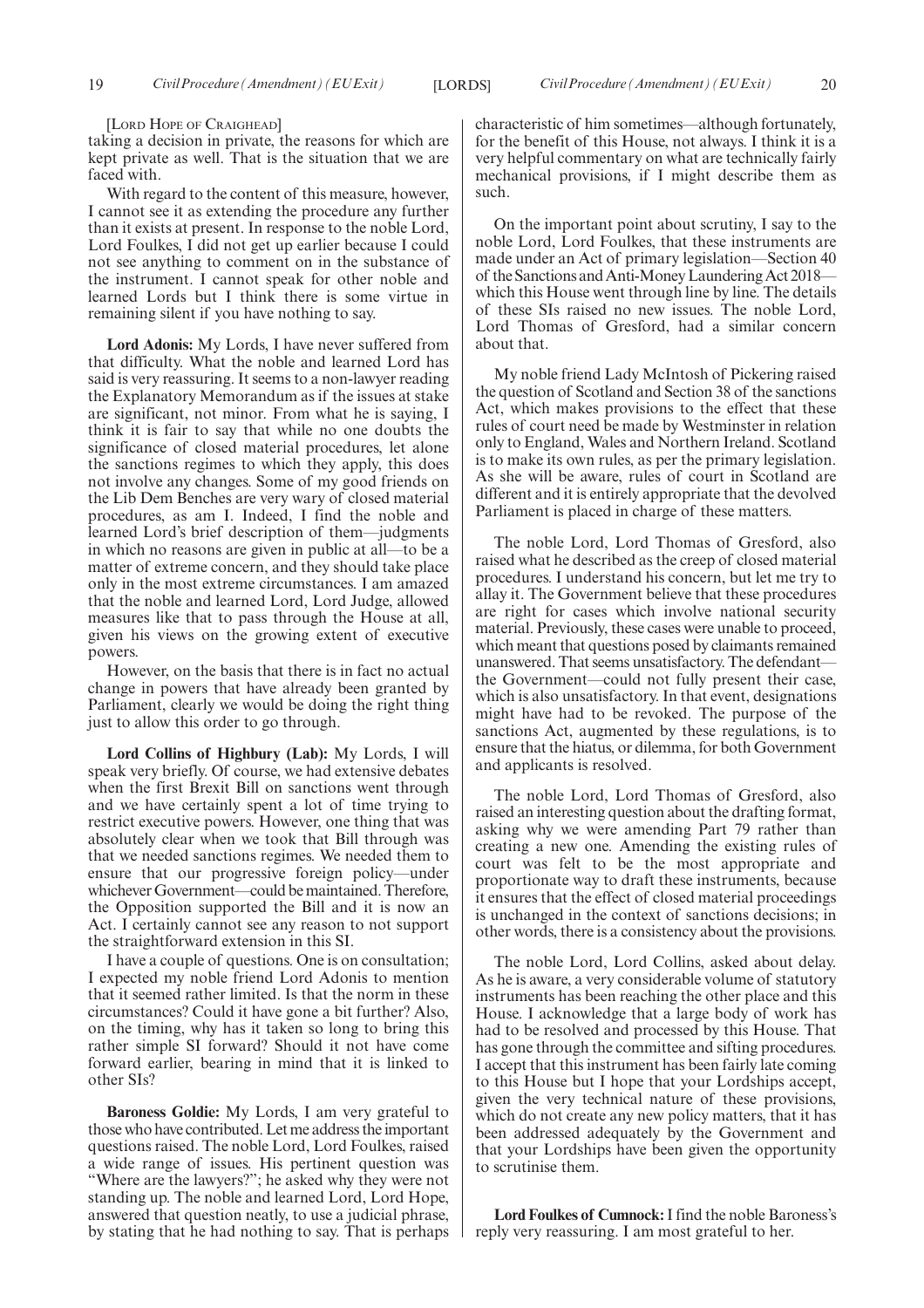**Baroness Goldie:** I never cease to be amazed and surprised by the noble Lord, Lord Foulkes. I never quite know what will be aimed at me from that section of the Benches opposite, but I am very grateful to him for his observation.

I thank noble Lords for their helpful contributions. As I outlined in my opening speech, these instruments are crucial for setting out appropriate procedure for court reviews against sanctions decisions made under the sanctions Act.

*Motion agreed.*

## **Rules of the Court of Judicature (Northern Ireland) (Amendment) (EU Exit) 2019**

*Motion to Approve*

*3.41 pm*

#### *Moved by Baroness Goldie*

That the Rules laid before the House on 31 January be approved.

**Lord Adonis (Lab):** My Lords, the question that presents itself on this instrument to those of us who again are not expert in the field is whether there is any Northern Ireland dimension to it, particularly in respect of terrorist or paramilitary financing, or is this purely to do with international sanctions regimes and the application of their rules after EU exit? The very fact that Northern Ireland appeared in the title of this instrument led some of us to be concerned as to whether there were wider implications.

**Baroness Goldie (Con):** My understanding is that it ultimately depends on whether we have a deal or no deal. If we have a deal, the UK Government and the EU will be pledged to protect the Northern Ireland border, respect the Belfast agreement and do everything possible to ensure that the harmony and peace that these communities have known will continue. That is certainly what we all want. In the event of no deal, the Prime Minister has pledged that there would be urgent discussions with the Republic of Ireland and the EU on how best to ensure that the environment in which the two communities of Northern Ireland and the Republic have existed would, in every way possible, as far as we can manage, be allowed to continue.

Again my understanding is that, if we leave the EU with a deal, the desire would be to continue the sanctions regime with which we are familiar. Northern Ireland is a part of the United Kingdom. Therefore, under the agreement—if it is agreed—and the ultimate political declaration there would be a desire to continue a uniform sanctions arrangement, albeit that we would be a free-standing state in international law, as would the EU.

If I have failed to answer the noble Lord adequately, I will write to him with further details, but my understanding is that this SI should not in any way affect the current arrangements, which we hope will continue.

## **Money Market Funds (Amendment) (EU Exit) Regulations 2019**

*Motion to Approve*

*3.43 pm*

#### *Tabled by Lord Bates*

That the draft Regulations laid before the House on 24 January be approved.

*Relevant document: 15th Report from the Secondary Legislation Scrutiny Committee (Sub-Committee A)*

**Lord Young of Cookham (Con):** My Lords, I will speak on behalf of my noble friend. The Treasury has been undertaking a programme of legislation to ensure that, if the UK leaves the EU without a deal or an implementation period, there continues to be a functioning legislative and regulatory regime for financial services in the UK. The Treasury is laying SIs under the EU withdrawal Act to deliver this, and a number of debates on these SIs have already been undertaken here and in another place.

This SI is part of this programme, and has been debated and approved by the other place. The SI will fix deficiencies in UK law on regulations for money market funds to ensure that they continue to operate effectively post exit. The approach taken in this legislation aligns with that of other SIs laid under the EU withdrawal Act, providing continuity by maintaining existing legislation at the point of exit, but amending where necessary to ensure that it works effectively in a no-deal context.

The European regulation on money market funds relates to their establishment, management and marketing. These funds invest in highly liquid instruments—such as Treasury bonds—and provide a short-term, stable cash management function to charities, local government, businesses and other financial institutions. They are predominately used by investors as an alternative to bank deposits. The regulations were introduced as part of the response to the 2008 global financial crash, to preserve the integrity and stability of the EU market, and to ensure that money market funds are a resilient financial instrument. This is achieved by having further rules on prudential requirements, governance and transparency for operators of money market funds.

Money market funds are structured as either an undertaking for collective investment in transferable securities or alternative investment funds. Consequently, they are required to comply with regulations that apply to UCITS or alternative investment funds. The regimes for UCITS and AIF managers have been separately amended to reflect the UK leaving the EU by the Collective Investment Schemes (Amendment etc.) (EU Exit) Regulations 2019 and Alternative Investment Fund Managers (Amendment etc.) (EU Exit) Regulations 2019, which were made on Wednesday 20 February.

First, this draft instrument removes references to the European Union which are no longer appropriate, and to EU legislation which will not form part of retained EU law. These references will be replaced, to refer to the UK and to relevant domestic and retained EU legislation. Secondly, in line with the general approach taken in other instruments, this SI will transfer functions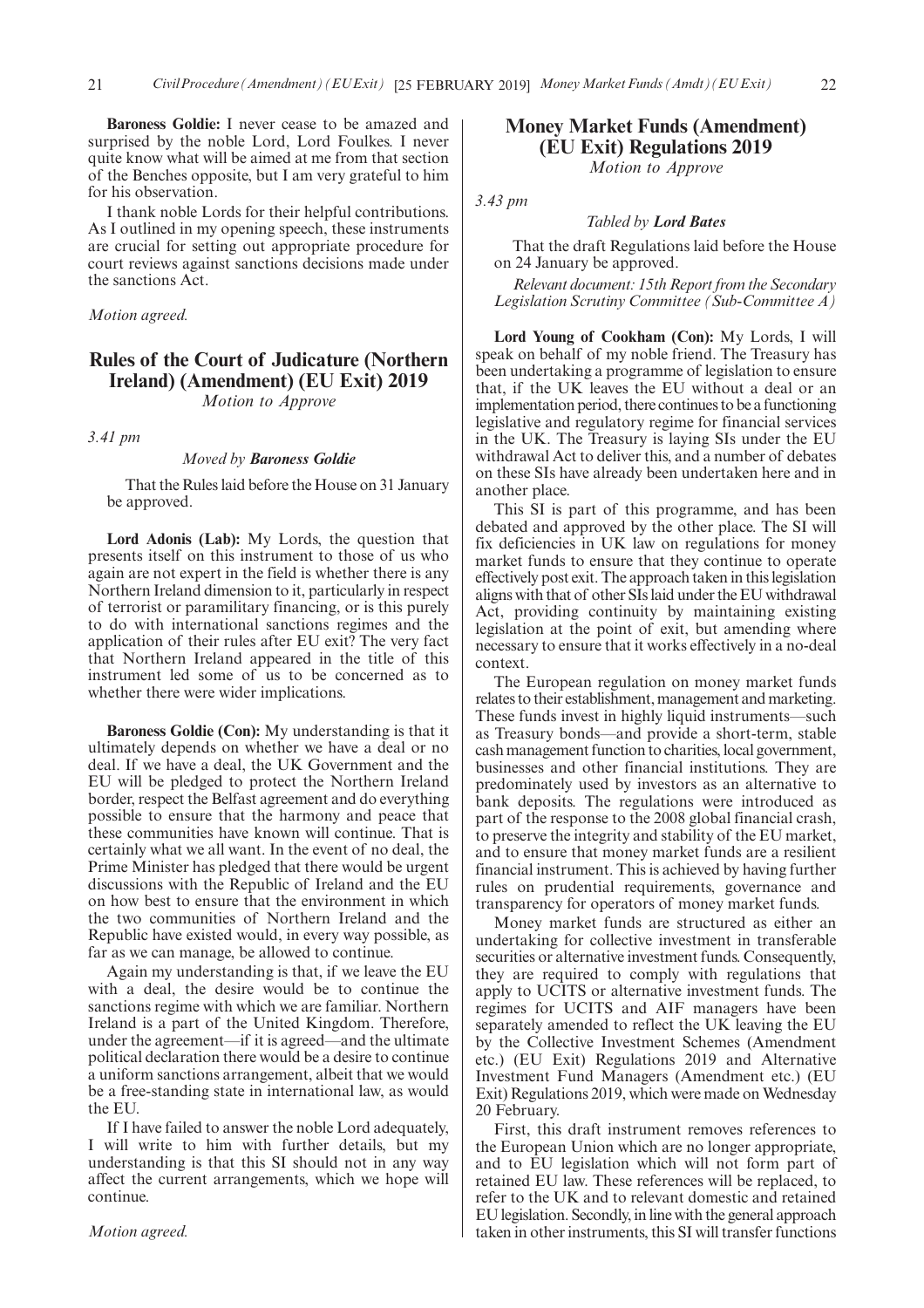#### [LORD YOUNG OF COOKHAM]

within the remit of EU authorities to UK institutions. All functions exercised by the European Commission will be transferred to the Treasury. These relate to creating rules on standards for money market funds, such as their liquidity and quantification of credit risk.

All functions exercised by the European Securities and Markets Authority will be transferred to the FCA. The FCA will become responsible for technical standards on how funds should stress test their funds, and for two operational powers to establish a register and reporting templates for money market funds. The FCA, as the UK's regulator for investment funds and the current national competent authority for money market funds, has extensive experience in the asset management sector and is therefore the most appropriate domestic institution to take on these functions from ESMA.

As previously stated, money market funds must be structured and regulated as UCITS or AIFs. This instrument makes provision to ensure that EU money market funds are able to use the temporary marketing permissions regime, which lasts for three years, as legislated for in the regulations for collective investment schemes and alternative investment fund managers. Following an assessment by the FCA and submitting a Written Ministerial Statement to both Houses, the Treasury will be able to extend this by a maximum of 12 months at a time. The temporary marketing permissions regime will allow for EEA money market funds which are currently marketed into the UK, and any subsequent money market fund structured as a UCITS sub-fund, to be able to continue to market into the UK as an MMF for up to three years after exit day.

This instrument amends the scope of the regulation to apply to the UK only, with the effect of only allowing the marketing of UK-authorised MMFs, or MMFs managed by UK fund managers. However, additional amendments maintain the eligibility for EEA MMFs with temporary permissions to continue to market in the UK at the end of the temporary marketing permissions regime period, if they gain the required permissions to market as a third-country fund under existing UK domestic frameworks.

Money market funds structured as UCITS will be required to gain authorisation under Section 272 of the FSMA, while for those structured as AIFs, their managers will need to notify under the national private placement regime.

The UK currently has a very small domestic market of money market funds, so these provisions address the cliff-edge risks that could arise as a consequence of defaulting to a UK-only market. This will ensure that UK investors can continue to access their investments and to have a choice of money market funds to use for cash management.

The Treasury has worked closely with the FCA in drafting this instrument. It has also engaged the financial services industry. This has included engagement with the Institutional Money Market Funds Association, which is the main industry body for money market funds. The House should be aware of remarks by its secretary-general, Jane Lowe, who stated:

"We believe the current draft SIs deal adequately with current EU legislation and consider that the dialogue between HM Treasury and industry was helpful to identify and iron out issues that arose".

On 21 November, the Treasury published the instrument in draft along with an explanatory policy note to maximise transparency to Parliament and industry.

To summarise, the Government believe that this SI is needed both to ensure that the regulatory regime for money market funds and their operators works effectively, if the UK leaves the EU without a deal or an implementation period, and to ensure continuity for the UK investors they serve. I hope that noble Lords will join me in supporting this instrument. I beg to move.

**Lord Sharkey (LD):** My Lords, I was grateful for the clarity of the Explanatory Memorandum and the impact assessment for this SI. I understand that the changes are necessary for the proper continuation in business of UK MMFs in a no-deal scenario. I also understand the importance of the temporary marketing permissions regime in allowing continued UK access for existing EEA MMFs, and I note the £250 billion of UK investment in these funds.

I also note that, as set out in paragraph 157 of the consolidated impact assessment,

"this SI transfers the European Commission powers to make delegated acts and implementing acts to HM Treasury, as a power to make regulations".

This refers, I think, to Regulation 18 of the SI, which states:

"Any power to make regulations conferred on the Treasury by this Regulation is exercisable by statutory instrument … Such regulations may…(a) contain incidental, supplemental, consequential and transitional provision; and (b) make different provision for different purposes".

It also states that such regulations will all follow the negative procedure. I was not sure of the purpose of the phrase,

"make different provision for different purposes",

or to what extent it extends the Treasury's latitude in drawing up these SIs. I would be grateful if the Minister could explain why this additional power is necessary and whether its scope is as unlimited as it might seem at first sight. I would also be grateful if the Minister could explain the use of the negative procedure for the SIs generated by the power. Is there not a case for using the affirmative procedure to allow Parliament more rigorous scrutiny in this obviously critical area of our financial services industry?

**Baroness Kramer (LD):** My Lords, like my colleagues on these Benches, I support this statutory instrument. It is necessary: to put it in technical terms, British investors in money market funds would be in a right pickle if we did not pass it, because, as the Minister has said, the domestic market is tiny.

However, I want to raise an issue which is repeated in many of the other statutory instruments before us. Paragraph 2.8 of the Explanatory Memorandum states:

"When the UK is no longer a member of the EU single market for financial services, it would not be appropriate for UK authorities to be obliged to share information or cooperate with the EU on a unilateral basis, with no guarantee of reciprocity".

I understand the emotional tag behind all this, but there is a wise old saying which goes: "An eye for an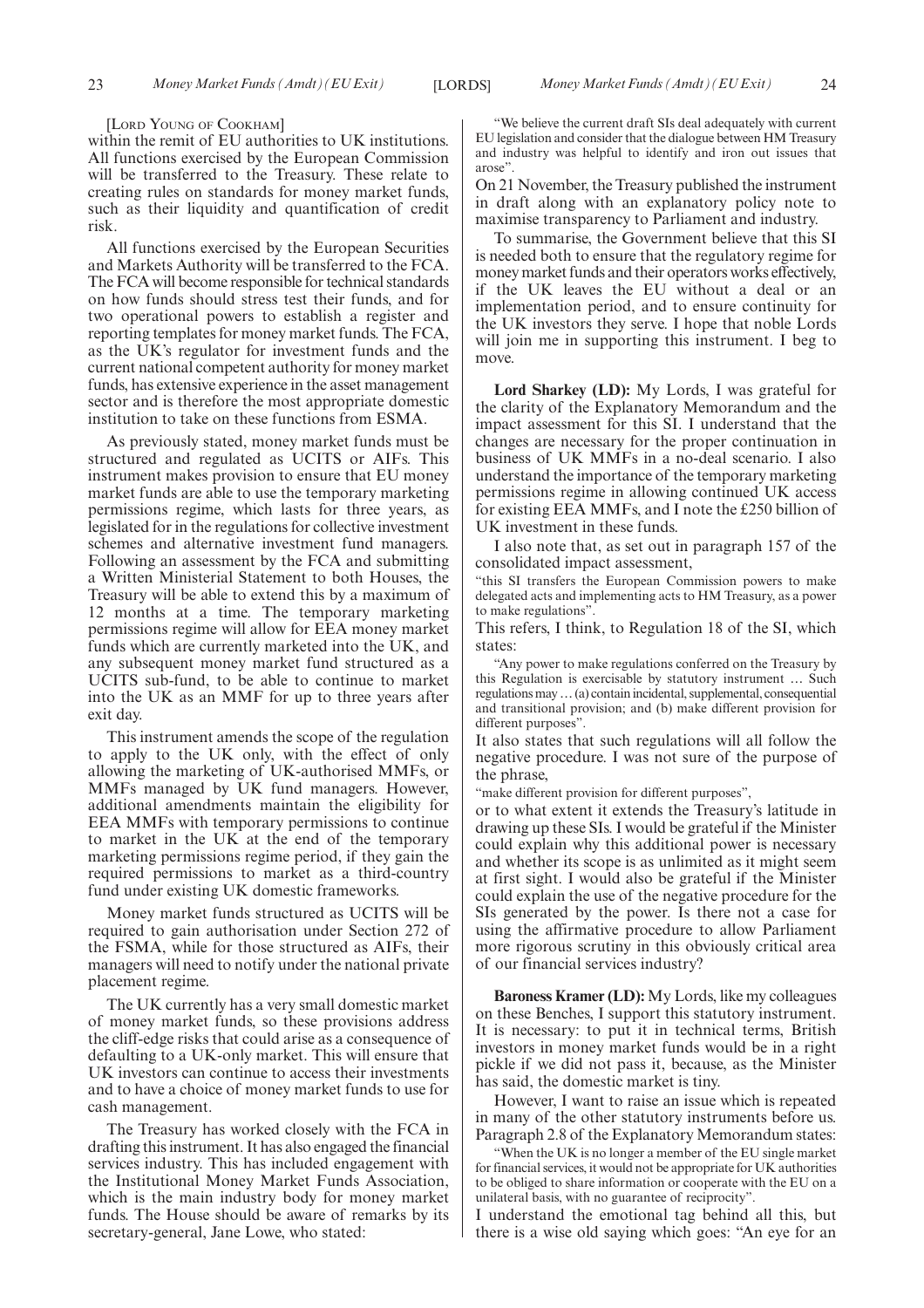eye and we all go blind". The 2008 financial crash and many of the other problems that we have had have come through fragmentation of regulation and the lack of information transfer between regulators in different locations and countries. I really do not understand why we are not seeking to do everything in our power to make sure that information flows continue. A money market fund that is being regulated by the FCA under the new statute following any kind of no deal might well be in the same family as other such funds being marketed in the EU 27. Therefore, something that flags up an issue or concern with one may well reflect through to the other, because it could be core to the administration and deep within the overarching family. Will the Minister explain the consequences of putting up any kind of barrier to existing information transfer and what risks we might be taking on? I am exceedingly concerned about fragmentation.

**Lord Adonis (Lab):** The noble Baroness had made an important point. We surely have an interest in giving unilateral assurances on transfer of information, because we have such a big interest in the health of our own financial services industry. Anything which ensures that dodgy practice is exposed and information exchanged in respect of it is in our interests, even if—by a complete failure of our negotiating capacity, which unfortunately the Government are guilty of the whole time at the moment—we do not get any reciprocal rights in respect of these transfers of information. The noble Baroness's question is very well made.

I have a question about the impact assessment. On page 17, it says that the familiarisation costs in respect of this instrument are estimated at £340 per firm and that the total cost is £7,200. Do I deduce from that that only 21 firms are affected, or is there an error and it should really read £7.2 million or something? That seems to be a point of some importance.

**Lord Tunnicliffe (Lab):** My Lords, I feel the need, once again, to express my repeated objection to being here. We are here to discuss no-deal statutory instruments: I believe the Government are being irresponsible in not ruling out a no-deal outcome. A no-deal outcome would be serious in every area of life, particularly in its economic impact and in its security impact. I also believe that it is possible that we may fall into a no-deal scenario by what could be described as "by accident". Accordingly, I will continue with my duty of scrutinising the SIs. The problem with this is that, when you come in on a Monday morning and people ask if you enjoyed the weather yesterday, you have to say: "What weather?" There was no weather for me; I was busy studying these five SIs. What made that even more irritating is that I failed to find any serious problems with them.

I have to admire the noble Lord, Lord Sharkey, for delving into the instruments themselves. I always find that pretty close to impossible, because of their habit of amending previous SIs that amend previous SIs that amend previous Acts. I will listen to the Minister's answer with interest. I also join the noble Baroness, Lady Kramer, in her concern at the tone of the Explanatory Memorandum on the matter of information. I know that the Minister will say that it is just turning it from an obligation to an option. I am sure that is what the words say, but I hope that if we get into the extraordinarily unfortunate situation of leaving with no deal, the appropriate regulatory authorities in the United Kingdom go out of their way to co-operate with regulators in the European Union. These SIs—this one and quite a number of the others—touch on the core issues which caused the 2008-09 crisis, and overall the SIs we are looking at are sensible in making these markets safer.

#### *4 pm*

Having said all that, I noticed the standard format: references are changed appropriately; scope is changed appropriately; functions are allocated appropriately; and then there is the old favourite of a temporary marketing permissions regime of three years and as many 12 months as the Treasury feels it needs. However, when you have read all the way through these things, the fundamental issue is that the provisions are asymmetric; they do nothing to allow UK firms to trade in the EU, which will be one of the many economically negative things that are coming out of this exercise.

**Lord Young of Cookham:** I am grateful to all noble Lords who have taken part in this short debate and hope that there is no substantive objection to the powers which are proposed in this statutory instrument. I will try to deal with the questions that were raised by noble Lords.

The noble Lord, Lord Sharkey, asked why there is an additional power to make regulations. The power to make delegated regulations simply transfers to the Treasury the power in the EU regulation, which lies with the Commission, to make technical standards such as specifying credit quality assessment criteria. As these are basically technical standards, we believe that the negative procedure is appropriate. I may stand to be corrected, but I do not think that any of the committees that scrutinise legislation in this House have suggested otherwise.

Both the noble Baroness, Lady Kramer, and the noble Lord, Lord Adonis, raised the question of removing the legal obligation to share information. I understand the concern, but I want to reassure both of them that this will not preclude UK supervisors from sharing information with EU authorities where necessary. I take the point that it is important that there is a good cross-flow of information between the UK and regulators in the EU, and there is already a good domestic framework for co-operation on information sharing with countries outside. We already have that, and the legislation allows for that. If you look at the Financial Services and Markets Act 2000 and the associate secondary legislation, all the necessary powers already exist for co-operation and information sharing with countries outside the UK, which will of course include the EU when we leave.

The noble Lord, Lord Adonis, asked about the impact assessment. The costs include a one-off cost for firms examining and understanding the instrument, estimated at £7,200, which will be shared between the 21 funds regulated under the MMFR in the UK.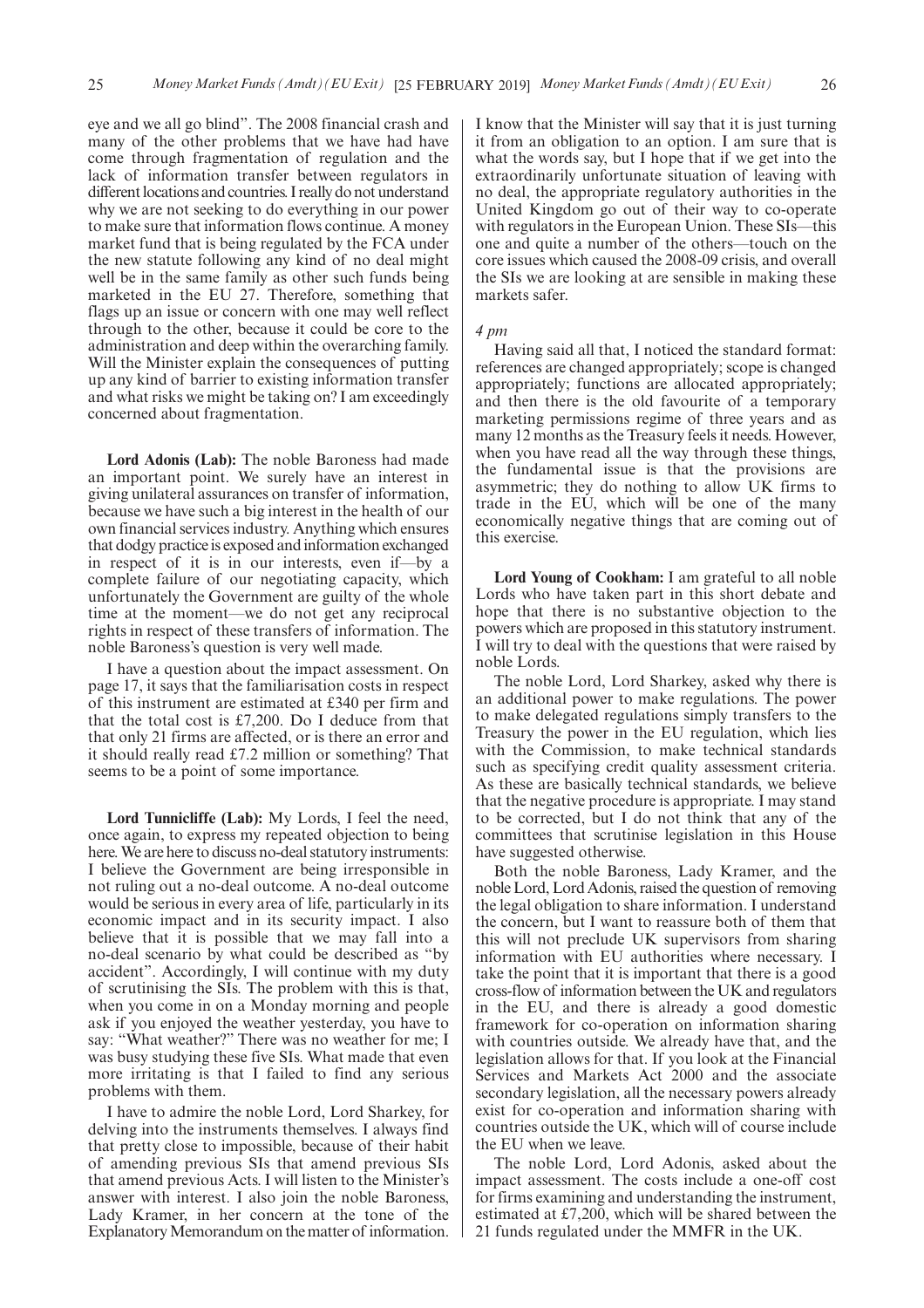[LORD YOUNG OF COOKHAM]

Finally, the noble Lord, Lord Tunnicliffe, raised the point about reciprocity—I am sorry that he has had another bad day getting on top of these SIs. Of course, we cannot legislate here to make EU countries reciprocate what we are doing to them, but a series of bilateral discussions is under way to ensure that, in the unlikely event of no deal, essential relationships are preserved. I hope that I have answered all the issues raised by noble Lords.

**Lord Sharkey:** Before the Minister sits down, I may have expressed myself badly when talking about the negative instruments. The instrument we are discussing gives the Treasury the power subsequently to make other statutory instruments—that is partly what it does—and my question was about why all those subsequent negative instruments should come under the negative procedure. The Minister responded by talking about the sifting committees, but those committees will not get sight of those because of course they do not yet exist, and when they do, the sifting committees almost certainly will not. So that does not quite address the question I was hoping to put.

I was also not entirely certain about the answer to the point about making,

"different provision for different purposes".

I am not quite sure I understood exactly what scope that gave the Treasury in drawing up a statutory instrument. However, if the Minister chooses to write to explain, I would be grateful.

**Lord Young of Cookham:** The Minister might indeed prefer to write. I think that it simply transfers existing powers which rest with the Commission to the Treasury, without changing the fundamentals.

On the sifting committee, I think that I am right in saying that wherever the sifting committee has recommended that statutory instruments under the EU withdrawal Act should be affirmative rather negative, the Government have agreed. I hope that that provides some reassurance to the noble Lord.

*Motion agreed.*

## **Uncertificated Securities (Amendment and EU Exit) Regulations 2019**

*Motion to Approve*

*4.05 pm*

#### *Moved by Lord Young of Cookham*

That the draft Regulations laid before the House on 17 January be approved.

**Lord Young of Cookham (Con):** On behalf of my noble friend Lord Bates, I beg to move the regulations. As the instrument is grouped with the draft Investment Exchanges, Clearing Houses and Central Securities Depositories (Amendment) (EU Exit) Regulations 2019, also laid before the House on 17 January, I shall speak also to that.

The Uncertificated Securities (Amendment and EU Exit) Regulations 2019 amend UK law as necessary in order to ensure that the directly applicable EU central securities depositories regulation, or CSDR, operates effectively in the UK. The instrument uses the powers in Section 2(2) of the European Communities Act 1972 to do this. Both instruments also use the powers in Section 8 of the European Union (Withdrawal) Act 2018 to prepare for a scenario in which the UK leaves the EU without a deal or an implementation period. The approach being taken in this legislation aligns with that of previous SIs that we have just debated.

First, I will cover the uncertificated securities regulations SI, which amends the uncertificated securities regulations 2001—or the USRs. This instrument concerns the electronic registering and transfer of securities such as bonds or shares, specifically on computer-based systems. Certain requirements within the USRs are also subject to the CSDR, which creates a common authorisation, supervision and regulatory framework for central securities depositories, or CSDs, across the EU. This SI makes the necessary changes to UK legislation to ensure that the EU regime operates effectively in the UK. In addition, the instrument contains provisions that address deficiencies in UK law and retained EU law that arise due to the UK's withdrawal from the European Union.

The changes made to implement the CSDR will come into effect on the day after the instrument has been made in Parliament in any scenario. However, the changes made under the EU withdrawal Act to fix deficiencies in the legislation arising as a result of the UK's withdrawal from the EU will come into effect on exit day only in the event that the UK leaves without a deal or an implementation period.

First, the SI makes amendments to ensure that the USRs align with both the EU regulation and the UK implementing legislation concerning the CSDR. This includes authorisation and recognition of CSDs and Article 49 of the CSDR. Article 49 of the CSDR allows issuers the right to issue securities into a CSD in any EU member state. Accordingly, amendments have been made to ensure that no provisions in the USR are incompatible with this right. By removing the duplication between CSDR and USR requirements for operators of relevant systems, the instrument provides clarity to the industry in this area. Further, USR operators can now gain operator status by virtue of gaining recognised CSD, EEA, CSD, or third-country CSD status for CSDR and FSMA purposes, not via the USR recognition regime, which is revoked by this SI.

Secondly, the SI provides transitional provisions to ensure that operators of systems approved as operators under the USR can continue to operate under the amended version of the USR, pending their authorisation or recognition as a CSD under the CSDR regime. The USR SI also inserts a provision into the CSDR 2014 regulations which grants the Bank of England the power to charge fees to third-country CSDs. This is considered necessary in relation to its new role in recognising third-country CSDs following exit day under the Central Securities Depositories (Amendment) (EU Exit) Regulations 2018, which were agreed in this place.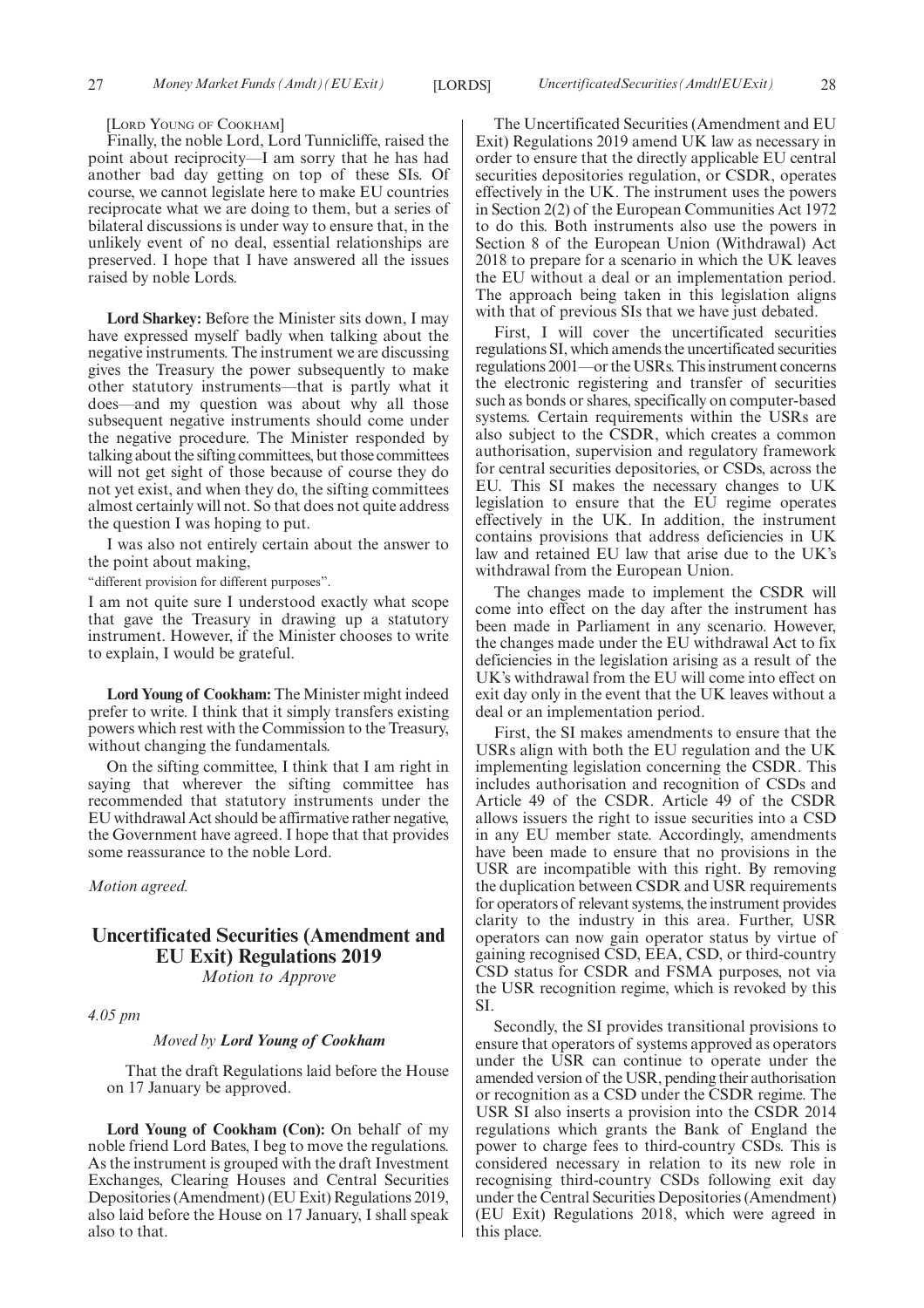Finally, the SI amends Article 15 of the short-selling regulation to change its current scope from the EU to the UK. This change is to ensure legal certainty about the scope of this provision in the regulation after exit day.

The investment exchanges, clearing houses and central securities depositories instrument addresses legal deficiencies in parts of the domestic legislation that outlines certain regulatory requirements for recognised investment exchanges—RIEs—EEA market operators, central counterparties, or CCPs, and CSDs operating in the UK. RIEs include firms such as the London Stock Exchange and the London Metal Exchange; EEA market operators include firms such as Deutsche Börse and Euronext Paris, which also provide services in the UK; CCPs include firms such as LCH, LME Clear and ICE Clear Europe; and the UK CSD is Euroclear UK & Ireland. These entities form the backbone of UK markets, facilitating the trading, clearing and settlement of financial instruments. Amendments introduced through this instrument are generally technical in nature and are not intended to make policy changes, other than where appropriate to reflect the UK's new position outside the EU and to ensure a smooth transition to this situation.

I will now outline briefly the key amendments that this instrument makes to the Financial Services and Markets Act 2000, or FSMA. First, in a no-deal scenario the UK would be a third country outside the EU financial services framework and therefore outside the current passporting system, meaning any references to EEA passport rights would become deficient at the point of exit. The instrument therefore removes the FSMA provisions relating to the exercise of EEA passporting rights by EEA market operators into the UK and the provisions that allow recognised investment exchanges to make passporting arrangements into EEA states. This would mean that any EEA market operators currently operating in the UK via a passport would no longer be able to do so from exit day, just as UK recognised investment exchanges would no longer be able to passport into other EEA states.

Instead, EEA market operators who currently make use of passport rights can, if they wish, make use of the existing third-country regimes for investment exchanges that are provided for in UK law to carry on their activities in the UK. For instance, they can apply to the Financial Conduct Authority to become a recognised overseas investment exchange. The FCA published information outlining how firms should go about doing this on its website on 14 September 2018.

Secondly, the SI removes obligations relating to information sharing and co-operation with EU authorities, again to reflect the UK's position outside the EU in a no-deal scenario. The Government took the same approach in a number of other financial services SIs previously approved by Parliament. As stated with those SIs, and as I said a few moments ago, this change does not preclude UK authorities co-operating with their EU counterparts in future through existing third-country frameworks, as they currently do with non-EEA regulators.

Specifically, the instrument removes the obligation on the FCA to inform the European Securities and Markets Authority—ESMA—and the competent authorities of EEA member states when it suspends or removes a financial instrument from trading on a venue that falls under its jurisdiction. However, the FCA will still be required to make such decisions public. In addition, the FCA will no longer be obliged to require venues under its jurisdiction to suspend or remove a financial instrument from trading if the FCA becomes aware that the same instrument has been suspended or removed from trading in an EEA member state.

Thirdly, a provision in FSMA that currently applies to the Prudential Regulation Authority is being extended to the Bank of England. The relevant provision places a duty on the Bank to take such steps as it feels are appropriate to co-operate with other persons, whether in the UK or elsewhere, with similar regulatory or financial stability functions. This provision is being extended to the Bank of England to ensure that co-operation can continue in relation to the new functions it is taking on as part of this legislation.

#### *4.15 pm*

Fourthly, as a consequence of the UK exiting the EU, ESMA will no longer carry out functions determining whether third-country CCPs and CSDs can provide services in the UK post exit. These responsibilities are being transferred to the Bank of England through other SIs that have previously been debated in this place. To ensure that the Bank of England can carry out these new functions effectively, this instrument contains appropriate consequential amendments to reflect this in domestic law.

As the definition of "third country CSD"will change to refer to any CSD located outside the UK rather than any CSD located outside the EEA, this instrument deletes redundant references to the term "EEA CSD". This instrument also provides the Bank of England with the appropriate supervisory powers over third-country CSDs, such as giving the power to require information from, and to inspect any UK branch of, a third-country CSD.

Finally, this instrument also makes a number of amendments and consequential amendments to other legislation, principally the Financial Services and Markets Act 2000 (Recognition Requirements for Investment Exchanges, Clearing Houses and Central Securities Depositories) Regulations 2001. The amendments make various necessary changes to these instruments, such as amending definitions to ensure consistency with definitions used in other EU exit SIs, including the Markets in Financial Instruments (Amendment) (EU Exit) Regulations 2018, the Central Counterparties (Amendment, etc., and Transitional Provision) (EU Exit) Regulations 2018 and the Central Securities Depositories (Amendment) (EU Exit) Regulations 2018, all of which have previously been debated in this place.

The Treasury has been working closely with the FCA, the Bank of England and industry in respect of these instruments to maximise transparency. The investment exchanges, clearing houses and central securities depositories instrument was first published, with accompanying explanatory notes, for sifting on 30 November last year. Following a recommendation by the European Statutory Instruments Committee, it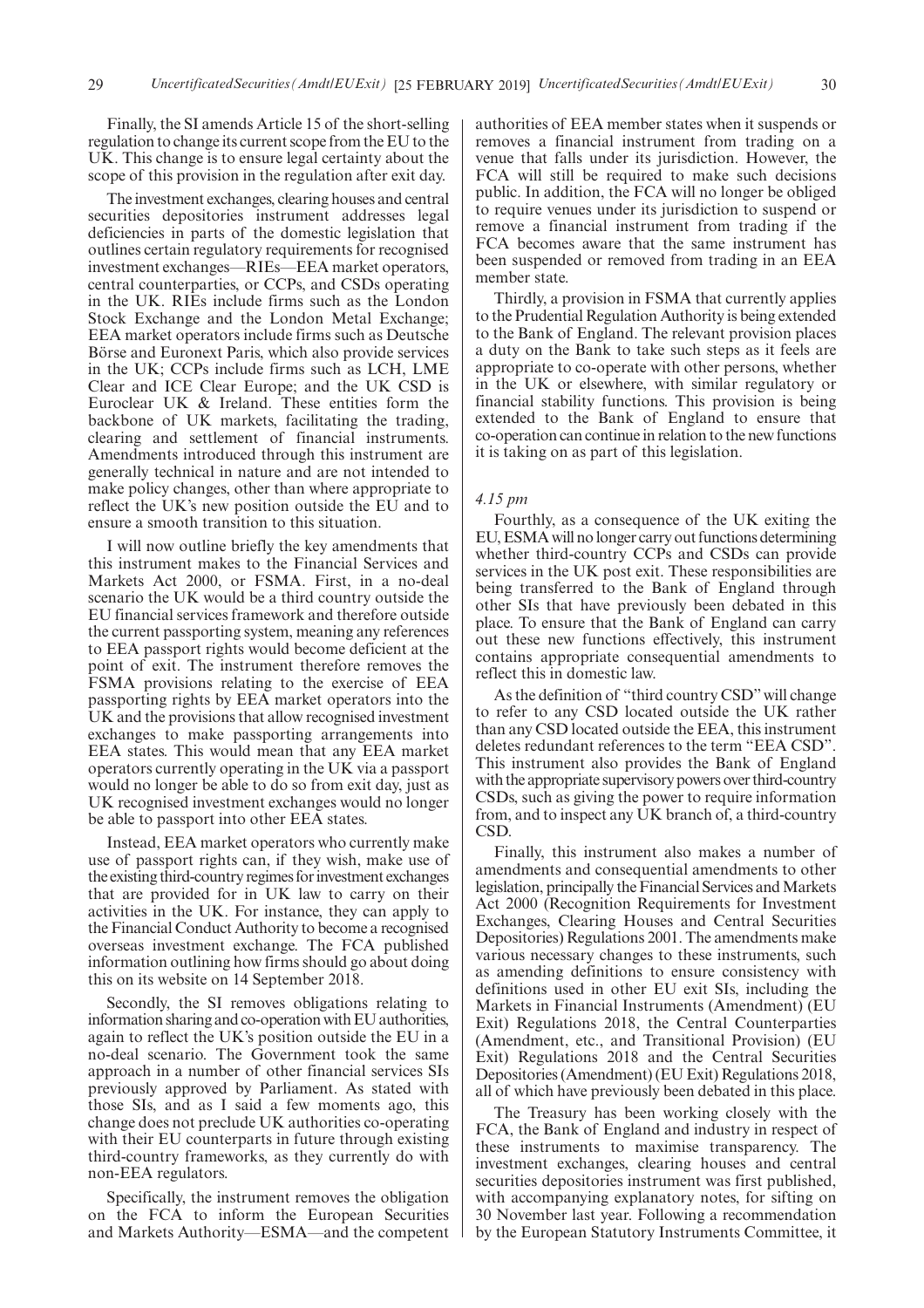#### [LORD YOUNG OF COOKHAM]

was then relaid under the affirmative procedure on 17 January. The Treasury has previously consulted extensively with both of the regulators and industry while drafting the uncertificated securities regulations. The current form of the uncertificated securities regulations instrument was published with accompanying explanatory notes on 17 January this year. Provisions relating to the consultation are dealt with in parts 1 to 4 of the instrument. Part 5 deals with EU exit contingency planning. Regulators and industry bodies have welcomed and have generally been supportive of the SIs.

In summary, the Government believe that the proposed legislation is necessary to ensure the smooth functioning of financial markets in the UK if the UK leaves the EU without a deal or an implementation period. In the case of the USR SI, relevant parts are needed in any scenario to ensure the effective functioning of the CSDR. I hope that noble Lords will join me in supporting these regulations, and I beg to move.

**Lord Sharkey (LD):** My Lords, I accept that the two regulations in this group are closely linked and I have only one question and one comment. The question relates to the waivers that the Treasury may issue under the terms of the investment exchanges, CCPs and CSDs SI. Paragraph 117 of the impact assessment to this SI explains that, if the Treasury makes an equivalence decision on a third country jurisdiction and the Bank has recognised a third country CSD, this will mean that the third country CSD will be subject to Part 18 of FSMA. As the Minister has said, this will give the Bank the power to make rules requiring information about events specified in those rules and to require the third country CSD to give written notice to a regulator of a change to its own rules or guidance.

The Bank could also require a third-country CSD to give reports on the CSD services it provides in the UK and related statistical information. As the Minister said, the Bank may also inspect any branch of a third country CSD in the UK. There is also the rather threatening addition, "enforceable by injunction". All of this seems eminently sensible. However, the impact assessment includes a provision which qualifies the use of these powers. It means that, for instance,

"the Bank may waive the above rules in respect of a third country CSD where it is satisfied that compliance with those rules would be unduly burdensome and the waiver would not result in undue risk".

I take it that this waiver power is intended primarily to help the continued co-operation of CSDs within the EEA. My question is whether, if the Bank does make such waivers, they be will in the public domain and whether the Bank will explain the reasons for supposing the rules to be unduly burdensome and for supposing that exercising the waiver will not result in undue risk—whatever "undue"may mean in this context.

My comment has to do with paragraph 10 of the EM to this instrument. The paragraph explains in some detail, and with the appropriate references, the outcome of the consultation on the implementation of the CSDR. This was extremely helpful, and it illustrates a key difference between consultation and engagement. Noble Lords will know that many of the Brexit SIs laid by the Treasury have not been consulted on. The

Explanatory Memorandums say when this is the case, and frequently follow this by noting that there has instead been extensive engagement with stakeholders. But in no case that I can recall have the EMs given any detail about the questions that arose in these engagements, the no doubt various views expressed by stakeholders or any modifications that may have been made to the draft as a result of these engagements. By contrast, as the current EM demonstrates, consultation gives a clearer, well-defined, comprehensive outcome and even demonstrates how government thinking has been changed. In this case, the three respondents were obviously very persuasive.

Engagement with no detail is a very unsatisfactory substitute for consultation. I realise that it is now too late to conduct consultations on the no-deal Brexit SIs that are before us and on those that will come before us. I think that we have only one more Treasury SI to consider—or at least very few. I ask the Government in general to be much more informative about engagement. I ask them to consider providing in the Explanatory Memorandums at least a list of stakeholders engaged with and a summary of what issues were raised by the Government and the stakeholders, what opinions were expressed and what changes were made as a result of these engagements.

**Baroness Bowles of Berkhamsted (LD):** My Lords, I declare my interest, as in the register, as a director of London Stock Exchange plc. I am glad that we are debating these two instruments together, because they seem to go together and to form a continuum. Indeed, in some ways it is rather strange. The first says that it would not be appropriate to give the Bank of England powers pre Brexit, but then in the second the powers are being given to the Bank of England. That arises largely because the uncertified securities regulations are largely about transposing EU legislation under the European Communities Act.

I too was interested in the consultation done in 2015 and noted that there seemed to be variably one, two or three comments on various sections. That certainly determined me to step up my rate of response to consultations. The report says that changes have been made, but it leaves you having to compare the before and after. All that was getting a bit too much on a sunny Sunday, as the noble Lord, Lord Tunnicliffe, said. What struck me particularly was the explanation on page 6 of the Explanatory Memorandum to the uncertified securities regulations, which said that,

"the Treasury is taking a proportionate approach to implementing Article  $49(1)$ ".

Given that they are regulations, and you cannot change what is in the regulation done by the EU, I am curious as to what this more proportionate approach entails. Does it imply that the first draft had been gold-plated in some way? What was in and has been taken out? I did not find a great deal of guidance in the documents.

My next comment is a very general one. In both of these statutory instruments, and in particular in the second one dealing with exchanges and so forth, there is a large number of changes to the Financial Services and Markets Act. As we have discussed at some length before, that is not up to date on legislation.gov.uk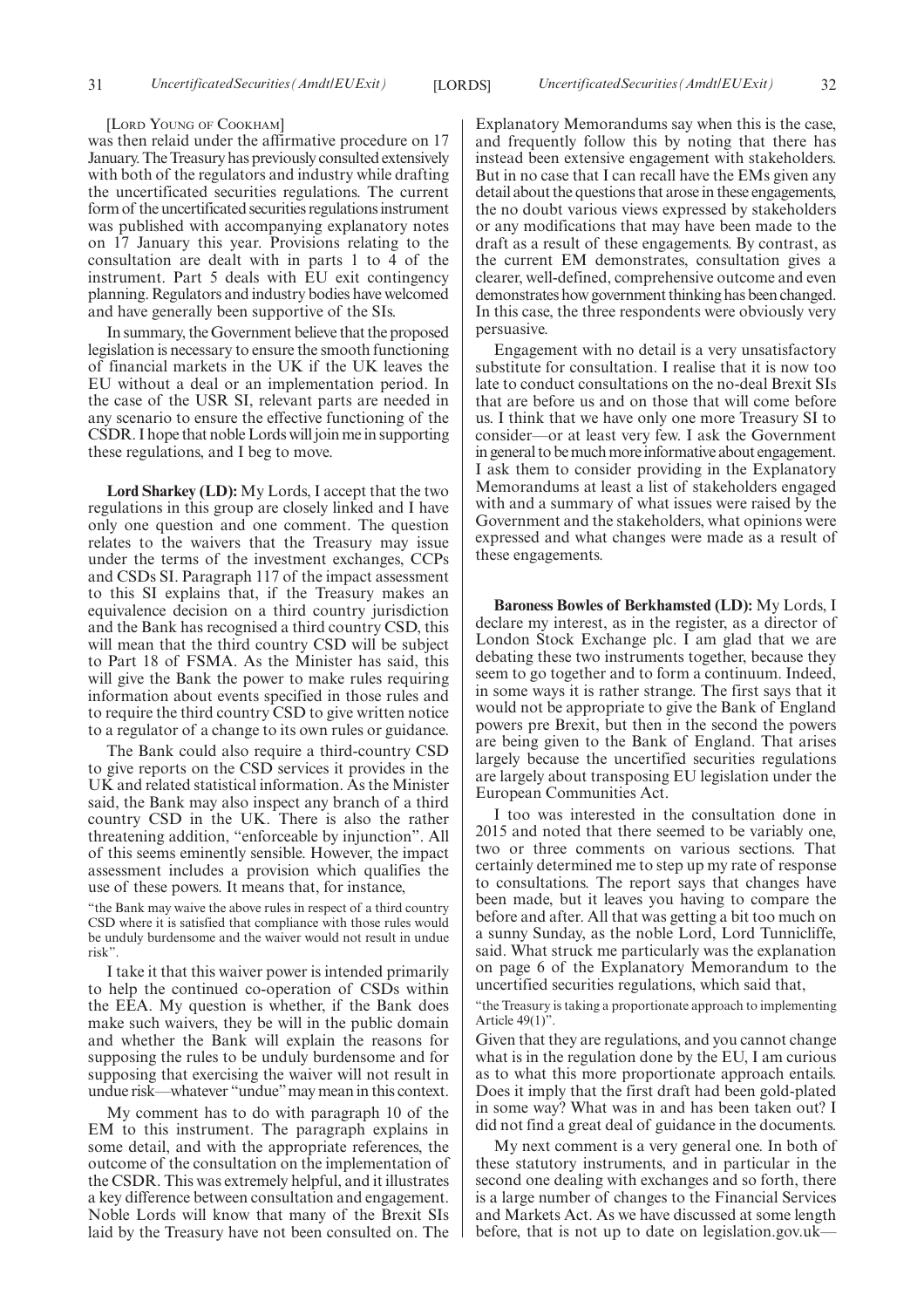although, of course, it does give you a list of the things you might want to go and explore, to see if you can work out what an up-to-date version might be, or you may be thrust into the hands of one of the commercial organisations that will do that for you. However, by the time we have ploughed through all 60 statutory instruments that we are told we have to deal with, and then whatever other number we may get regarding corrections and re-workings—some of which are coming along now—FSMA will be even more incomprehensible on the legislation website, and so too will be any sensible comparison of how EU legislation has been retained with regard to the EU originals.

That might be relevant. If we are ever trying to argue for equivalence, the first thing we will be asked to do is to show it. Page 3 of the Explanatory Memorandum for the investment exchanges SI names six other SIs involved in the onshoring of the Securities Financing Transactions Regulation—so one regulation goes to seven SIs, each of which further redistributes powers and requirements over a range of other instruments. As I have said, we are also getting into second-order corrections and additions, with further SIs winging their way through the system.

It is not my idea of a lawful democracy for laws to be so obscure and inaccessible. It is actually quite a mockery to make a fuss about the accessibility and clarity of wording in individual documents while it remains impossible to find out their cumulative effect. I have long been shocked at this unwholesome situation, but Brexit is making it far worse. What is the Treasury going to do about it? Clearly, check tables have to be used in the Treasury. I am coming to the view that we are reaching a stage at which Parliament should refuse to amend law that is not available in an up-to-date format. At the very least, could the Treasury share the various schedules that point out what has been put where, so that those of us who are expected to scrutinise this do not have to spend an awful lot of time getting frustrated as we try to work out the true current state of the law? If we cannot do it, and we are responsible for it, how is the ordinary citizen supposed to know what is the law, when ignorance is no defence?

**Baroness Kramer (LD):** My Lords, I concur with all the comments made by my colleagues on these Benches. I want to raise again the issue that I picked up in relation to the earlier statutory instrument: namely, the responsibility or duty to exchange information between the UK regulators and the EU regulators. As far as I am concerned, this gets even worse in these two statutory instruments. I will not comment much on the first statutory instrument because, to me, it is a combination of in-flight and onshoring, and I can see why it is essential. Obviously, I am also not going to object to the second statutory instrument.

However, I want to draw the House's attention to the significance of regulating CCPs. Following the crash of 2008, the G20—quite appropriately, most of us think—realised that to underpin financial stability in the future it would be necessary to require that derivatives be cleared through central counterparties rather than just exchanged between institutions, because in the financial crash it was impossible to work out who owed money to whom, and that caused much of the system to freeze up and undermined liquidity. But everyone has also recognised that, by running all derivative contracts through a limited number of central counterparties, we are cumulating risk in one location. A mistake by a CCP in understanding a risk, in requiring margins and in recognising the creditworthiness of various players has potentially huge consequences because so much is now gathered in the one location—it has become absolutely critical.

#### *4.30 pm*

Here again we see this fragmentation of regulation and oversight, which troubles me. The Explanatory Memorandum at paragraph 2.20, the one on which I focused most, contains the same language. It says that, when the UK leaves the EU, information sharing and co-operation obligations in respect of EU authorities will be removed, and goes on to state:

"To make sure the Bank of England has the necessary provisions in FSMA to meet its obligations"

that is, to co-operate on a discretionary basis—

"this instrument introduces a new provision in the form of a general duty, but not any specific obligation. on the Bank of England to cooperate with other persons (whether in the UK or elsewhere) who have functions similar to those of the PRA or those relevant to financial stability"

If this House had its way—and, I hope, the Government —we could put a gun to the head of the Bank of England and the PRA and tell them they must co-operate and must exchange information.

I should explain that CCPs—LCH in London is the premier CCP globally—are nearly always commonly owned. The members—the owners, if you like—of CCPs are the major oil companies and various big banking institutions because those are the players which both need and underpin these central counterparties. If one CCP has a problem, they all have a problem, and we end up with a crisis that is not limited to one geography but becomes a global problem.

It is crucial that we do not revert to the pre-2008 attitude of "It is not my immediate problem so I am not going to look at it", where systemic risk was completely ignored by all regulators, including the UK regulators. If systemic risk matters, then systemic regulation, co-operation and monitoring matter. Reducing this from an obligation to a general duty with no specific element in it is a retrograde step.

I want to raise this issue with the Minister because if you talk to any regulator and ask where the next financial crash will occur, they will all tell you in a whisper, "Well, it could be in one of the CCPs".

**Lord Tunnicliffe (Lab):**My Lords, I thank the Minister for introducing these two SIs. I particularly thank the noble Baronesses, Lady Bowles and Lady Kramer, for their contributions. They were off the point but, nevertheless, they hit an important issue. Legislation, particularly financial services regulation, is impossible to understand because of its constant revision and the failure to have a process for regular consolidation. There are two problems: the sheer understanding of it and, because of its complexity, one cannot see whether there are interrelationships between the various activities that are being regulated, such that you end up with a systemic catastrophe.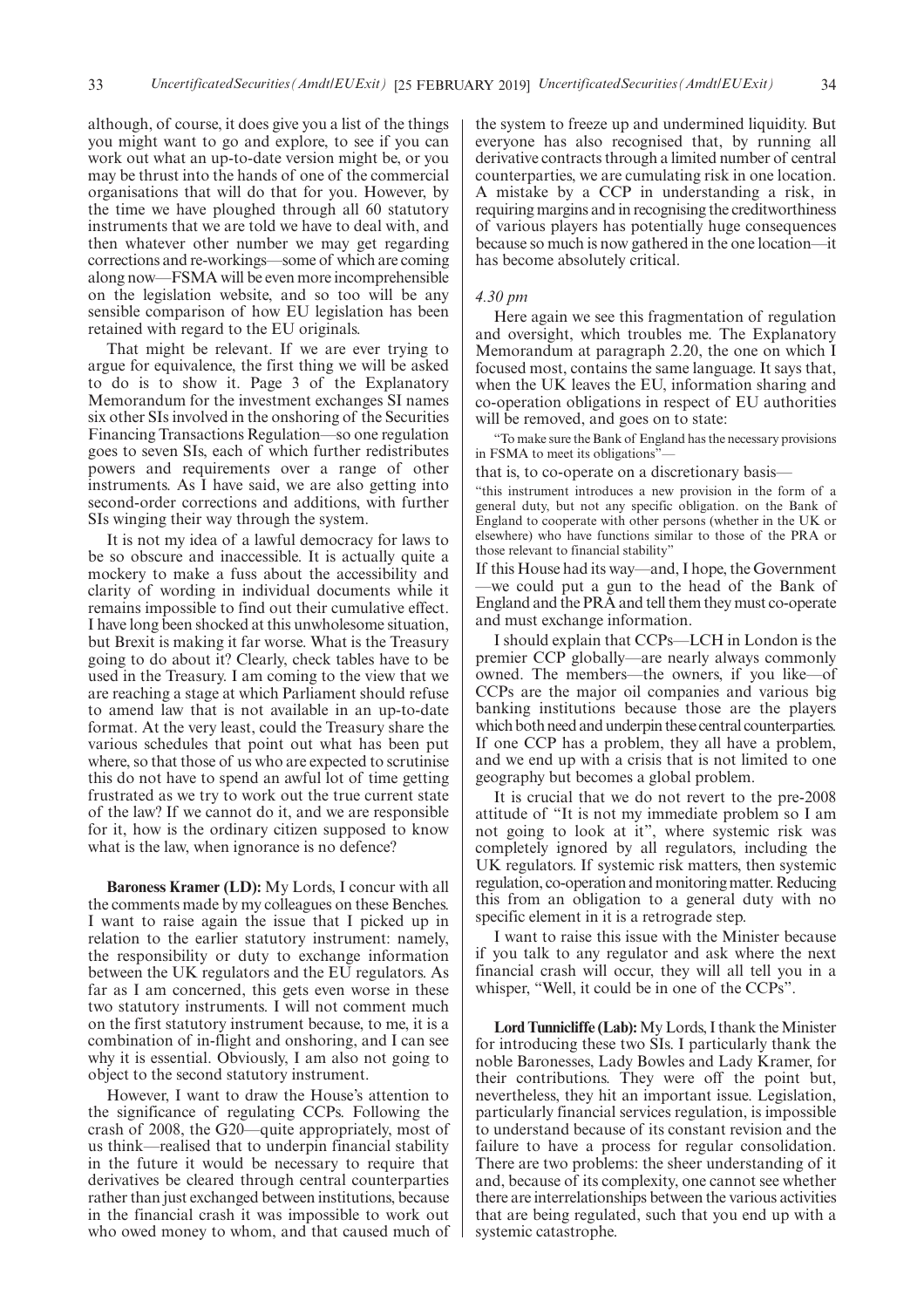[LORD TUNNICLIFFE]

Before the financial crisis many people—I assume genuinely—believed from the way in which the markets were structured that they were robust. In practice, they turned out to be far from robust. I particularly note the concern of the noble Baroness, Lady Kramer, about CCPs—we debated them several months ago, which probably means about a year ago—and, once again, although they seem to be institutions to reduce risk, there is a worrying possibility that they may concentrate risk.

Turning to the statutory instruments, the first seems to tidy up regulations to be compatible with the introduction of the CSDR and the subsuming of the uncertificated securities regulations role. It does that in the same way as most of these SIs by a series of regulations which touch on referencing, transfer, transition and information. I have two small points on these regulations. I have to concede that I rarely get beyond the Explanatory Memorandum but I study that with some care. On Page 4, paragraph 7.4 has unnumbered bullet points; the fourth states:

"Creating transitional provisions, to ensure that operators of systems that were approved as operators under the USR prior to 30 March 2017 can continue to operate under the current version of the USR, pending their authorisation as a CSD under the CSDR regime".

Why was 30 March 2017 chosen? Most of these transitional things are on exit day and I can see no logic in 30 March. How long does this transitional waiver last before they must receive authorisation as a CSD under the CSDR regime?

At the bottom of the page is the eighth unnumbered bullet point. I think the Minister touched on this point. In the middle it says:

"This is necessary in connection with the Bank of England's role after exit under the SCDR regime, which will include recognising and supervising CSDs in third countries".

I have some difficulty grasping what,

"recognising and supervising CSDs in third countries",

means. Does this mean that this law is extraterritorial? I am not sure I have got the word right, but I am sure the Minister has a sense of what I am concerned about. Or does it simply relate to their rules in so far as how they operate in this country?

The second statutory instrument seems to be picking up the usual format of references, transfers, information and so on. I was looking for transition. Most of these SIs provide for passive transition—that is people, institutions and entities doing certain things after exit day carry on for a period to allow them to register and adjust—but, unusually, this one does not. As the noble Lord pointed out, to operate in the UK one has to become a recognised overseas investment exchange. The FCA document on that published on 14 September and updated on 30 January 2019 states:

"The Treasury is not planning to put in place a temporary recognition procedure for EEA market operators in the event the UK leaves the EU without a deal and without entering an implementation period".

Why did the Treasury exceptionally make that decision with this SI? Clearly it is important. Later under "How to make an application" the document states: "Market operators should contact"—then there is an email address,

"as soon as possible to make us aware of their plans in relation to any arrangements they intend to maintain in the UK".

There is a sense that the FCA is worried about whether it has enough time to sort these things out.

**Lord Young of Cookham:** I am grateful to all noble Lords who have taken part in this debate and, again, I notice that there is no fundamental objection to the purpose of the two SIs. I shall try to deal with the issues that were raised.

On equivalence, the noble Lord, Lord Sharkey, asked about the Bank of England's powers to recognise CSDs from overseas countries and, particularly, whether the waivers were intended primarily for EEA CSDs. These waiver provisions are in fact an existing feature of the FSMA, so they are not introduced primarily to assist the EEA CSDs, although of course they will welcome having them at their disposal. The waivers are subject to statutory conditions and are published. I hope that that answers the noble Lord's point.

The noble Lord also raised a very good point about the distinction between engagement and consultation, expressing the hope that the results of engagement might be made public in the same way that the results of consultation are. As he recognised, we are reaching the end of the road on Treasury SIs, but it is a valid point that we could take on board if in future we decided not to go down the statutory consultation road but instead to go down the engagement road. It would be useful to bear in mind that we could do a little more to explain in what respect the engagement resulted in changes to the draft SI.

The noble Lord also asked whether we could clarify the nature of the consultation on the USRs. In December 2015, the Treasury published the consultation on implementing the EU CSDR. It closed in 2016 and it was then decided to implement it in stages: first, the Central Securities Depositories Regulations 2014; and, secondly, the Central Securities Depositories Regulations 2017. This is the third SI. We engaged with industry by sharing a draft of it on 24 October 2018 and we published a draft on 17 January this year.

The noble Baroness, Lady Kramer, raised a valid point about information sharing. Simply removing the legal obligation to share information does not necessarily mean that there will be any change in the quantity or quality of information that is subsequently shared. It would not be appropriate for the FCA to be obliged to follow the existing information-sharing arrangements with the EU authorities where there is no guarantee of reciprocity, or to be obliged to match suspensions another feature that I mentioned. However, it will be able to co-operate with relevant EU authorities on a discretionary basis to share information, as it currently does with non-EEA countries. Therefore, the FCA will still be required to publish decisions—for example, when it suspends or removes a financial instrument from trading at a venue that falls under its jurisdiction—in a manner that it considers appropriate, and that information will then be available to the ESMA.

The noble Baroness also asked about requirements for the Bank of England to co-operate with other authorities when it does not have to do so now. The Bank of England will have a general duty, rather than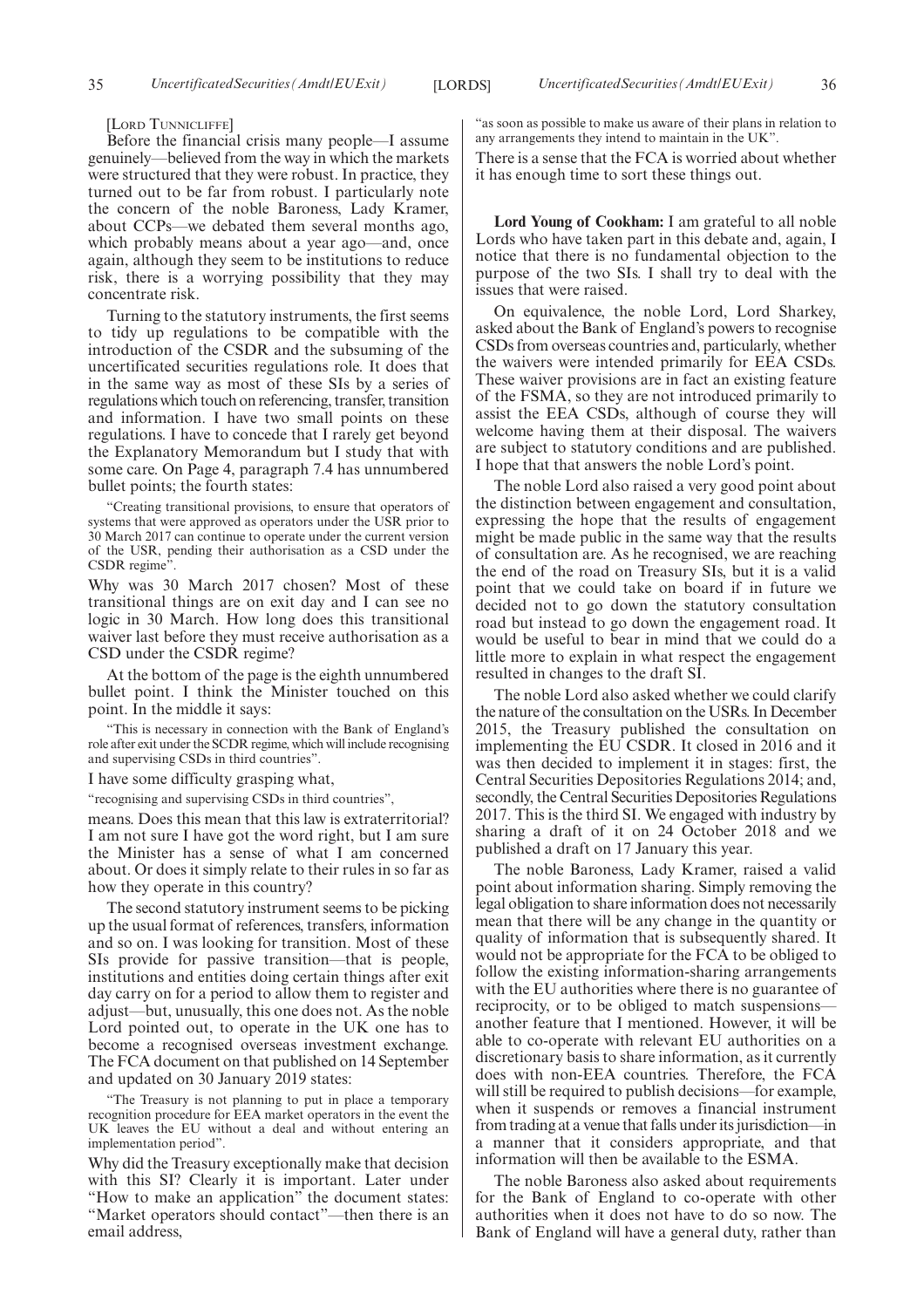a specific obligation, to co-operate with other authorities. That is introduced so that the Bank of England is subject to a duty under the FSMA to co-operate with other bodies that undertake similar functions in connection with the Bank's functions.

The noble Baroness, Lady Bowles, asked whether the USR drafting had changed and whether the first draft was gold-plated. The Treasury has sought to take a proportionate approach to ensuring that issuers can exercise their rights under Article 49 of the CSDR. It was considered appropriate, first, to remove any provisions that were subject to both the USR and the CSDR, and, secondly, to remove those provisions in the USR that were incompatible with the Article 49 right. The current version is less extensive than the one published in 2015, while achieving those aims.

The noble Baroness, Lady Bowles, also asked about the accessibility of FSMA amendments. I know that this is a subject that she has raised before. If one looks at Schedule 5 to the EU withdrawal Act, it sets out that the Queen's printer—as part of the National Archives—must make arrangements for the publication of "relevant instruments", including regulations, decisions and tertiary legislation. These instruments will form the retained EU law from exit day and the National Archives is working to ensure that they are visible and accessible to ensure legal certainty and clarity post exit.

All pieces of EU legislation, as well as treaties, international agreements and case law, are currently being archived and will be made available to the public at the appropriate time. The noble Baroness may remember that on 19 April last year, during the passage of the EUWA, my noble friend Lady Goldie wrote to her setting out more detail about how the public would be able to access this EU law and the features that would be in place to ensure legal certainty and clarity post exit; a copy was deposited in the Libraries.

The noble Lord, Lord Tunnicliffe, asked about CSDs. I think it means CSDs from, rather than in, third countries, but I will write to him to confirm that. He asked also why there is no transitional passporting regime—such as the TPR that we have introduced in other parts of the post-Brexit scenario—for EEA market operators. The reason there is no temporary recognition for EEA market operators is that we have an already long-established and well-understood domestic regime for overseas exchanges. EEA market operators which currently make use of passport rights may wish to apply under this regime to become a recognised overseas investment exchange—ROIE. The FCA published a direction on 14 September clarifying how an EEA market operator can make an application to become an ROIE.

The noble Lord also asked about supervising thirdcountry CSDs. Recognition is the process by which the Bank of England allows third-country CSDs to offer CSD services to the UK; supervising third-country CSDs refers to the Bank of England's ongoing regulatory supervision to make sure the CSD continues to comply with its obligations.

The noble Baroness, Lady Kramer, raised a point about CCPs—an important point, which she has raised in earlier discussions. She is worried about the stability of CCPs and their possible vulnerability to total collapse. She will know that the current structure was put in place post the 2008 crash precisely to protect against the scenario that she outlined. CCPs are financial market infrastructures that take on counterparty credit risk between parties to a transaction. They do this by sitting between trades, as a seller to every buyer and a buyer to every seller. If the noble Baroness agrees, perhaps I could write to her in slightly more detail, setting out why we feel that the present position is robust and why we believe that the scenario she referred to may be unlikely to come about.

Finally, the noble Lord, Lord Tunnicliffe, asked about the transition provision for operators in uncertificated securities. Part of the SI is backward-looking to what has already happened and part is forward-looking. The 2017 reference is to operators approved under the USR 2001 prior to 30 March 2015, which will benefit from a transitional provision under this SI. These operators will retain such approval until they become recognised as a CSD for CSDR and FSMA purposes. I apologise for the acronyms; perhaps I could write to the noble Lord, Lord Tunnicliffe, explaining all this without using them.

**Lord Tunnicliffe:** That would be good. Perhaps the Minister could copy the letter to everybody who has taken part in the debate.

**Lord Young of Cookham:** Yes, I generously accept the suggestion made by the noble Lord, and I beg to move.

*Motion agreed.*

## **Investment Exchanges, Clearing Houses and Central Securities Depositories (Amendment) (EU Exit) Regulations 2019** *Motion to Approve*

*4.49 pm*

*Moved by Lord Young of Cookham*

That the draft Regulations laid before the House on 17 January be approved.

*Motion agreed.*

## **Employment and Support Allowance Payments**

*Statement*

#### *4.49 pm*

**TheParliamentaryUnder-Secretaryof State,Department for Work and Pensions (Baroness Buscombe) (Con):** My Lords, with the leave of the House, I shall repeat as a Statement an Answer given to an Urgent Question in another place by my honourable friend the Minister for Disabled People, Health and Work. The Statement is as follows: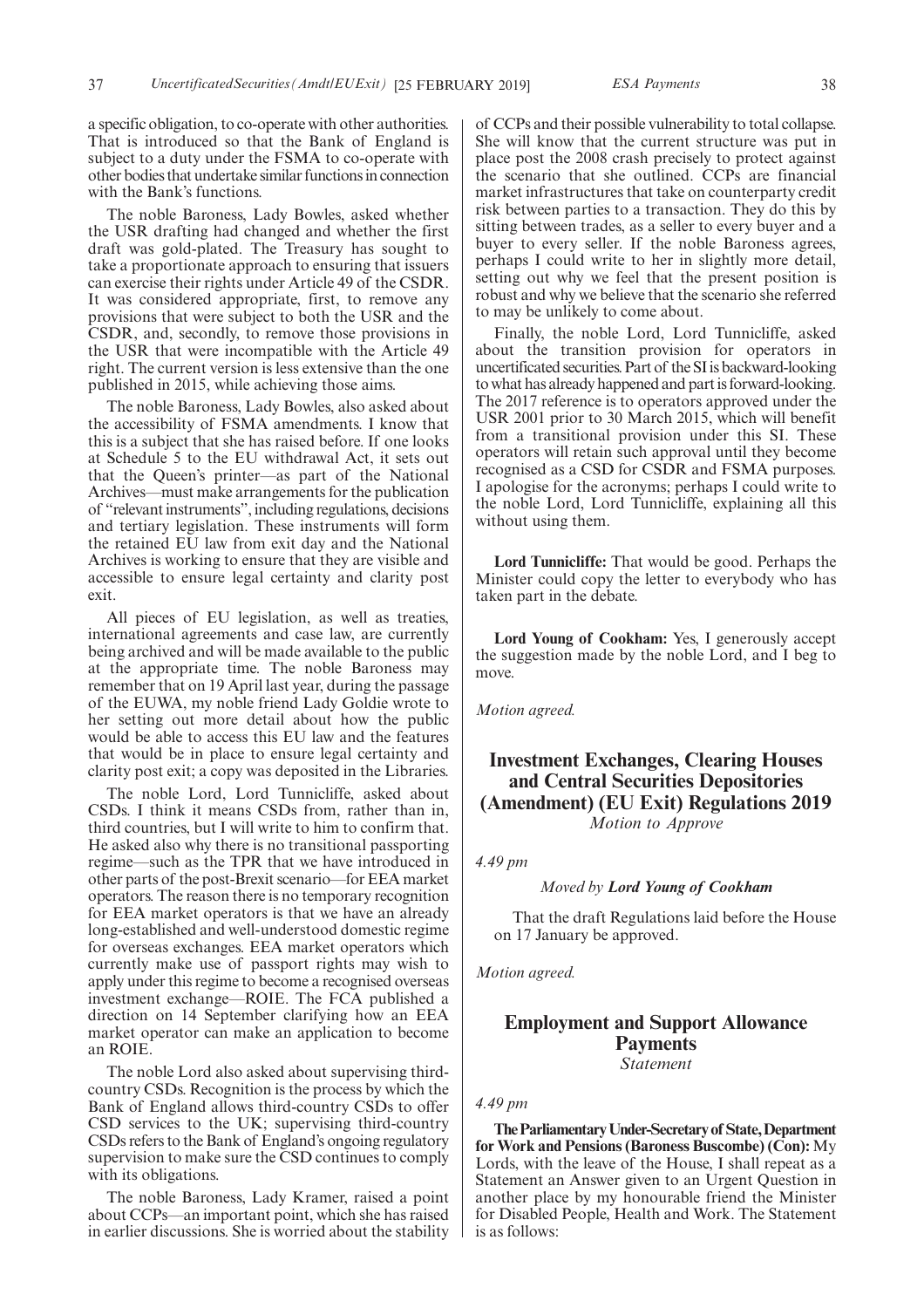[BARONESS BUSCOMBE]

"The Department for Work and Pensions is correcting some past underpayments of ESA that arose while reassessing incapacity benefit claims. We realise how important it is to get this matter fixed—clearly, the mistakes should not have happened—and we know it is vital that it is sorted as quickly as possible.

Since I last updated the House in October 2018, we have made significant progress. We are on track to complete work on the majority of the original 320,000 cases by the end of April this year. By 11 February we had started 310,000 people on the reassessment journey and paid arrears of over £328 million to 58,000 people, which is significant progress. The department has also increased the number of staff working on putting these cases right, from around 400 to approximately 1,200, which will enable us to continue to complete this important activity at pace.

Following the announcement in July last year to pay cases back to the point of conversion, I confirmed in October 2018 that that will require us to review an additional 250,000 cases, with activity due to begin shortly, and we aim to complete phase 2 by the end of this year. The department also published an ad hoc statistical publication last Thursday on GOV.UK setting out further detail on the progress that it has made on processing the cases, including an updated estimate on forecast expenditure and the number of people affected. The department now estimates that around 600,000 cases require review and that by the end of the exercise around 210,000 arrears payments will have been made. The increase, compared with the previous estimate of 180,000, is based on additional assumptions and samples, and very careful checking.

Alongside the Written Statement that was published last Thursday, I also published an updated version of the frequently asked questions, which has been deposited in the House Library".

#### *4.52 pm*

**Baroness Sherlock (Lab):** My Lords, I thank the Minister for repeating that Answer. When, as part of their reforms, the Government moved people across from incapacity benefit to contributory-based ESA, they failed to consider whether or not those people might have been entitled to an income-related ESA, which would have brought with it a potential entitlement to enhanced or severe disability premiums or to housing benefit, council tax benefit and passported benefits. As the Minister has explained, the number of people estimated to have missed out has now gone up from the original 70,000 to 210,000, with a potential bill of £920 million. It took the DWP six years to even begin to sort this out. Even by recent DWP standards, I think we could reasonably say that this is a right mess.

I have two questions for the Minister. First, the department estimates that around 20,000 people have or will have died before payments reach them, so what steps is it taking to identify the families of people in those circumstances? Secondly, the Treasury guidance is very clear that in cases of maladministration or service failure it should seek to,

"restore the wronged party to the position that they would be in had things been done correctly".

When the Minister spoke in October, I asked her about what was happening to people who had missed out on passported benefits. She said the department was in discussion with other departments about that. Could she please update the House and assure us that no one will miss out or fail to be compensated because they should have got housing benefit, council tax benefit, free prescriptions or free eye tests?

**Baroness Buscombe:** First, my Lords, I repeat that these errors should never have happened, and the department is working extremely hard to make sure that the wrongs that have been done are put right at pace. I want to make it clear that we did not do nothing, as it were, for six years; we started work on this back in 2013. We are working hard with increased support to make sure that we get this right but we want to do it with care. It is very unfortunate that an estimated 20,000 people have deceased since this work began but we are working extremely hard to identify the families.

On passported benefits, I am able to say to the noble Baroness that we are engaging with a number of authorities that are responsible for passported benefits to raise awareness of the ESA underpayment exercise and the potential issues arising from it. This will enable departments across government to understand the impacts on the passported benefits they administer. However, the department does not hold information on what people may or may not have claimed.

**Baroness Thomas of Winchester (LD):** My Lords, from the Lib Dem Benches, I thank the Minister for making this important Statement. The issue of passported benefits is extremely important. I wonder how the department has learned from this mistake so that it does not slip up on migrating claimants from ESA to universal credit. Will she use the upcoming managed migration pilot to consider alternatives to the hard stop, so that vulnerable claimants do not have their benefits cut off if they do not make a universal credit application on time?

**Baroness Buscombe:** My Lords, let me make it very clear that those with complex needs will not suffer from a hard stop during the managed migration process. As I have said to your Lordships in previous debates, we are working hard to ensure that we work with stakeholders to pilot the whole scheme of managed migration. On the noble Baroness's very good question about lessons learned, the key point is that through these errors in migrating people from incapacity benefit to ESA, we have learned that the big mistake made was that we did not make contact with individual claimants. We thought it was great to have an automatic transfer, but the issue was that we did not have all the right, real-time, up-to-date information on claimants. Therefore, some of those who were eligible did not receive these payments.

**Lord McKenzie of Luton (Lab):** My Lords, the Minister explained that the number of staff included in this exercise has increased from 400 to 1,200. Can she tell us from where those staff have been deployed and what training they have had?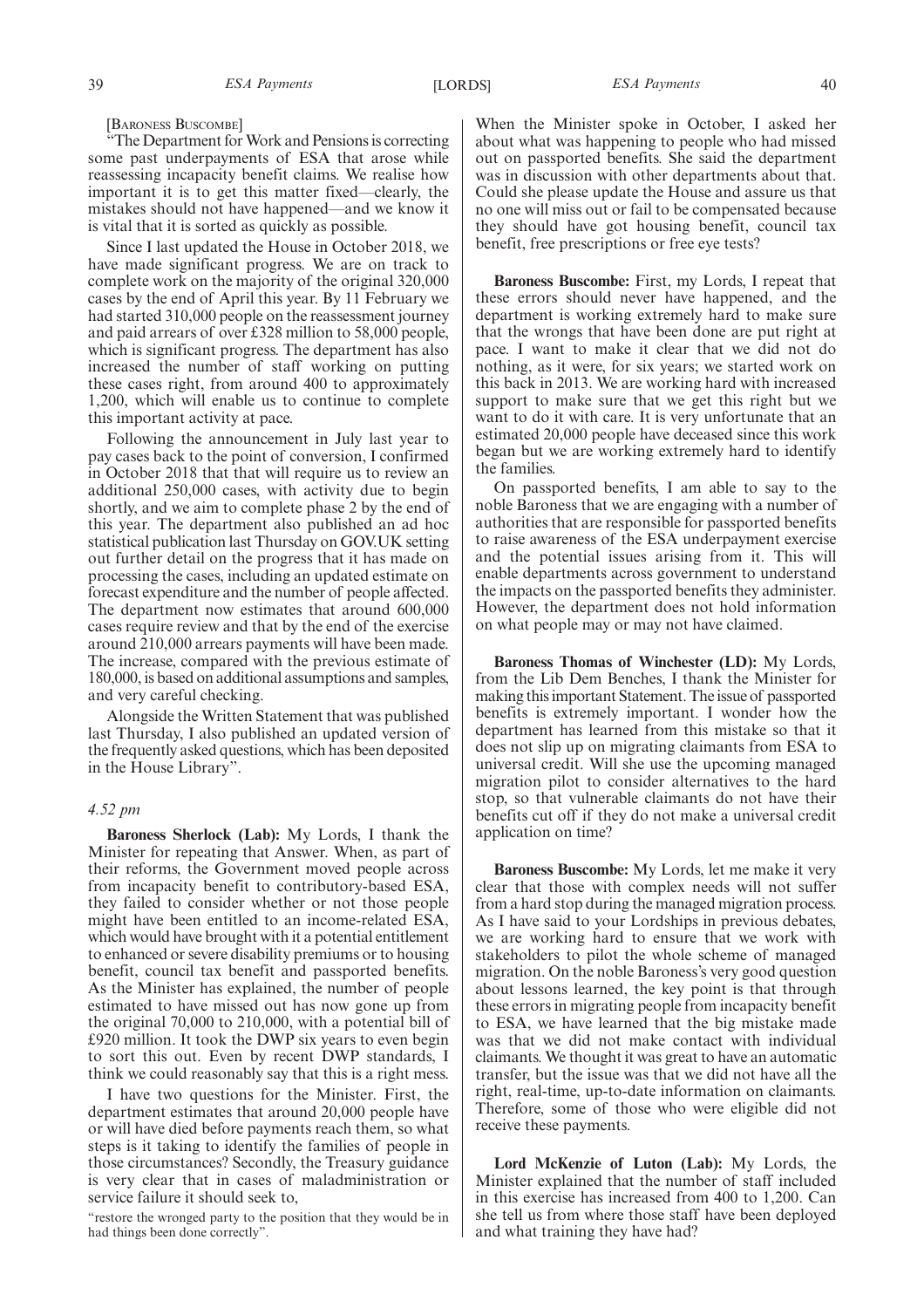**Baroness Buscombe:** Again, that is a good question. As the noble Lord will recognise, we have increased the number of people working on this quite considerably. We are increasing our resources from 400 to 1,200 fully employed people to manage all demands. We have taken a considerable number of staff from those who were focused solely on new ESA claimants. Of course, we are not taking new ESA claimants now because they are going straight on to universal credit, so we have a number of considerably well-trained staff. We are also increasing our training across the piece to make sure that people are fully aware of the support and the exercise required. I am pleased to say that I learned from meetings with officials only last week that we are taking on more and more highly skilled individuals, who want to work with us on this exercise and on universal credit.

**Lord Bassam of Brighton (Lab):** My Lords, ESA enables passporting to other benefits. What compensation will the department give to those families that lost out from the passporting arrangements? Perhaps I missed something in what the Minister said earlier, but my other question is: what will happen to the payments that would have been due to people who have now deceased? Will their families benefit from these payments by way of compensation?

**Baroness Buscombe:** On the first question, the reality is that we are reviewing all cases potentially affected and paying any arrears of past payments that are due. Our focus is on paying arrears to claimants in line with the primary legislation. With regards to those who have already, sadly, deceased, we are making sure that the money that would have been paid to those individuals will be paid to the families.

## **Securitisation (Amendment) (EU Exit) Regulations 2019**

*Motion to Approve*

*4.59 pm*

#### *Tabled by Lord Bates*

That the draft Regulations laid before the House on 23 January be approved.

*Relevant document: 16th Report from the Secondary Legislation Scrutiny Committee (Sub-Committee B)*

**Lord Young of Cookham (Con):** My Lords, on behalf of my noble friend Lord Bates, I beg to move that the House approves the Securitisation (Amendment) (EU Exit) Regulations 2019. As this instrument is grouped, I will also speak to the Transparency of Securities Financing Transactions and of Reuse (Amendment) (EU Exit) Regulations 2019.

As with the instrument debated earlier, these SIs are part of the programme of legislation under the European Union (Withdrawal) Act that aims to ensure that, if the UK leaves the EU without a deal or an implementation period, there continues to be a functioning legislative and regulatory regime for financial services in the UK. These SIs will fix deficiencies in EU law on securitisation

and securities financing transactions to ensure that they can continue to operate effectively after the UK leaves the EU.

The Transparency of Securities Financing Transactions and of Reuse (Amendment) (EU Exit) Regulations 2019 concern securities financing transactions, or SFTs. Broadly speaking, SFTs are transactions where securities such as equities are used to borrow cash or vice versa. A common type of SFT is a repo, or repurchase transaction, in which one party sells an asset to another at one price and commits to repurchase the asset from the other party at a different price on a later date. SFTs were not regulated before 2015 and there were major concerns around their effects on the economy, especially given the experience during the financial crisis where repurchase transactions were associated with increases in leverage, while exacerbating boom and bust cycles in the economy. After the Financial Stability Board identified significant risks associated with these instruments, the EU securities financing transactions regulation introduced a framework under which details of SFTs must be reported to trade repositories. Trade repositories are effectively databases for reporting transactions. Under the regulation, this information must then be disclosed to investors and national regulators are required to act where they identify risky practices by firms.

The Securitisation (Amendment) (EU Exit) Regulations 2019 concern securitisation: the practice of pooling financial assets such as loans into financial instruments called securities, which can then be sold to investors. Securitisation allows banks to transfer some of the risk associated with the assets they hold to investors. This frees up regulatory capital to facilitate further lending. Securitisations can themselves be used to finance business activities and reduce the concentration of financial stability risks. To respond to concerns around the opaqueness and complexity of securitisation programmes, the EU adopted the securitisation regulation, which is based on international standards agreed by the Basel Committee on Banking Supervision. The EU securitisation regulation simplifies and consolidates a patchwork of earlier rules, and introduces the concept of a securitisation that is "simple, transparent and standardised", also referred to as an STS securitisation, whose use is to be incentivised.

Both regulations are therefore crucial to protecting financial stability while ensuring that the benefits of these instruments to firms and the wider economy remain available. They will be transferred to the UK statute book by operation of the EU withdrawal Act on exit day, but in a no-deal scenario the UK would be outside the EEA and outside the EU's legal, supervisory and financial regulatory framework, so this legislation would no longer be operative. These SIs make the necessary amendments to ensure that the provisions continue to work properly in a no-deal scenario.

The transparency of securities financing transactions and of reuse regulations amend, first, the treatment of EEA branches of financial services firms in the UK so that after the UK leaves the EU, EEA branches operating in the UK must report their transactions to a UK trade repository. This means that EEA branches will be treated in the same way as other third-country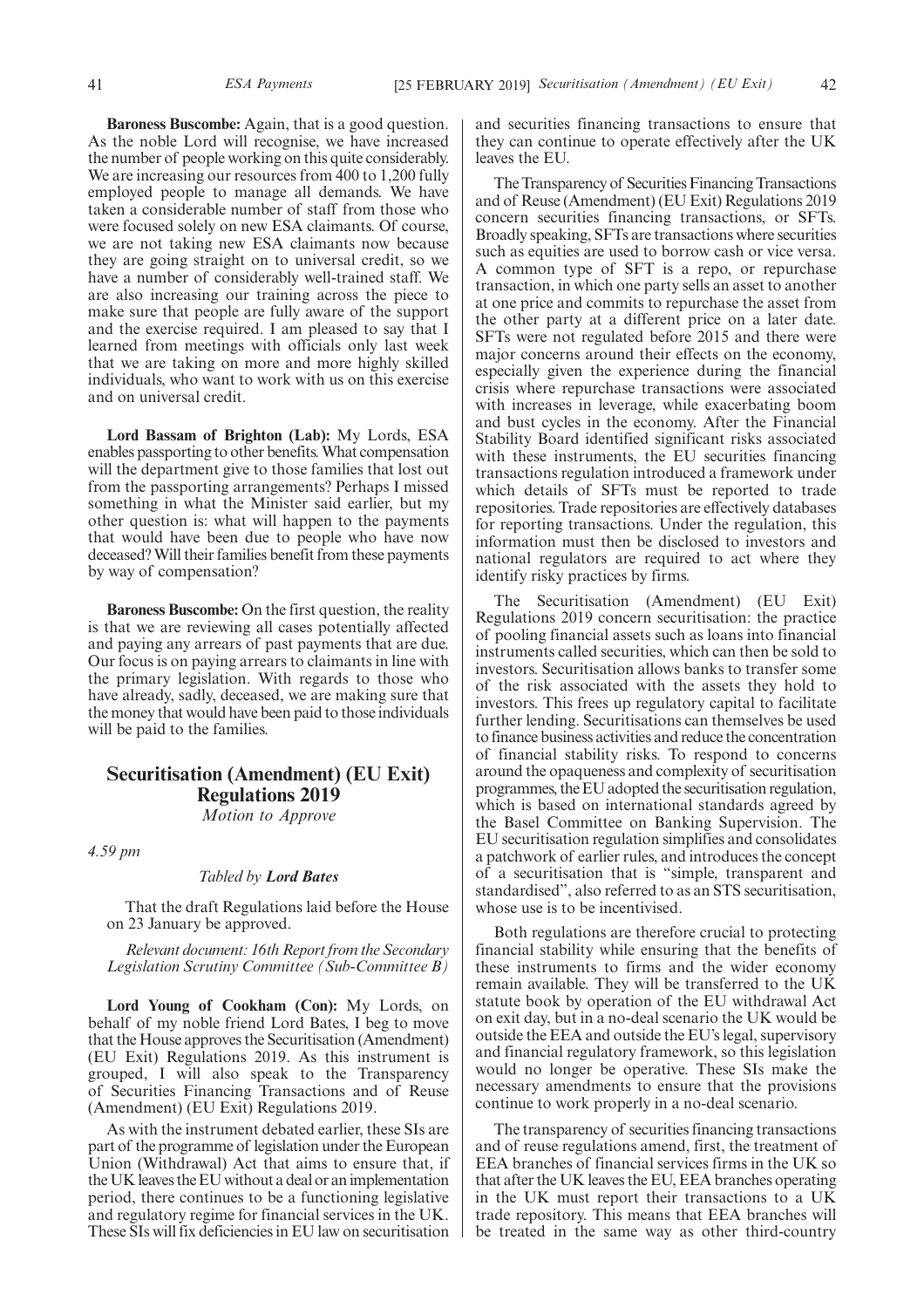[LORD YOUNG OF COOKHAM]

branches operating in the UK, which is consistent with the approach adopted under other financial services SIs laid under the EU withdrawal Act.

Secondly, this SI amends the list of entities that will have access to data on securities financing transactions reported to UK trade repositories. EU bodies are removed, making the list UK-specific, to reflect the UK's status as a third country outside the EU in a no-deal scenario. This does not, however, preclude UK entities from co-operating with EU entities in future.

Finally, this SI transfers the European Securities and Markets Authority's responsibilities relating to the requirements for the registration of trade repositories to the FCA, and amends these rules so they continue to work in a domestic context. This is appropriate given the FCA's current role in supervising and regulating securities financing transactions.

It is worth mentioning that one of the main provisions of the securities financing transactions regulation cannot be domesticated at this stage, due to limitations in the powers under the European Union (Withdrawal) Act. This provision is the requirement on firms to report details of SFTs to trade repositories. Depending on the type of institution concerned, this requirement does not apply until 12 to 21 months after the publication of relevant regulatory technical standards by the EU. However, these have not yet been published and the requirement could therefore not be included in this SI, as it is not, in the wording of that Act,

"operative immediately before exit day".

The Government have introduced separate legislation, in the form of the Financial Services (Implementation of Legislation) Bill, to enable us to make sure that this requirement applies in a domestic context in due course.

Turning to the draft Securitisation (Amendment) (EU Exit) Regulations 2019, this SI amends, first, the geographical scope of the EU regulation under which, currently, all parties involved in an STS transaction must be located in the EU. The SI amends this to allow UK counterparties to continue to participate in crossborder STS securitisations where some of the parties are located in third countries, expanding the current scope. This approach is appropriate because most securitisations are structured across borders, and it ensures that third countries are treated equally in the event of a no-deal scenario. For the UK securitisation markets to have maximum depth and liquidity while being subject to the same strict requirements introduced by the regulation, it was important not to constrain the UK market by requiring all parties to be located in the UK. None the less, this SI requires at least one of the parties to a securitisation to be located in the UK. The overall effect of this change in scope is to support liquidity in domestic securitisation markets, while ensuring that UK supervisors retain effective oversight of the securitisation as a whole.

Secondly, this SI introduces a transitional regime for the recognition of EU STS securitisations in the UK during a two-year period after the UK leaves the EU. This ensures that UK investors can continue to participate in the EU market for STS securitisations for that limited period. Any STS recognised by the EU

during this two-year period will continue to be recognised in the UK until its maturity. This ensures that UK firms will continue to have access to a major market for STS securitisations.

The draft SI also clarifies the definition of "sponsor" in the securitisation regulation to ensure that where a sponsor wishes to delegate day-to-day portfolio management to a third party, that third party can be located anywhere in the world—not just in the EU. The regulation currently limits the location of the delegated firm to the EU. The EU Commission has acknowledged that this is an unintended consequence and is currently seeking to resolve the issue itself.

Finally, this SI transfers several functions currently carried out by the European supervisory authorities to the Financial Conduct Authority and the Prudential Regulation Authority. Most importantly, the SI transfers responsibilities relating to the authorisation and supervision of trade repositories and the publication of STS notifications to the Financial Conduct Authority. This is appropriate given the FCA's considerable experience in supervising securitisations. The Treasury has been working closely with the Prudential Regulation Authority and the Financial Conduct Authority in drafting these instruments. It has also engaged the financial services industry on these SIs, and will continue to do so going forward. On 19 December the Treasury published both instruments in draft, along with explanatory policy notes to maximise transparency to Parliament and industry; prior to publication, it also shared drafts with industry for technical analysis. The Treasury has incorporated this feedback into the final draft of the SIs.

In summary, the Government believe that the proposed legislation is necessary to ensure that the UK has workable regimes regulating securitisations and securities financing transactions, and that the legislation will continue to function appropriately if the UK leaves the EU without a deal or an implementation period. I hope that noble Lords will join me in supporting the regulations. I beg to move.

**Lord Sharkey (LD):** My Lords, I have only one brief question, which is to do with the transparency SI. I accept that we should approve both the SIs before us, but I regret that there has been no consultation on either instrument. As I remarked earlier, the engagement noted in both EMs is not a satisfactory substitute. However, I was happy to hear the Minister's response to my suggestion of a more informative account of engagement becoming part of future EMs.

Reading the EM and the impact assessment for the transparency SI highlights one issue: the usual question of reciprocity. The EM for the transparency SI makes it clear that the Treasury can decide which third-country entities can access data on SFTs held in UK trade repositories. I assume that this provision means that all EEA entities currently with access will be allowed continued access. But what about the other way round? As things stand, if we crash out of the EU with no deal, will the UK still have access to data held in the three EEA trade repositories? If not, would it have significant implications for our financial services industry? Have the Government made any estimate of what the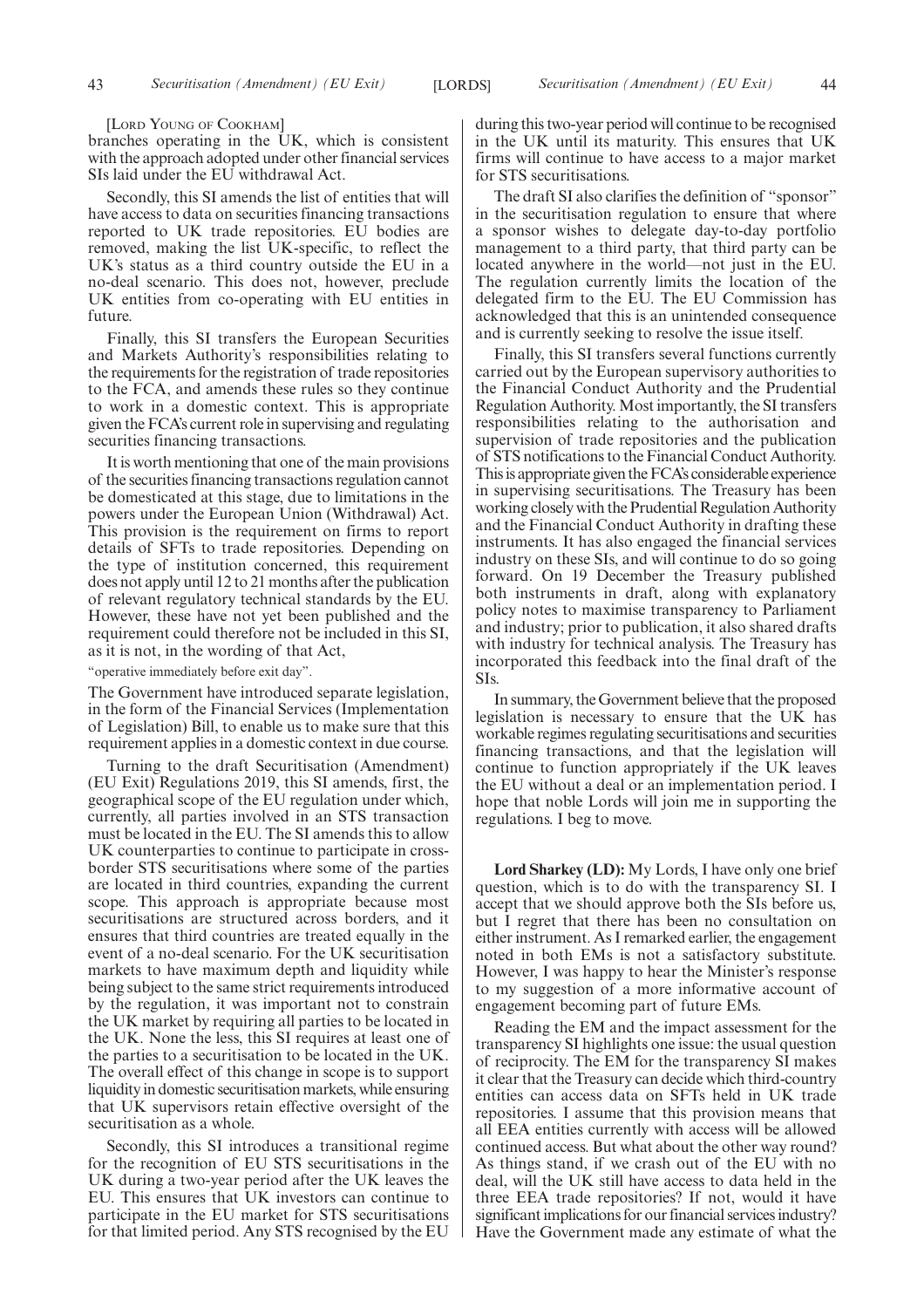consequences of non-reciprocity might be? What assurance have the Government had from the EU, if any, that the UK would be allowed continued access after 29 March?

**Lord Deben (Con):** My Lords, in the absence of the noble Earl, Lord Kinnoull, I want to declare my interest as chairman of PIMFA, the organisation representing wealth managers and independent financial advisers, and to say to my noble friend that these are two very important SIs which we have to have—there is no doubt about that. This is a branch of our financial industry which was not, as my noble friend said, properly cared for. It did not have the transparency which it needed and it now does. Very sensibly, that was done over the whole European Union, because that is the area over which much of this—not all of it—is served.

It is crucial that we get reciprocity; it would be a serious blow to the industry if we did not. My noble friend reminded us with such elegance that this measure is here only should we crash out of the European Union. Every day, we recognise what a nonsense that would be and how unaware of the facts those who seem to want it really are, but we should not miss the opportunity of reminding the House of this fact.

My noble friend mentioned that all these powers will go largely to the Financial Conduct Authority but that some will go to the Prudential Regulation Authority. Yet again, we have a series of jobs being given to people without any price on them. I am sure that my noble friend will say what he has said on other occasions, which is that the authorities concerned are perfectly aware that they are able to cover this within their current budgets. I am beginning to wonder whether their budgets are not too generous, because they appear to be able to cover so many things without any extra costs. I merely say to my noble friend that it is becoming difficult for the House to recognise how this can be. If those authorities manage to get by for a relatively short period, I have no doubt that they will then ask the industry to pay the cost thereafter.

Again, it is perfectly reasonable to say that the industry is paying the cost towards the European Union at the moment and it will be in much the same place if we bring this to a British system. I have two things to say about that. First, I would rather like to know what that place is, because we do not seem to be told. Secondly, the industry is not in the same place. At present, it is paying towards a system which gives it access to the whole of the European Union. We are now suggesting that it should pay for one which will only give it access to itself. It would have been valuable to see what the difference in cost was there.

#### *5.15 pm*

Nobody sensible would want to stop these two SIs; they are crucially important for the future of the financial services industry were we to be stupid enough to leave the European Union without a deal. It is stupid to leave anyway, but to leave without a deal is manifestly ridiculous. However, in its job of proper concern for the detail of an SI, this House ought to say, yet again: can we please have some costs? Can we please have some idea about what they are going to be? Can we please not say, all the time, that we can trust these regulators when they say they have enough elbow room in their current budgets? Frankly, that makes me begin to wonder whether those budgets are overgenerous.

**Baroness Bowles of Berkhamsted (LD):** My Lords, I declare my interests, as set out in the register, as a director of London Stock Exchange plc and of Prime Collateralised Securities (PCS) Europe ASBL, which is the Belgian not-for-profit parent company of third-party verification entities. I have no comments on the usual way in which the onshoring has been done, switching to the regulators being UK rather than EU ones, or the way in which infrastructure is dealt with in that.

However, one thing on securitisation caught my eye. Sometimes what is not there, or has been crossed out, is more interesting than what remains. I noted that there was some removal of draft regulatory standard criteria in Article 6.7(a) and (b) of the EU regulation, covering,

"the modalities for retaining risk … including the fulfilment through a synthetic or contingent form of retention",

and measurement of the level of risk retention. I can fully understand why it might not be desired to go into those, or have them dangling as an invitation for people to lobby. It may make no difference, because those were just examples; they could perhaps be brought in again. However, I was curious about why they had been specifically deleted, or has something else which I have missed taken care of it?

Article 45, regarding a feasibility report on a simple, transparent and standard synthetic securitisation and the subsequent action relating to it, is also omitted. I can see that, in the case of Article 45, the report date—2 July 2019—is close, but I would have thought that there were ways other than deletion to retain the policy that one investigates synthetic securitisation. The deletion of synthetic criteria from both the list and the article makes me question whether a policy decision has already been taken not to have synthetics within STS at all in the UK in future. I can understand that some might wish that to be the case, but this instrument is not the place to make such a policy decision. Is there some other explanation? I see no reason why the criteria for binding technical standards, in Article 6.7(a) and (b), should be removed nor why we could not have some kind of report, even at a later date.

**Baroness Kramer (LD):** My Lords, I will focus briefly on the second of the two statutory instruments. I need help from the Minister, because I am struggling to understand the consequences of this, and I am looking specifically at STS recognition. The Minister will understand that achieving classification as an STS is advantageous because it is very likely to lead to preferential capital treatment. That is very important to banking institutions, which obviously want to keep their capital requirements as low as possible. At the moment, to qualify for STS classification, all the parties to an STS securitisation have to be located within the EU. If I understand the change that flows from this statutory instrument, if we were to leave without a deal, the regime we would move into says that in the UK an STS can be recognised provided that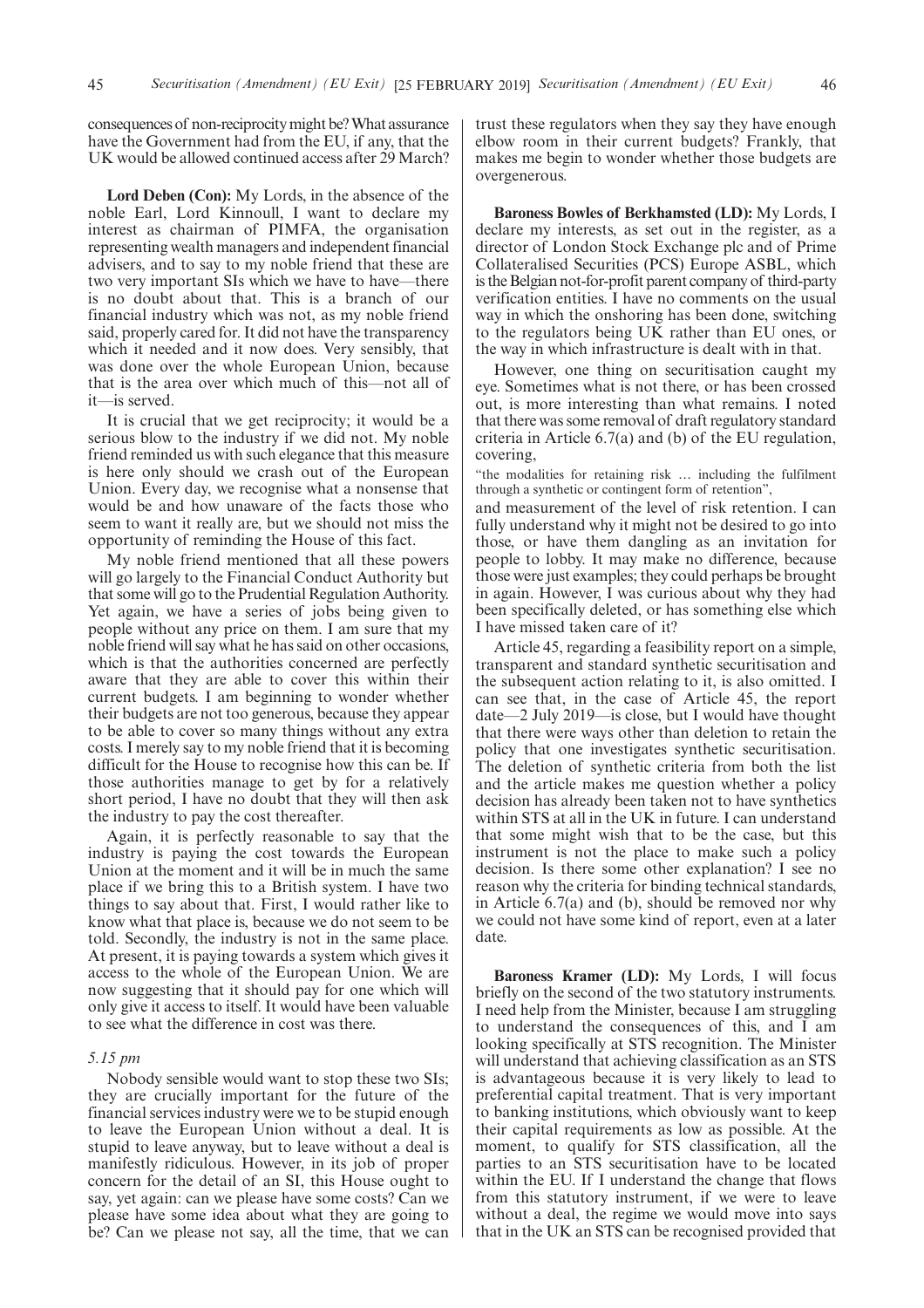#### [BARONESS KRAMER]

just one of the relevant players is located in the EU—most likely the sponsor. I raise this issue because it sounds as though securitisations in the EU and in all third countries now become available for classification as an STS.

I raise that concern because we are all very aware that the United States has gone back to its old tricks in mortgage lending, and asset-backed paper, backed by US mortgages, is once more beginning to raise some fairly significant issues of concern. We have been protected from that to some degree by the STS regime, which requires that all relevant players are within the EU. If I understand this correctly, that protection is now removed, and since third countries can now get STS classification and therefore preferential capital treatment, we increase the risk or the attraction quite possibly—or rather, quite likely—to UK institutions to once again start playing in that environment of US mortgage-backed securities, where we already know there is incipient trouble; I hope it is genuinely incipient, but some people are using much stronger language than that. I would therefore like the Minister to explain that.

The other issue on which I had a question was under exposures to national promotional banks. At the moment, national promotional banks located in the EU, again, are eligible to be provided with preferential treatment. It would therefore encourage a financial institution to invest in those national promotional institutions because if it lends to them, it faces a lower capital requirement. What is the situation that will fall out of the picture, according to the Explanatory Memorandum? It seems to be KfW, which is the German state-owned development bank. A UK investor who is lending money to KfW would no longer get that preference as it calculated its required capital ratios.

To me, this is the equivalent of "have gun, shoot foot". KfW is a major player in funding small businesses in the UK. It has sat alongside the European Investment Fund and the European Investment Bank in putting significant blocs of long-term patient capital into largescale infrastructure in the UK. I know that we have the British Investment Bank, but it is minuscule compared to the EIB, the EIF and KfW, and nothing I have heard from government suggests a scale-up to anywhere like the same dimensions. Why, then, would we, in a situation like this, try to discourage KfW from looking at opportunities to put its money into projects in the UK, and especially into that much-needed arena of small business? I find it slightly perverse but that is one of the things that this SI apparently intends to achieve. As I said, I am very fond of the British Investment Bank but, boy, does it have a long way to go before it can possibly replace those other institutions. Surely we should be encouraging KFW—we cannot do anything about the EIF or the EIB because of European rules—to keep it as a player.

**Lord Tunnicliffe (Lab):** My Lords, I studied these two SIs with great care and could not object to their general direction. I even managed to think of three penetrating questions, which the Minister unfortunately answered in his opening statement, so I shall not repeat them. I thank the noble Lords, Lord Sharkey and Lord Deben, for their contribution. The noble Lord, Lord Deben, was concerned about the FCA costs. To some extent, that does not worry me nearly as much is whether there are competent resources. I worry whether there are enough people who want to work in a regulatory atmosphere who have enough competence to take this mess called falling out of the EU, fit it all altogether and discharge all their responsibilities. I can only just bring myself to ask this as a question, because I know that the Minister has a standard answer.

Building on the comments made earlier, the facts of life are that this is a dreadful deal. There is nothing wrong with the instrument, but if you are going to get into a dreadful situation, there are dreadful consequences. Although the Minister may say, as I am sure he will, that the issue of reciprocity is not nearly as bad as we all make out because the other side will want to do reciprocal deals, my experience of negotiation is that it is not that straightforward. They hold the cards, and if reciprocal agreements are made, good, but I fear that they will be somewhat one-sided.

**Lord Young of Cookham:** I am grateful to all noble Lords who have taken part in this debate and I shall try to deal with the issues that have been raised. A common theme is the issue of reciprocity, first raised by the noble Lord, Lord Sharkey, and touched on by the noble Lord, Lord Tunnicliffe, and my noble friend Lord Deben. As a matter of EU law, it is for the EU to decide who gets access to data held in the EU and we cannot in the SIs tell the EU what to do. However, we hope that it will take steps to protect financial stability the consequences would be serious if it did not—and the Government are working to avoid a no-deal exit.

In the meantime, we are taking steps to minimise the disruption for the UK, and there have been some helpful indications on the issue of reciprocity. We welcome the announcements that the EU and some individual member states have made to date, which indicate that they would take steps to mitigate some of the risks. The Commission has taken a positive step in legislating to give the UK temporary equivalence for CCPs in a no-deal scenario, and the ESMA announced last week that all three UK CCPs will be recognised, mitigating a key no-deal risk to stability. Certain other member states, such as Germany and Sweden, have also announced various contingency measures. We stand ready to intensify our engagement, engage in bilateral discussion wherever possible and co-operate with EU institutions on preparedness for all scenarios, because it is in our mutual interest to lessen the risk of disruption to households and businesses in both the UK and the EU.

My noble friend Lord Deben asked a question which I think he has asked before about the resources of the FCA. Each time a Minister has said that these are very small incremental obligations, he has asked: what happens if you add them all up? It is a good question. Under the EU securitisation regulation which has applied from January this year, the PRA and the FCA already carry out most of the functions conferred on them by this SI. The main responsibilities transferring to the FCA relate to the authorisation and supervision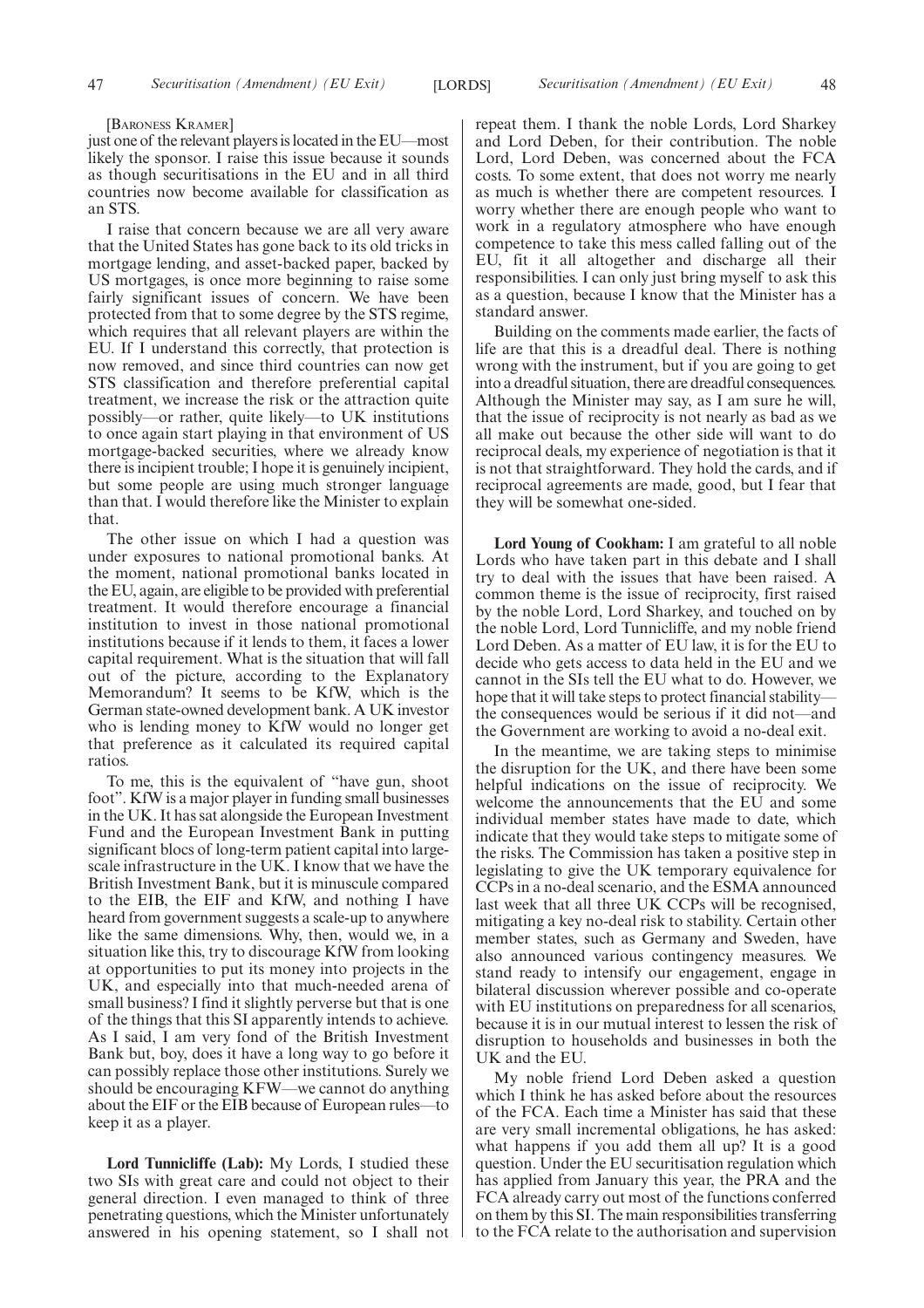of a small number of trade repositories and the publication of STS notifications on its website. We do not honestly think that this will create a significant burden for the FCA, which has specialist expertise in place and has made extensive preparations, including training supervisors, in anticipation of the implementation of the EU securitisation regulation and the onshoring of its requirements.

#### *5.30 pm*

I am confident that the regulators are sufficiently resourced to carry out their responsibilities under the SI diligently and effectively, as they have told us. They are making adequate preparations at the FCA and are effectively resourced ahead of March 2019. A significant proportion of the FCA's business plan's resources are focused on our forthcoming exit. Since 2015, it has increased its staff numbers in response to increases in the scope of regulatory activity, including EU withdrawal. This spring, the FCA will publish its 2019-20 plan setting out its planned work for the coming year. As I have already told my noble friend, the chief executive, Andrew Bailey, has said that he expects to hold FCA fees steady for a year or two, assuming that there is an implementation period; if not, it can increase its fees should it need to increase its income in the event of no deal.

The noble Baroness, Lady Kramer, asked why we were changing the geographical scope of STS securitisations and whether we recognise EU STS securitisations without domestic oversight. One option would have been to insist that all three parties must be located in the UK. That would have placed enormous restrictions on the UK market, which we do not want. For the regime to succeed, the domestic market for STS securitisations needs an opportunity to grow. Restricting the regime to domestic parties, as I said, would constrain and limit the UK market. Our approach in this instrument enhances liquidity while retaining appropriate supervisory oversight. I imagine that the criteria for what scores as an STS would remain the same. This supports choice for issuers and investors.

However, to ensure that we balance the need for business certainty and market liquidity against the regulatory challenges associated with EU STS recognition, we have time-limited our solution to EU STS securitisations. Regarding the rest of the world, no other country currently has implemented a domestic STS regime, so this SI does not open the UK up to risky practices in jurisdictions with weaker standards. It allows cross-border securitisation of parties in the UK to benefit from the stricter standards in the regulation.

On national promotional banks, I take the point made by the noble Baroness, Lady Kramer. Under the EU securitisation regulation, exposures to national promotional banks are exempt from the requirements; that has all sorts of advantages, as the noble Baroness mentioned. In a no-deal scenario, the UK would fall outside the scope of this exemption in the EU, and domestic institutions, such as the British Business Bank, would not be able to benefit from the EU's exemptions. This SI therefore removes the exemption for EU national promotional banks, ensuring that under the domestic regime, only UK national promotional banks can benefit from the exemption. That is in line with our general policy of treating the EU as a third country in a no-deal, no-implementation period scenario. We have raised this point with industry. My understanding is that it is not likely to create significant difficulties for UK firms and, in any event, the FCA and the PRA will be able to rely on their transitional powers to mitigate any cliff-edge impacts.

The noble Baroness, Lady Bowles, asked about the removal of the draft regulations and mentioned two particular articles. The SI implementing the securitisation regulations makes changes to ensure that the legislation operates in a domestic context after exit. The changes in Articles 6(7)(a) and (b) do not remove UK regulators' ability to supervise synthetic securitisations. They will continue to have that power. The changes to the references to technical standards reflect the cross-cutting approach taken in other financial services legislation. As per my answer to the noble Baroness, Lady Kramer, we did not want to give preference to EU banks over and above any other promotional bank.

I hope that I have answered noble Lords' questions. If not, I undertake to write to them.

**Baroness Bowles of Berkhamsted:** The bits taken out of Articles  $6(7)(a)$  and (b) related to topics on which the regulator—that will now be the UK—is to make binding technical standards. However, they were deleted so the regulator will not now make them. References to "synthetic" have also been removed. Does this mean that this has already been discounted? I would appreciate it if the Minister could clarify that point in his written responses.

**Lord Young of Cookham:** The noble Baroness will know that under the withdrawal Act, we cannot make substantive policy changes using instruments such as this one, so whatever has happened should not be a major policy change. However, I generously accept her offer to write to her with a more detailed explanation of the changes she mentioned.

#### *Motion agreed.*

## **Transparency of Securities Financing Transactions and of Reuse (Amendment) (EU Exit) Regulations 2019**

*Motion to Approve*

*5.35 pm*

*5.36 pm*

#### *Moved by Lord Young of Cookham*

That the draft Regulations laid before the House on 28 January be approved.

*Motion agreed.*

## **Aviation Security (Amendment etc.) (EU Exit) Regulations 2019** *Motion to Approve*

#### *Moved by Baroness Sugg*

That the draft Regulations laid before the House on 31 January be approved.

*Relevant document: 16th Report from the Secondary Legislation Scrutiny Committee (Sub-Committee A)*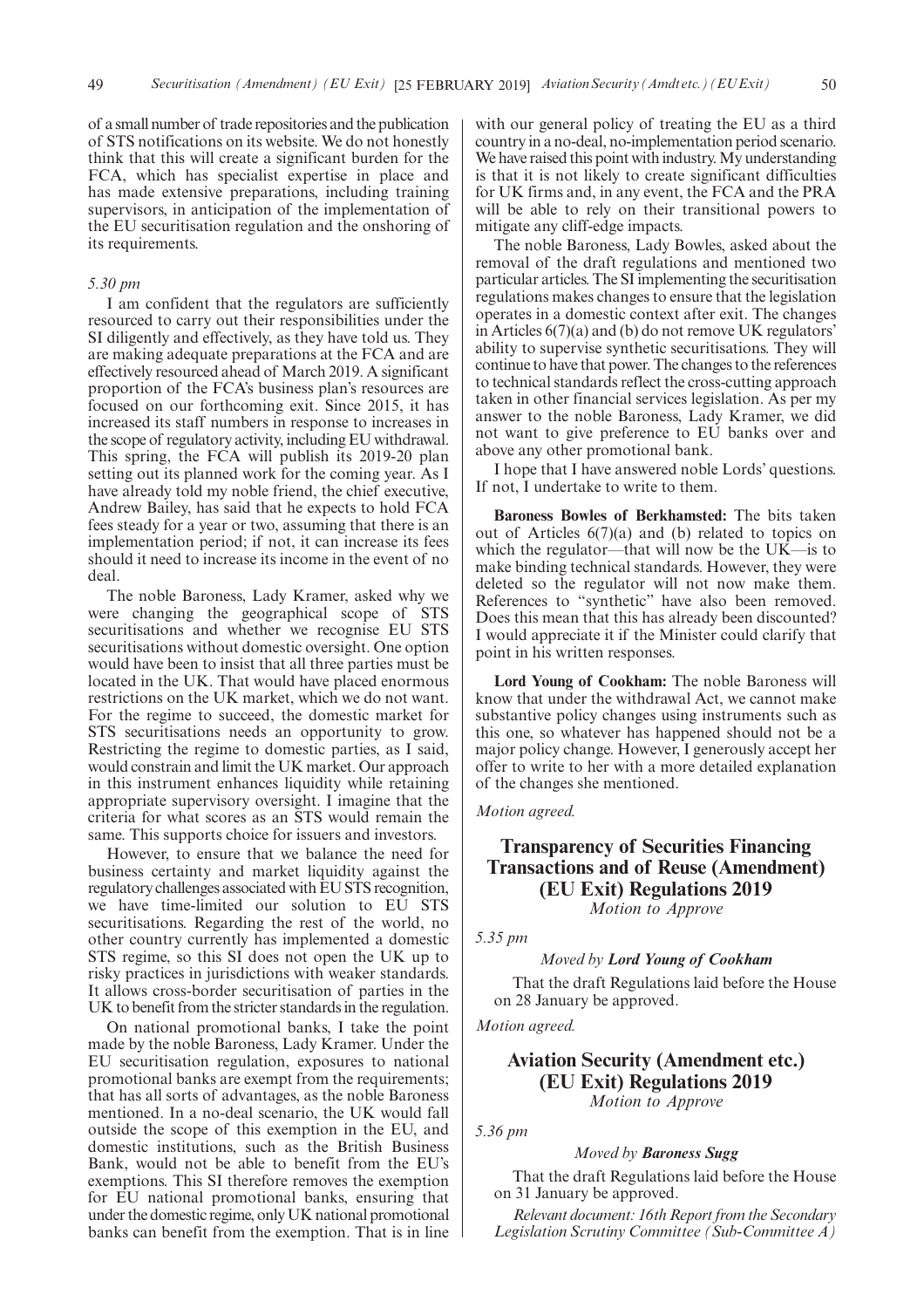**TheParliamentaryUnder-Secretaryof State,Department for Transport (Baroness Sugg) (Con):**My Lords, the draft regulations will be made under the powers contained in the European Union (Withdrawal) Act 2018 and will be needed if the UK leaves the European Union without a deal. The instrument amends EU Regulation 300/2008 and its subsidiary legislation, which sets out the EU rules on aviation security standards that apply to airports, air carriers and entities with access to secure areas at airports. It governs matters such as the screening of passengers and cargo, access control and the vetting of staff.

The draft instrument corrects seven EU instruments which provide the framework for the security of passengers and cargo travelling by air. It also makes some minor changes to the Aviation Security Act 1982. Regulation 300/2008 establishes the framework for the aviation security regime in the European Union and sets out the common basic standards. It covers everything from passenger and cargo screening to staff recruitment and training and technical equipment specifications.

The draft instrument makes changes to the scope of the retained regulation to reflect that the UK will no longer be part of the EU after exit day. The retained regulation will apply to all flights departing from an airport in the UK. It will also retain provisions regarding inbound cargo, which I will come to later. The amendments limit its scope to the United Kingdom and remove provisions that will no longer apply to the United Kingdom. The amendments also replace legislative powers exercisable by the Commission or member states with regulation-making powers exercisable by the Secretary of State. In essence, the security screening requirements for all direct passenger flights to and from the UK will remain as they are today.

Regulation 272/2009 supplements the common basic standards by including additional provisions on aspects such as the methods of passenger and baggage screening permitted. It also sets the criteria for recognising the equivalence of security standards of third, non-EU countries when considering exemptions from these screening procedures for passengers transferring at EU airports. The supplementary requirements relating to aspects such as the types of permissible screening method remain unchanged. References to Commission legislative procedures are replaced by reference to domestic legislative procedures, at the same time maintaining equivalent levels of scrutiny.

The provisions relating to the criteria for EU recognition of the equivalence of third-country security measures with EU aviation security standards are deleted. This is because the concept of "equivalence" with the baseline standards in the retained EU regulations does not make sense in a UK-only context where we apply additional measures over and above that baseline. In the future, the UK will retain the ability to make determinations in relation to One Stop Security through Secretary of State direction-making powers under the Aviation Security Act. This power would be exercised on the basis of an assessment of equivalence with the totality of UK aviation security standards.

The third EU regulation covered by this instrument is Regulation 1254/2009, which sets out the conditions under which alternative security standards to the common basic standards may be applied. It covers, for example, non-commercial flights, where the full passenger screening requirements may not be necessary. It allows that for such flights, the common basic standards contained in the main framework regulation may not be appropriate and alternative security measures may be more appropriate. Specifically, such flights might involve light aircraft with a maximum take-off weight of less than 15,000 kilograms; law enforcement flights; flights for medical services, emergency or rescue services; or certain private or business aircraft flights. The draft instrument makes no changes to these criteria.

Regulation 2015/1998 implements the common basic standards by prescribing more detailed requirements. This covers matters such as airport security and planning, aircraft search, passenger and baggage screening, cargo and mail security, training and recruitment, security of supplies available in airport shops and on board aircraft, and technical equipment standards. It makes detailed provision for the practical implementation of the measures contained in Regulation 300/2008. All of these aspects are essential to aviation security and this instrument retains the provisions, subject to the necessary amendments to remove specific EU references.

One key area of Regulation 2015/1998 is the EU inbound cargo regime. The EU operates a regime known as ACC3, which stands for "Air Cargo or Mail Carrier operating into the Union from a Third Country Airport". In essence, this is a requirement for air carriers carrying cargo into the EU from a non-EU country to hold security designations. These designations confirm that they are screening cargo to the required standards and that a secure supply chain exists from the origin of the cargo to its point of entry into the EU. Responsibility for administering this system and granting designations is currently shared between member states. If the UK leaves the EU without a deal, it will no longer be part of this system, but it is of course critical that we maintain our inbound cargo security protections. The effect of this draft instrument is to retain the requirement that carriers must hold a security designation in order to fly cargo into the UK from third countries, and to apply this in a UK-only context. The new system of UK-ACC3 designations will be managed by the Civil Aviation Authority and the Department for Transport. In order to ensure a seamless transition on exit day, new UK designations will be issued to all carriers flying into the UK who currently hold EU designations. On expiry, carriers and screening entities will need to apply directly to the UK for new designations in the event of no deal. New designations will be granted using largely the same criteria as the existing system to minimise any additional burden on industry.

Regulation 2019/103 amends Regulation 2015/1998. The amendments that come into force before exit day have already been incorporated into Regulation 2015/1998 and will be retained and amended accordingly. The amendments that come into force after exit day do not form part of retained EU law. The only provision in Regulation 2019/103 that becomes part of retained EU law on exit day deals with the coming into force date of those later amendments. As the provision does not therefore serve any purpose, it is revoked by this draft instrument.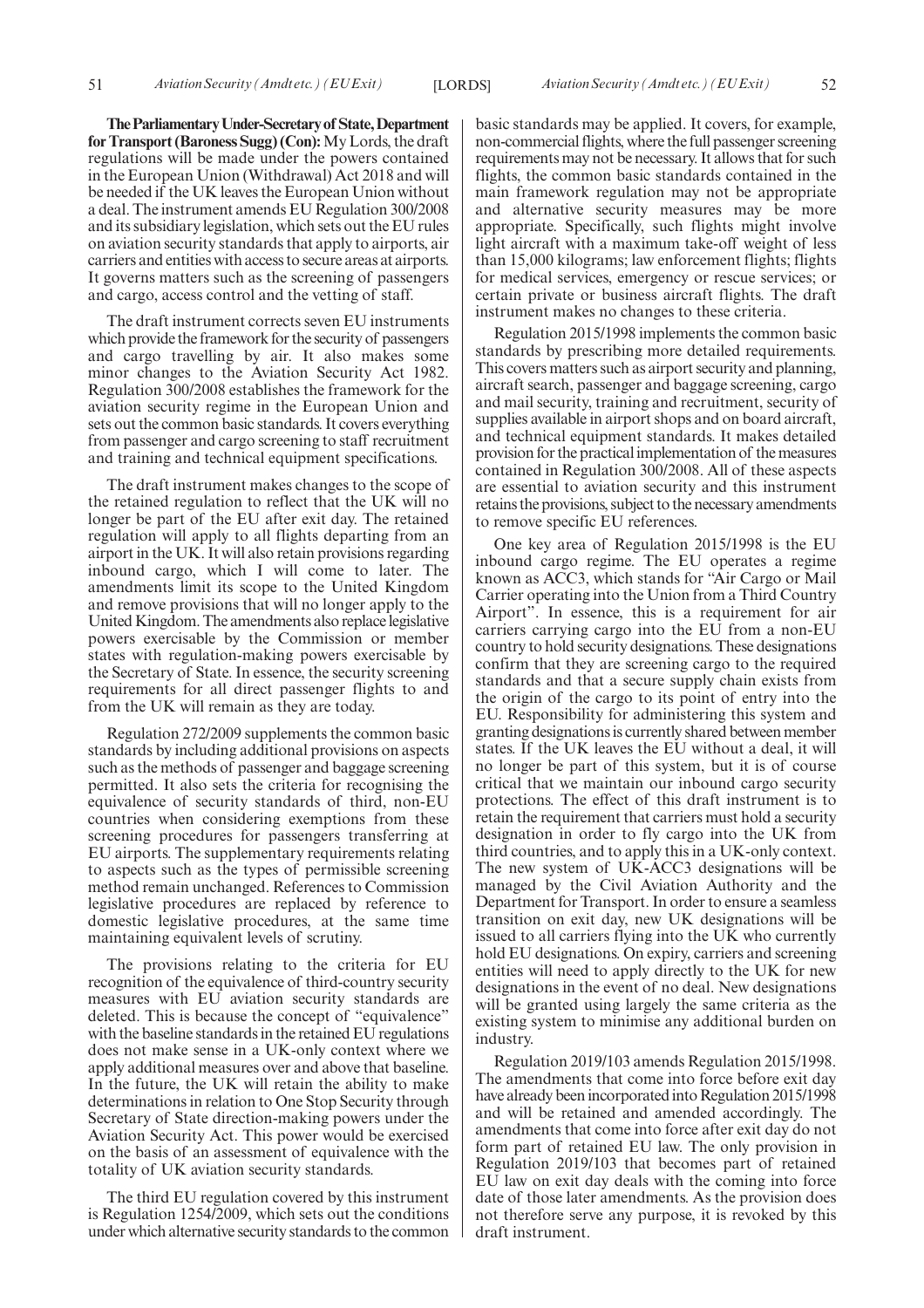Regulation 72/2010 covers the requirements for Commission inspections of EU airports and national authorities, which will no longer be applicable, so the draft instrument revokes this regulation. The draft instrument also amends the Aviation Security Act 1982 to remove references related to Commission inspections and inspectors.

Finally, in this instrument, Decision C (2015) 8005 contains detailed provision relevant to and in parallel to the detailed provision in Regulation 2015/1998. This Commission decision is a restricted confidential instrument which contains sensitive information necessary to require airports to carry out effective security procedures. Because of the security-sensitive nature of the provision it makes, for example, on the types and quantities of material used for equipment testing, the decision is circulated only on a "need to know" basis and is not published.

Under the withdrawal Act, EU instruments not published before exit day are not required to be published on exit day and therefore cannot be meaningfully amended by this draft instrument. In order to retain the important aviation security rules contained in the decision, the requirements previously contained in it will instead be imposed by a direction. The direction will be given by the Secretary of State under powers contained in the Aviation Security Act 1982. The direction will form part of the single consolidated direction which sets out our domestic aviation security requirements that apply on top of EU legislation. The direction is regularly updated and a new version, incorporating the content of the decision, will be issued prior to EU exit. The content of the new direction will be disseminated to the same UK entities as those which currently see the EU decision.

The best outcome is for the UK to leave the EU with a deal, and delivering a deal negotiated with the EU remains the Government's top priority. However, as a responsible Government, we must make all reasonable plans to prepare for a no-deal scenario. This draft instrument ensures that in the event of a no-deal exit from the EU, the legislative framework for aviation security will give the aviation industry clarity about the regulatory framework in which it would operate in a no-deal scenario. It will ensure that we can continue to keep passengers and our aviation infrastructure safe and secure. I beg to move.

#### *5.45 pm*

**Baroness Randerson (LD):** My Lords, this SI deals with the legislative framework for aviation security in the UK covering everything from screening passengers to the rules governing access to airports. This is a hugely important field and one where the UK has an extremely good reputation based on rigorous efficiency and the fact that we were one of the first countries to take up the option to introduce more stringent measures on security. Safety at our airports is of course based on the pooling and swapping of key information—a process that has been built into the EU system which this SI dismantles—so I have some questions for the Minister.

On paragraph 6.4, the reassurance here on the use of the affirmative procedure is so gloriously vague that, to be honest, it is meaningless. We might have some affirmative SIs as a result of this, but on the other hand we might have some negative ones. We are given no proper measure of how that decision will be made. I would be grateful if the Minister could give us some information on how that judgment will be made. This is a fundamental area for our country.

Paragraph 6.6 of the Explanatory Memorandum refers to the revoking of Commission decision C(2015) 8005 and then states that the decision is so sensitive that we cannot be allowed to know what is in it. I have to say that this is a first for me. In my experience, I have never known the Government to revoke a secret power. Can the Minister give us some information as to what this might be about, even if she cannot give us the details? Certainly, can she explain why it is impossible to give us that information?

The question of airport inspections is important because we rely on the inspection of airports in other countries in order to ensure that UK flights and UK citizens are safe. We use the information from those inspections to give warnings to UK citizens that they should not fly to certain airports and to discourage airlines from doing so. This system relies on a free flow of information of a very sensitive nature. In future, we will inspect our own airports. That produces two questions in my mind. First of all, how will we make sure we keep in step with the rest of the world on those inspections and the terms on which they take place? Secondly, how will we continue to share information with the remaining 27 EU countries? The sharing of the information is the absolutely crucial thing here.

I move now to the granting of operating licences, which is dealt with in paragraph 7.3(h) of the Explanatory Memorandum. What will be the impact of removing the provision for mutual recognition between member states in the case of the granting of operating licences?

Finally, the EU has a system of mutual recognition of approved air cargo carriers, whereby approval is given following inspection. Once we leave the EU, we will no longer benefit from this system and will have to set up our own system of inspection and designation. To start with, it is explained here, we will recognise all those carriers we currently recognise, but, obviously, things will move on pretty fast. New companies will enter the field, new information might come to light about existing carriers, and so on. We will have to erect a new system that will be expensive to the taxpayer, but also—this is an important point—to the companies seeking approval, because they will have to do it twice over. They will have to seek approval in the EU and in the UK. Once again, I am really concerned that we are isolating ourselves on a security issue. We are voluntarily forfeiting access to information via EU systems. Obviously, on the balance of probabilities, we will be less secure as a result.

**Lord Berkeley (Lab):**My Lords, this is a very interesting SI, in particular the issue of confidentiality. This has come up again and again in not just the secondary but also the primary legislation. I know for a fact that people in the industries that I am in touch with say, "We have signed non-disclosure agreements, so we can't tell you anything", which is fine because it means they have to do what the Government say; they have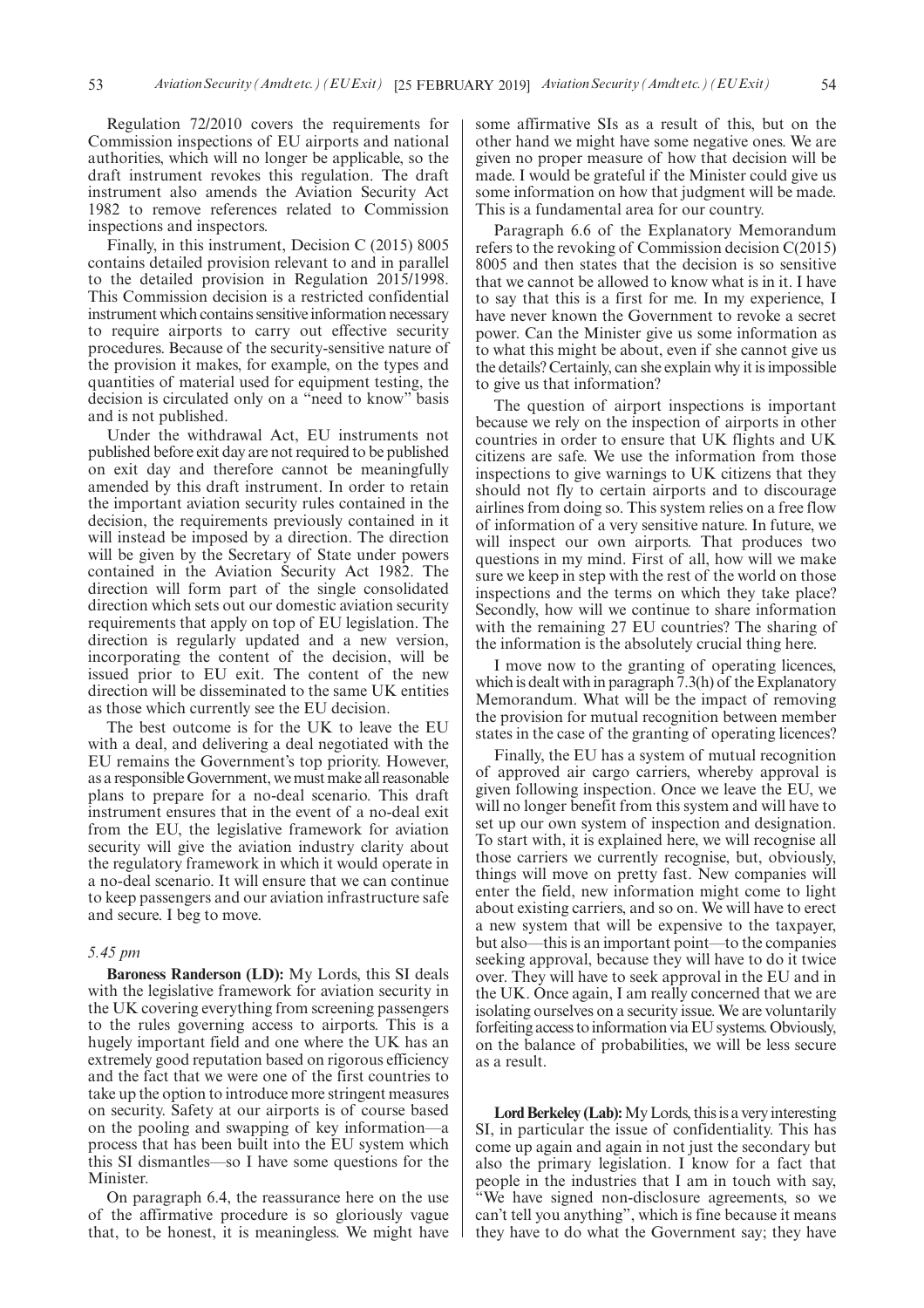#### [LORD BERKELEY]

no other information and no means of questioning it. More importantly, I need to ask the Minister how long these NDAs are going to go on for. As the noble Baroness said, once you have "security" in there and everything is confidential, getting that removed is almost impossible because there will always be 25 reasons for not doing it. That applies to NDAs and, even more important, to this legislation. We might just as well sit back and say, "Well, you didn't tell us about it. Of course we trust you; you're the best security in the world until something goes wrong". Whether we believe that is a different matter, but there is nothing we can do about it.

My second point concerns Regulation 16, which the noble Baroness mentioned, about removing the power of the Civil Aviation Authority to grant operating licences to UK-registered air carriers. Why can the CAA not continue to do this? After all, it is a UK government body with the expertise—probably unlike the Secretary of State and his Ministers. I would go one step further and say we can still leave the EU and not have any input into the decision-making processes that go on—if that is what is going to happen—but is there any reason why we should not have the back-to-back arrangements with member states on operating licences with the CAA on mutual recognition? What is wrong with that, apart from the fact that Ministers do not want to do it? The Minister shakes her head, but technically it would make life a great deal easier. It seems to me that it should be looked at. I do not think any noble Lords will oppose this SI tonight—it is a bit late now—but this is something we ought to be thinking about and challenging. On many of these SIs coming up, including railway ones next week, the decision has been made but actually has nothing to do with the basic principle of leaving the EU. It is somebody's interpretation of it to suit their own political ends or whatever. It is worth reflecting on that. In the meantime, I look forward to hearing the Minister's response

**Lord Rosser (Lab):** First of all, I thank the Minister for her explanation of this SI. I struggled to understand it, and I suppose it must be of some comfort to know that at least one Member of your Lordships' House namely, the Minister—does understand it. Basically, as the Explanatory Memorandum says, EU law, "sets out the baseline aviation security standards",

applicable in the UK. As I understand it, the purpose of the SI in front of us is to ensure that,

"the legal framework has the same practical effect",

after we have left the European Union. It says:

"Regulation 300/2008 and a number of the related EU instruments are being retained in United Kingdom law by virtue of the Withdrawal Act".

Consequently, the instrument,

"keeps the effect of the regulatory framework the same in practice".

I too have a number of questions, and I have to say they are suspiciously similar to those that the noble Baroness, Lady Randerson, has already asked. I too refer to paragraph 6.4 and raise the same point that the noble Baroness, Lady Randerson, raised. It says:

"In doing so, this instrument makes provision in relation to powers in Regulation 300/2008 (e.g. to amend detailed aviation security requirements) so as to confer these powers on the Secretary of State. In certain cases, the exercise of these powers is subject to the affirmative resolution procedure where it is considered that greater Parliamentary scrutiny is appropriate".

So we are talking about something of some significance: detailed aviation security requirements. Like the noble Baroness, Lady Randerson, I would like to know how the decision will be made as to whether it should be the affirmative resolution procedure or the negative procedure. Perhaps the Minister could give some examples of amendments to detailed aviation security requirements that might be made under the terms of Regulation 300/2008 and that would go through the process and the procedure mentioned in paragraph 6.4, so that we can get some feel for the kinds of matters that we as Parliament might be being asked to agree to or accept.

I too refer to paragraph 6.6, which contains this reference to "Commission Decision C(2015) 8005". I think we get some assistance earlier on in the document in finding out the purpose of this decision. It says in paragraph 2.4 that the contents,

"are not published, by virtue of provision in Article 18 of Regulation 300/2008".

#### It then states:

"The Decision prescribes detailed requirements which correspond to the detailed requirements set out in Regulation 2015/1998 but which, if published, would compromise the efficacy of the security measures applied at airports (e.g. the detailed specification of screening equipment or the minimum percentage of passengers required to undergo a particular form of screening)".

As has already been said, we are told that the decision will therefore not be published on exit day in accordance with paragraph 1 of Schedule 5 to the withdrawal Act, and for this reason cannot be the subject of provisions made under Section 8 of that Act.

#### *6 pm*

I was going to ask what would happen then, as Section 8 removes deficiencies in retained EU law and so ensures that legislation is operable in the UK. However, as I understand what the Minister has said, changes—presumably we are talking about amendments to these security arrangements—will be imposed by direction from the Secretary of State. It would be helpful if the Minister could confirm what I think she has already said: that those directions will not be published. The travelling public will not know what they are and, as I think she said, it will be done on what is euphemistically known as a need-to-know basis. If that is the case, how will we know—and how can the Secretary of State be held to account—that appropriate amendments to airport security arrangements have been made? How will we know if he has covered the right issues? How will we know if the changes he has put forward are appropriate? On the face of it, it seems that there is no way in which the Secretary of State can be accountable for what he or she is doing. Perhaps the Minister could comment on whether that is the effect of the arrangements as set out in this SI.

Paragraph 7.2 goes on to talk about the Aviation Security Act and the provision that relates to Commission inspections. It says:

"Normally, two United Kingdom airports a year are subject to such inspections, and the United Kingdom 'Appropriate Authority' (the Secretary of State, assisted by the Civil Aviation Authority) is inspected once every three years. These inspections will not take place after exit day, since the United Kingdom will no longer be part of the EU".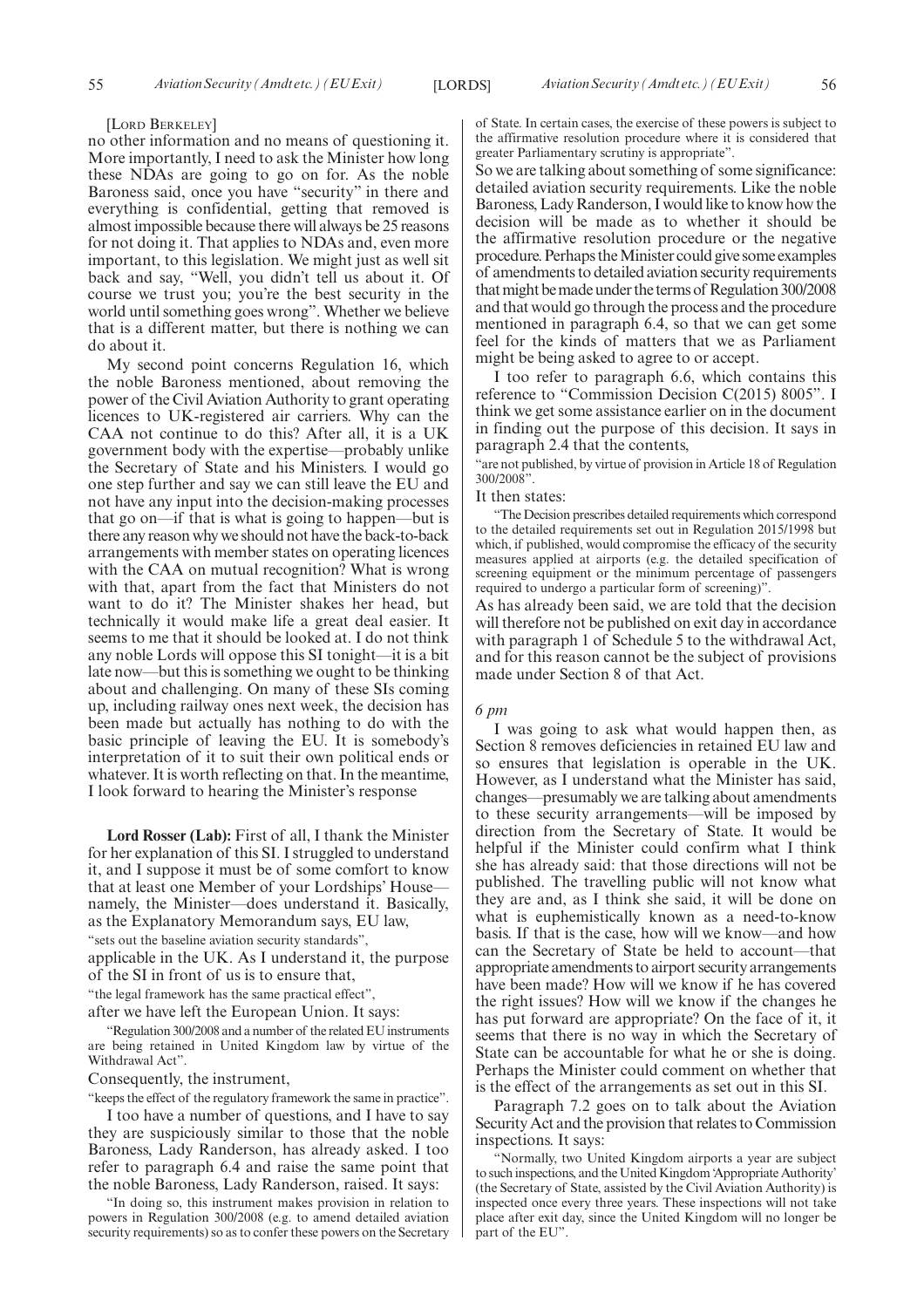If at the current time the Secretary of State, assisted by the Civil Aviation Authority, is inspected once every three years, who will inspect the Secretary of State and the Civil Aviation Authority in future? As far as I can make out, this document seems remarkably silent on that question. I invite the Minister to fill in what appears to be a gap, or, if it is not a gap, to point out to me where it sets out what the future arrangements will be for inspecting the Secretary of State and the CAA.

Moving on, paragraph 7.3(b) says:

"Regulation 8 amends Article 4 so as to replace legislative powers exercisable by the Commission with regulation making powers exercisable by the Secretary of State in respect of the basic standards of aviation security and to set criteria to permit derogation from these standards and adopt alternative measures".

Am I right in thinking that this is a new power for the Secretary of State to permit derogation from the standards? Do we have any derogations at present? Have we been trying to get any derogations to date but have failed to do so, which presumably we might be able to achieve once the Secretary of State is making the decisions on derogations?

Paragraph 7.3(c) says:

"Regulation 9 amends Article 5 so as to transfer powers to the Secretary of State to determine the responsibility for covering the costs of aviation security functions".

I appreciate that I ought to know the answer to this, but will the Minister explain where these powers are being transferred from—the Commission or somewhere else? What is this power and who has responsibility at present for covering the cost of aviation security functions in the UK, bearing in mind that the Secretary of State will determine that responsibility in future?

I will not repeat the question asked about paragraph 7.3(h), which relates to operating licences. However, I too am extremely interested to know what the answer is.

Paragraph 7.3(i) comments that:

"Regulation 18 amends Article 15 so as to transfer responsibility for airport inspections to the Secretary of State".

I take it this means transferring it from the Commission. Has the Commission ever found fault during any airport inspections so far, or do we have a 100% record in that regard?

Moving on, paragraph 7.8(f), at the bottom of page 7, says:

"Chapter 6 (see regulations 59 to 120)"—

which is an awful lot to have to wade through—

"is amended to introduce the concept of UK-ACC3 to replace the existing EU wide ACC3 scheme".

As I understand it, ACC3 stands for an air cargo carrier from a third country. Over the page, it goes on to say:

"To minimise any disruption or additional burden on industry, on the first day after the United Kingdom leaves the EU UK-ACC3, RA3, or KC3 designations will be issued to all carriers who currently hold an EU ACC3 designation and fly cargo into the United Kingdom, and their supply chains".

Can I take it from that, and if I have understood correctly what this is trying to say, that exactly the same standards will be applied under UK ACC3 as apply at present under EU ACC3?

Paragraph 7.8(i) says that in chapter 11, "the provision for the mutual recognition"an issue we discussed earlier for operation licences—

"between Member States of training competences is omitted". What is the impact of this and what replaces it? From reading it, I have not been able to make up my own mind as to what exactly the impact will be and whether anything is there to replace it when reference is made to the omission of training competences.

Finally, the Minister will not be in the slightest bit surprised that I am asking this. On the consultation outcome, a number of bodies are referred to. Are the trade unions represented on any of the bodies that were consulted? If not, were the trade unions in the industry consulted at all in the consultation that took place in respect of this SI?

**Baroness Sugg:** I thank noble Lords for their consideration of these draft regulations. I agree that this is an important SI, dealing with vital security at our airports and in our skies.

The noble Baroness, Lady Randerson, and the noble Lord, Lord Rosser, asked about future regulation-making powers, and I apologise that these were not specified in the EM. Currently, three legal processes are used for agreeing amendments to EU aviation security, and that depends on the level of the regulation. Essentially, we are following what has been done under the previous regulation.

In order to maintain equivalence between existing EU procedure and the proposed UK procedure for making future amendments, the statutory instrument provides the Secretary of State with powers to make amending regulations by affirmative resolution for amendments to provisions currently covered by Regulation 300/2008 and the overarching Regulations 272/2009 and 1254/2009, and by negative resolution for amendments to provisions currently covered by Regulation 2015/1998 and the amendments to that.

**Lord Berkeley:** Does that mean that the Secretary of State intends, through the amendments the noble Baroness has mentioned, that the regulations will stay in line with the European ones as they develop?

**Baroness Sugg:** I am not able to give the noble Lord that reassurance as we are not sure how EU regulations will develop. However, we are of course committed to maintaining our high security record. As has been mentioned, we already have more stringent measures and that will continue.

On the more stringent measures and the Commission decision, the Aviation Security Act gives the Secretary of State powers to give directions to or serve notices on specified parties—for example, directly to air carriers or airports—for the purpose of discharging his aviation security responsibilities. The single consolidated direction is a compilation of the various directions and, after the UK exits from the EU, the single consolidated direction will continue to refer to the retained EU legislation, supplemented already, as I have said, by the more stringent measures. This is essential to maintaining our existing aviation standards, which will be continually assessed and modified, where necessary, to reflect the current threat picture.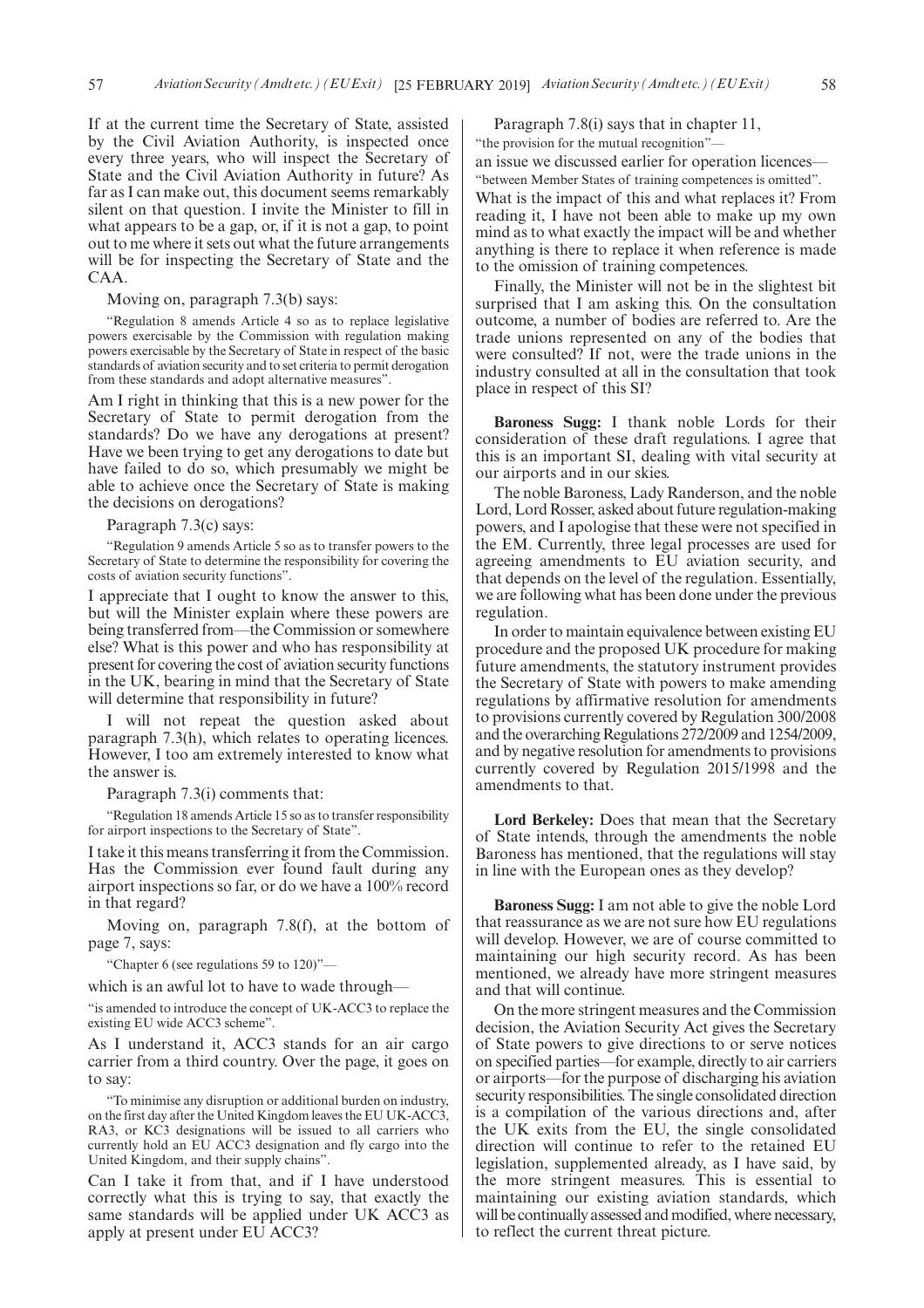#### [BARONESS SUGG]

The single consolidated direction will also be used to set out the content of the Commission decision, and the content decision will continue not to be published. The information was not published before and will not be published in the future. I understand the noble Lord's concerns about that but, obviously, if more details were out there on the specifics of what was needed for aviation security that would put us at risk—for example, the specifications of screening equipment, the volume of detection, the criteria for the random testing of airport supplies, details of the exact screening requirements such as what percentage of passengers are checked, and the green list for aviation security. There is no change in this.

**Lord Rosser:** I appreciate that there are security issues involved—I do not pretend otherwise and the Minister may think this unnecessary—but is it still not possible for the Secretary of the State to publish something at least saying what general areas the regulations or amendments he has made cover without being specific about what they said?

**Baroness Sugg:** That would be a new development. As I say, the SI ensures that we continue what we have done previously. However, I will take back the noble Lord's suggestion to consider whether in the future we could do that.

The noble Lord, Lord Rosser, also asked who will be inspecting the CAA, the Secretary of State and airports after exit day. We will continue to maintain our high standards. We will be part of the ICAO and may have EU inspections for one-stop security purposes. This country has an excellent record of aviation security and will continue to have it after we leave the European Union.

The noble Lord, Lord Rosser, asked about derogation from standards. Some small airports and demarcated areas within airports already have some derogation. That is what we are carrying over. There are no plans to ask for additional derogations.

On civil aviation security equipment manufacturers, the noble Baroness, Lady Randerson, asked about standards. I point to the European Civil Aviation Conference which, despite its name, is a branch of the International Civil Aviation Organisation and is made up of 44 member states. We will continue to play an active role in ECAC after Brexit and that will include contributing to the development of improved standards on security equipment. ECAC also undertakes testing of aviation security equipment to certify that it meets the required standards. We will maintain that relationship. Any international manufacturer producing such equipment can submit it to ECAC for testing and certification and that is the standard we will continue to use. There should not therefore be any other barriers to UK manufacturers supplying EU airports post EU exit.

On ACC3—this is an important part of the SI—I say to the noble Lord, Lord Berkeley, it is not our choice that we will no longer be part of this scheme. It is an impact of leaving the European Union without a deal. The scheme is open only to member states and, if we leave without a deal, we will no longer be a member state. This is not a policy choice that we are taking; it is an effect of us leaving if we leave without a deal. That is why we have had to bring in a new system.

We want to minimise disruption and additional burdens on industry while maintaining our standards. That is why we have the new UK ACC3 designation and that will be issued to all carriers and the supply chains which currently hold the EU designation. We have consulted carefully on this and, prior to leaving, the CAA will formally confirm the new UK ACC3 designations for carriers and that will be reflected in the UK ACC3 database. However, as the noble Baroness pointed out, this is a moving feast. There will be new cargo flights for existing designations and, when they are due for renewal, carriers in that instance will have to apply directly to the UK for the new ACC3 designation. In order to manage the new regime we will need to maintain a record of all granted designations. In a nodeal scenario, we will lose access to the EU database that forms the backbone of the EU ACC3, comprising the approved carriers, the entities and the validators. We will need a new system and that is what we have set up. However, we will ensure that that continues to maintain our high security standards and minimises disruption.

In the current system, to which the noble Lord referred, the UK has a responsibility for designating certain destinations to form part of the EU system. That will also be removed and the EU will take on that role.

On compliance and inspection of airports, as I mentioned earlier, the EU has said that it will recognise one-stop security and we expect some EU inspections in the future. However, domestic aviation security compliance is already managed by the CAA and will continue to be so after exit day.

The noble Baroness, Lady Randerson, raised the important issue of costs. As the basic aviation security requirements will not change, any costs to the industry will be minimal. There will be modest administrative costs to air carriers on expiry of their existing designations because of the change in the ACC3 system. We have aimed to minimise additional costs. The evidence required for both systems will remain the same, so carriers should be able to pay for a single independent validation report and submit it to both the UK and EU authorities. There is no direct charge to carriers applying for an EU ACC3 designation and the CAA will not impose a direct charge on that either. I agree with the noble Lord that it would be easier to stay with the same system but, as I say, it is a consequence of leaving with no deal.

On the question of the noble Lord, Lord Rosser, about how the current system on costs works, the current regulations allow member states to decide how to allocate the costs of aviation security, subject to the relevant rules of Community law. That means that member states do it differently. There are some that use central funding for it. In the UK currently we have the user-pays principle: the costs are borne by the airline and the airports and ultimately passed on to the consumer. Industry meets those costs by virtue of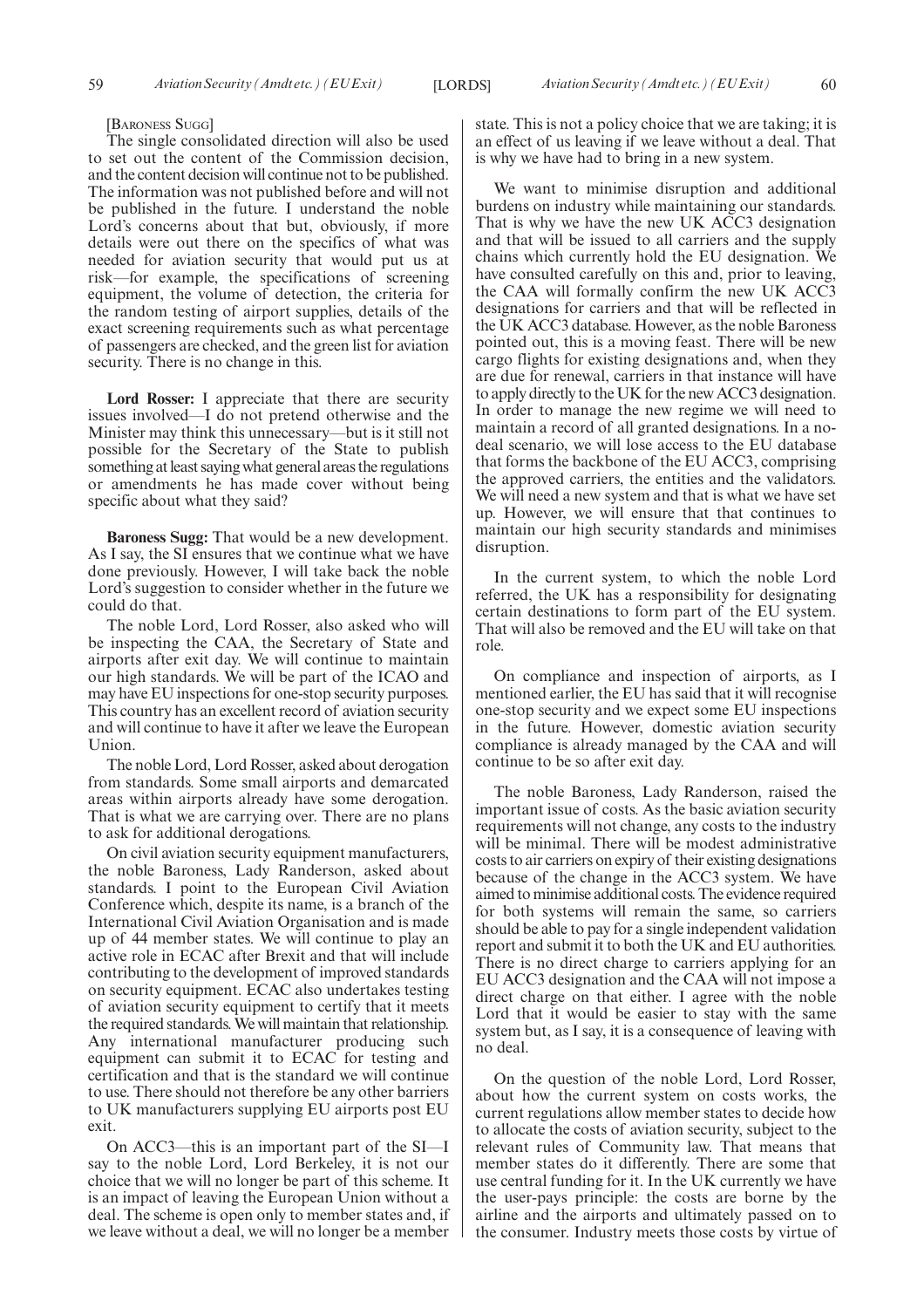the charging system under Section 11 of the Civil Aviation Act 1982, and that arrangement is expected to continue after we leave.

On the cost to government, another point raised by the noble Baroness, Lady Randerson, the CAA already has the expertise to assess applications for cargo security designations under what it does in the EU system and it is making appropriate contingency preparations to deliver continuity under that scheme. It has incurred a one-off cost in developing the new database to assist in administration. That cost is around £150,000 and will be funded out of the CAA EU exit programme contingency fund provided by the Department for Transport. There may also be a modest increase in CAA resources required to administer the system in the future. We expect that to be around two full-time posts a year.

I hope that I have answered the majority of the questions. If I have missed any I will follow up in writing. As I have said, delivering a negotiated deal remains our top priority. This SI makes it clear what the benefits of delivering a deal will be and what the implementation period will be. However, in the event of no deal, it is essential to ensure that a crucial part of the regulatory framework for civil aviation continues to work effectively after exit day and that passengers continue to benefit from the level of security we see today.

*Motion agreed.*

## **Air Traffic Management (Amendment etc.) (EU Exit) Regulations 2019** *Motion to Approve*

*6.20 pm*

#### *Moved by Baroness Sugg*

That the draft Regulations laid before the House on 28 January be approved.

**TheParliamentaryUnder-Secretaryof State,Department for Transport (Baroness Sugg) (Con):** My Lords, this draft instrument will be made using powers in the European Union (Withdrawal) Act 2018 and will be needed if the UK leaves the European Union in March without a deal. It amends single European sky legislation, the four basic regulations which provide the framework for EU air traffic management regulation, and the implementing regulations which set out the more detailed requirements.

The implementing regulations cover air traffic management interoperability: the manner in which the UK works with other states to deliver air navigation services; the organisation of airspace; the safety and oversight of air navigation services; new technology and how it is to be used; and a system of performance and economic regulation for air navigation services. The single European sky legislation supports the EU initiative to improve the efficiency of air navigation services while maintaining safety within the European air traffic management system. The delivery of air navigation services is vital to ensure that congested airspace can be used safely and efficiently. The services regulated by the single European sky legislation support air traffic growth by ensuring the safe separation of aircraft. If these services are not provided in an efficient way, it can cause considerable delays, with resultant costs and disruption to airlines and passengers.

This draft instrument will ensure that the effective regulation of air traffic management arrangements in the UK continues in the event of no deal. It addresses areas where retained EU law will no longer function effectively after leaving the EU. It does this by removing governance and oversight roles of EU bodies that cannot be performed by the UK after exit and assigning them instead to the Secretary of State or the Civil Aviation Authority, and by removing regulatory tools where there is already satisfactory UK legislation. Where possible, roles currently undertaken by the European Commission and EU bodies are being transferred to the Secretary of State or the Civil Aviation Authority, but where they relate to pan-European functions, including air navigation services delivered by more than one state, they are being removed.

The instrument includes arrangements to recognise EU-based certifications and authorisations existing immediately before exit day. For example, EU air navigation service providers operating in the UK that have certificates issued prior to exit day will continue to have their certificates recognised by the CAA, which will allow them to continue to provide services in some parts of UK airspace. These certifications and authorisations will be preserved for a maximum two-year period, subject to any earlier expiry or termination, which will provide continuity until another agreement is reached with the EU on these issues.

The single European sky legislation includes a regulatory framework for the development and deployment of new technology and ways of using it: the Single European Sky Air Traffic Management Research programme, or SESAR. In the event of no deal, the UK will not be able to participate in or legislate for SESAR governance arrangements. We are, however, retaining requirements for the deployment of new technology arising from SESAR for the UK's air navigation service provider, NATS, and some UK airports, to ensure that UK arrangements are modernised in line with those of the EU and that interoperability is retained.

The instrument also ensures that the UK can continue to comply with its international obligations, such as those set out under the Chicago convention, which governs international civil aviation. This is done by retaining regulations that currently dictate how we comply with the standards and recommended practices— SARPs—adopted by the International Civil Aviation Organization under that convention.

Again, the best outcome is for the UK to leave with a negotiated deal, and delivering that deal remains the Government's top priority but, as a responsible Government, we must make all reasonable plans to prepare for a no-deal scenario. The instrument maintains the existing regulatory framework and technical requirements for air traffic management to ensure the continued provision of efficient, safe air navigation services and the effective regulation of the UK air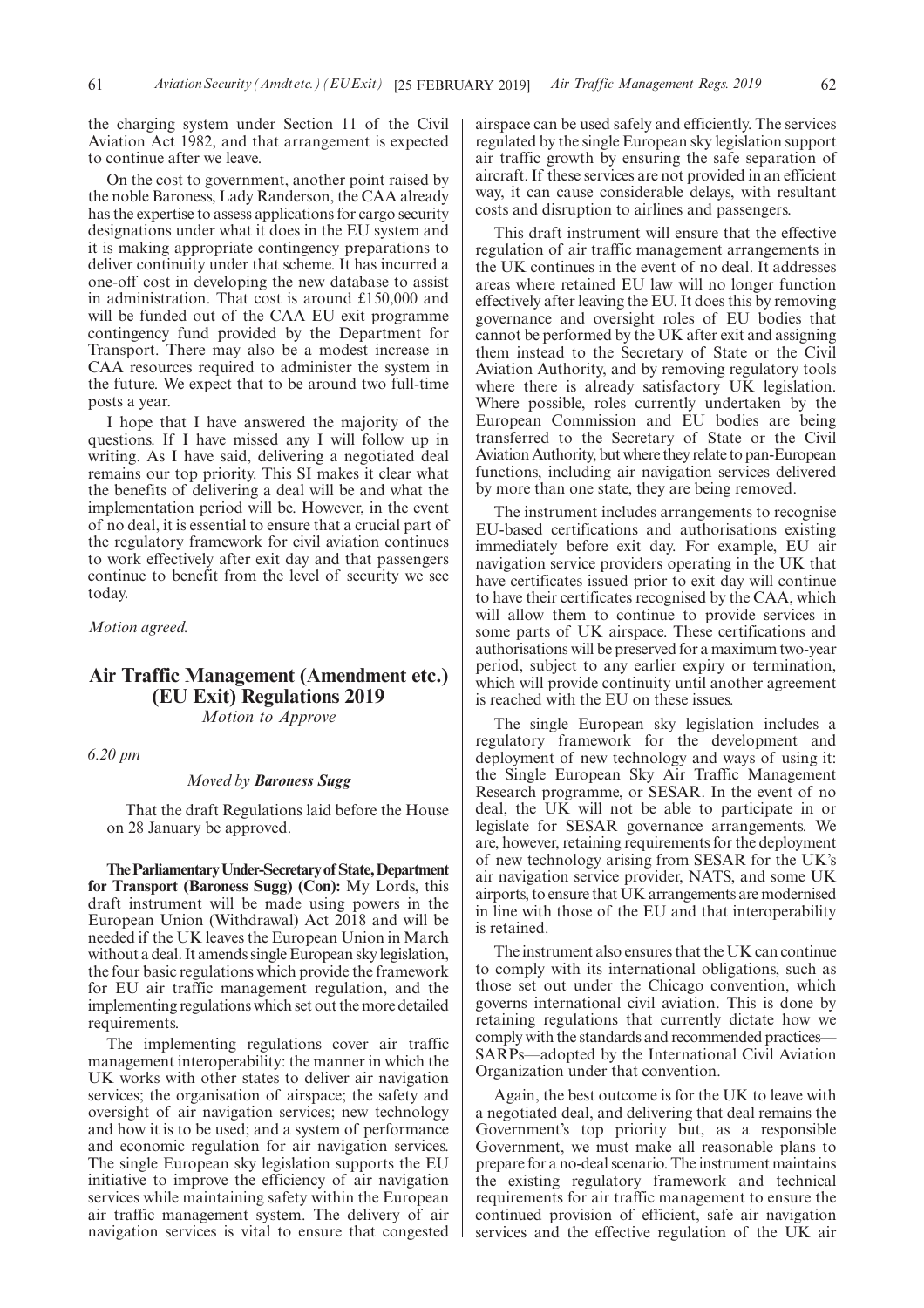#### [BARONESS SUGG]

traffic management system, as well as to maintain interoperability between the UK and the EU after the UK exits the EU. This instrument also ensures that in the event of a no-deal exit from the EU, the UK has effective regulatory arrangements for the UK's air traffic management system and that the aviation industry—in particular, the CAA and NATS—has clarity about the regulatory framework which would be in place in that scenario. I beg to move.

**Baroness Randerson (LD):** My Lords, no SI better epitomises the efforts of the Government to force us into splendid isolation. Anyone who has studied history at any time will remember that 19th-century concept of British diplomacy—which got us precisely nowhere in the end.

Modern air traffic management is based on a complex network of international treaties, organisations, protocols and rules that has built up over many years in the interests of safety, efficiency and limiting the environmental impact of aviation. I welcome the fact that just for once, under the section in the Explanatory Memorandum on consultation, there is reference to a specific view of stakeholders. It might have been a limited consultation, but we have a report that they want continuity of the regulatory framework—well, of course. Despite this, this SI is full of efforts to shoehorn the necessary changes into the existing approach. However much there are attempts to continue as normal, there will be significant changes.

There are several issues I want to raise. First, paragraph 7.3 of the Explanatory Memorandum states that some powers now held by the EU will come to the Secretary of State and some to the CAA, but air navigation services delivered by more than one state are simply being removed by this SI. Surely this will lead to a dangerous lack of co-ordination. Will the Minister explain what will happen in that yawning gap once the EU powers are removed?

Paragraph 7.9 states:

"The UK will remain a contracting State of Eurocontrol".

Eurocontrol is an intergovernmental organisation regulated by the EU. I realise that membership of this organisation is essential for the interoperability of air navigation systems, but I was quite surprised to see that we are going to remain a member, given that the EU has powers over it. Has the Minister explained this to her colleagues who are in favour of leaving the EU? The compromise appears to be that we will accept the rules of Eurocontrol, but will be unable to participate in its governance. That seems a pretty poor deal, but I appreciate that we have no choice but to remain a member.

I have a question on functional airspace blocks, or FABs. They do not follow state boundaries, and we share an FAB with Ireland. My recollection is that a large proportion of Atlantic air traffic passes through that FAB. After Brexit, we will have no legal basis to participate in the FAB and in future, any involvement —so the Explanatory Memorandum states—will be discretionary. However, there is no word in the EM about what the Government would like to do. Is it their intention to try to remain a member of the joint functional airspace block with Ireland, and will leaving it be something they do only unwillingly, if forced? There is nothing in the Explanatory Memorandum about Ireland if we cease to participate. We are looking here at the splintering of the co-ordination on airspace functioning, and I believe that it would have a very serious impact on Ireland if we ceased to participate.

#### *6.30 pm*

I want to ask a question simply for information, on the sharing of civil and military airspace to increase efficiency. Can the Minister explain how it works at the moment? Is it done on an international or a purely national level? I realise that the plan is that in future, the CAA will co-ordinate it on a national level but I am interested in knowing how it operates at the moment.

I turn to the single European sky legislation. Paragraph 7.26 of the Explanatory Memorandum refers to EU funding to facilitate the delivery of certain common projects. Can the Minister explain more to us about the project that is under way at the moment? What is the value of the pilot common project that is referred to? It commenced five years ago and I am led to believe that it might be intended to go on until as late as 2024. Who is involved and what do the Government plan to do in future to advance interoperability? How much money are we talking about as our allocation for this project?

Finally, I emphasise that to my mind there are strong themes common to this and the previous SI. There is a crucial impact on safety. When we co-ordinate with others, we maximise safety. Anything that reduces that co-ordination also reduces our safety, and I regret that this SI has had to be brought today.

**Lord Rosser (Lab):** Again, I thank the Minister for explaining the purpose of this SI. As before, some of the points that I wanted to raise were touched on by the noble Baroness, Lady Randerson.

The first relates to paragraph 7.3 of the Explanatory Memorandum, to which the noble Baroness referred particularly the reference to,

"pan-European functions including ANS delivered by more than one State … being removed".

too, would like to know the actual impact of that. Does it compromise safety in any way, and what does it mean in practical terms from our point of view as a nation?

Paragraph 7.9 refers to Eurocontrol, which it says is,

"an intergovernmental organisation that provides some ANS for its member States".

It says:

"It is not an EU body but it has been designated as the",

single European sky,

"Network Manager and is regulated by the EU where it provides services to EU Member States. The UK will remain a contracting State of Eurocontrol after it leaves the EU and will still be able to receive its services as a contracting party to the Eurocontrol Convention".

Can the Minister explain the exact impact of that on us, bearing in mind that it is designated as the single European sky network manager and we will no longer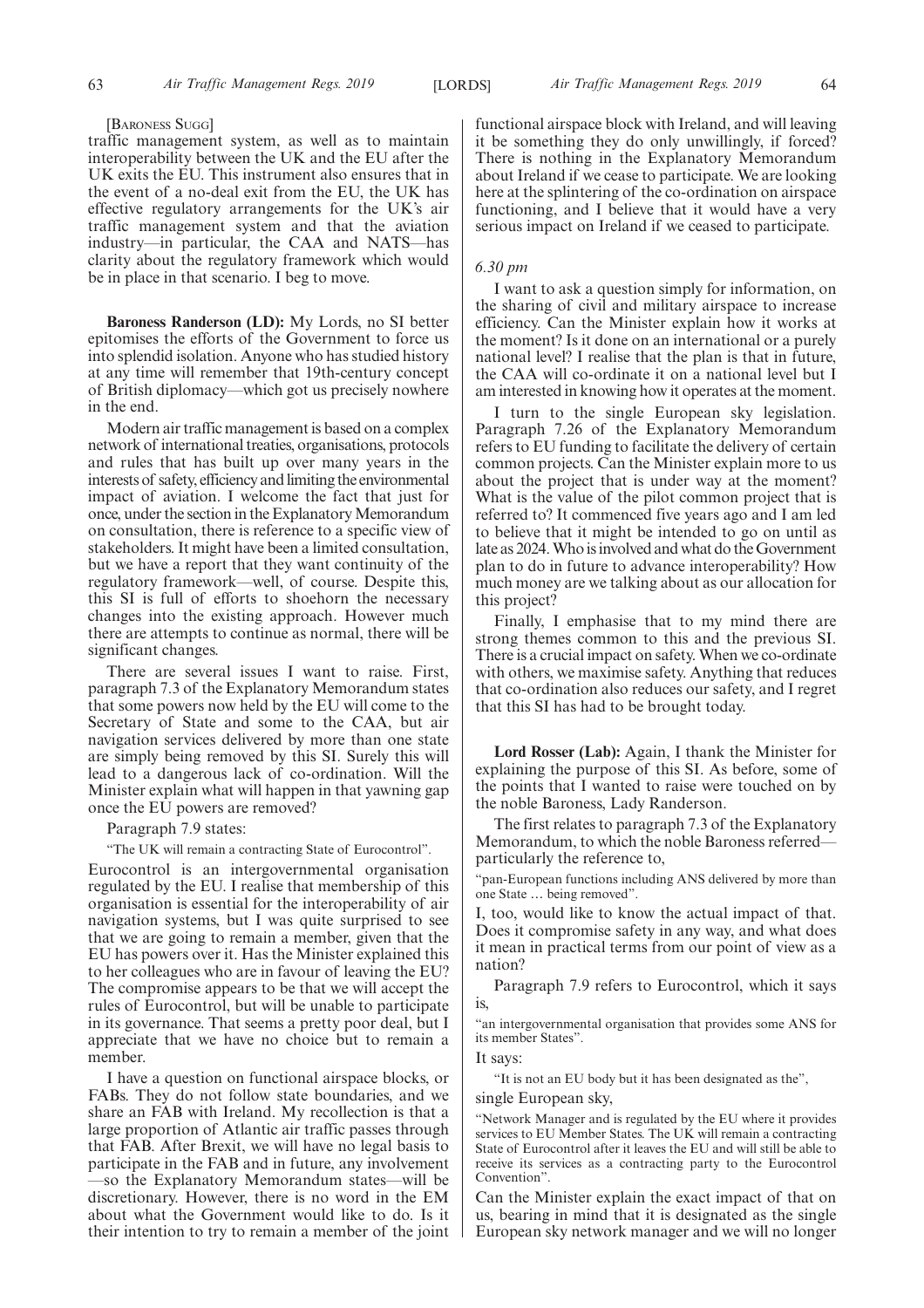be part of the EU? What does it mean for us as far as regulation is concerned? Presumably it does not leave everything exactly the same as it is now, but at the moment I am struggling to identify precisely what the change might be. Any assistance that the Minister can give on that will be appreciated.

Paragraph 7.12 talks about the network manager role. It says:

"These functions pre-date the EU exercising its competence for ANS and the UK would still be able to access Eurocontrol's wider network management role as a contracting State of the Eurocontrol Convention".

#### However, it then says:

"This instrument will amend the preserved SES Legislation relating to airspace in an operable form, but the UK will be unable to participate in EU governance arrangements of the SES Network Manager".

What will our Government's arrangements for the network manager be? If Eurocontrol is the SES network manager and that no longer applies to us, am I right in saying that we have to set up some sort of similar arrangement, or have I misunderstood exactly what this means and what its implications are?

As the noble Baroness, Lady Randerson, has already said, paragraph 7.13, which talks about functional airspace blocks, refers to the fact that the UK formed an FAB with the Republic of Ireland in 2009. Paragraph 7.14 then goes on to say:

"The legislation establishing FABs will not be retained in the SES EU Exit Regulations. As a non-Member State after exiting the EU, the UK will have no legal basis to participate in a FAB".

My question is not dissimilar to that posed by the noble Baroness, Lady Randerson. I simply ask: if we are no longer able to participate in an FAB but have one with the Republic of Ireland, what will the impact of this be on 29 March under a no-deal Brexit? What exactly does it mean and what are its implications? Do we have an FAB only with the Republic of Ireland or do we have a number of others and, if so, what is the impact on, or implication for, those further FABs?

The document also refers in paragraph 7.16 to changes being made in the SI,

"so that the Member State functions in the regulation are retained and instead carried out by the CAA who will now oversee the implementation of the regulation"—

that is, these regulations. Bearing in mind that it specifically refers to a change being made in the SI, is this the only such change of significance in it or are there others that perhaps might not have been highlighted in the same way?

Paragraph 7.19, on the subject of ATM safety, refers to the fact that the,

"SES Legislation relating to safety forms our current mechanism … so that legislation will need to be preserved in UK law in an operable form to maintain continuity in safety. In doing this we are giving some oversight functions to the CAA which were previously for EASA".

Am I right in saying that this means an additional interface on safety issues? If I am right, does the Minister agree that that is hardly a desirable development, since the more interfaces you have over safety, presumably potentially—I stress "potentially"—the more difficult safety issues can become? It would be helpful to have the Minister's comments on that issue.

The Minister referred in her introduction to the SESAR programme, which is the single European sky air travel management research programme. Paragraph 7.25 of the Explanatory Memorandum says that,

"the SESAR Joint Undertaking (SJU) was set up under a Council Regulation to manage",

the research and development programme. The paragraph goes on to say:

"As the UK will no longer be able to participate in the SJU after leaving the EU the Council Regulation setting up the SJU will be revoked".

What exactly are the potential consequences of this as far as research and development are concerned? I believe the Minister said that we have played an active role within it. Will we inevitably be able to play only a less active role? From our point of view, is there likely to be less involvement in research and development programmes?

Perhaps the Minister can confirm—I am sure there will be no difficulty, since the Minister in the Commons has already said so—that on SESAR funding, if there is a no-deal exit the Government will underwrite what would have been paid to the UK under the current arrangements, to provide certainty and continuity for those involved. Paragraph 7.26 indicates that the pilot common project will continue, saying that there will be,

"legislation to require UK project participants who have been implementing it since 2014 to complete the delivery of projects which will maintain interoperability with the UK's neighbouring States".

Presumably, the fact that it refers to one project suggests that withdrawing in this way means that there will be other projects with which we will not continue, or will not get involved when they commence. Perhaps the Minister could confirm whether I am right; that hardly seems a desirable situation.

I turn to paragraph 10 on "Consultation outcome" and ask once again: were the trade unions involved in the consultation? References are made to various stakeholders. I do not know whether that includes the trade unions but, again, I would like to know the answer to that question. The noble Baroness, Lady Randerson, mentioned that the consultation paragraph refers to a view among stakeholders supporting,

"continuity in terms of the regulatory framework for ATM after the UK leaves",

the European Union. The paragraph ends:

"The preparation of the instrument also takes account of representations from operational stakeholders on the impacts of the UK leaving the EU or ATM and ANS including from NATS, the UK's en route air traffic services provider".

Can the Minister tell us what those representations were? Were they simply representations in relation to continuity or were other matters taken into account in preparing this instrument? If so, in what way does the instrument reflect those further representations?

**Baroness Sugg:** I thank noble Lords for their consideration of these draft regulations and turn to some of the questions raised. On participation in the UK-Ireland functional airspace block—the FAB—it is currently the only FAB we are part of but, in the event of no deal, there would be no legal basis for the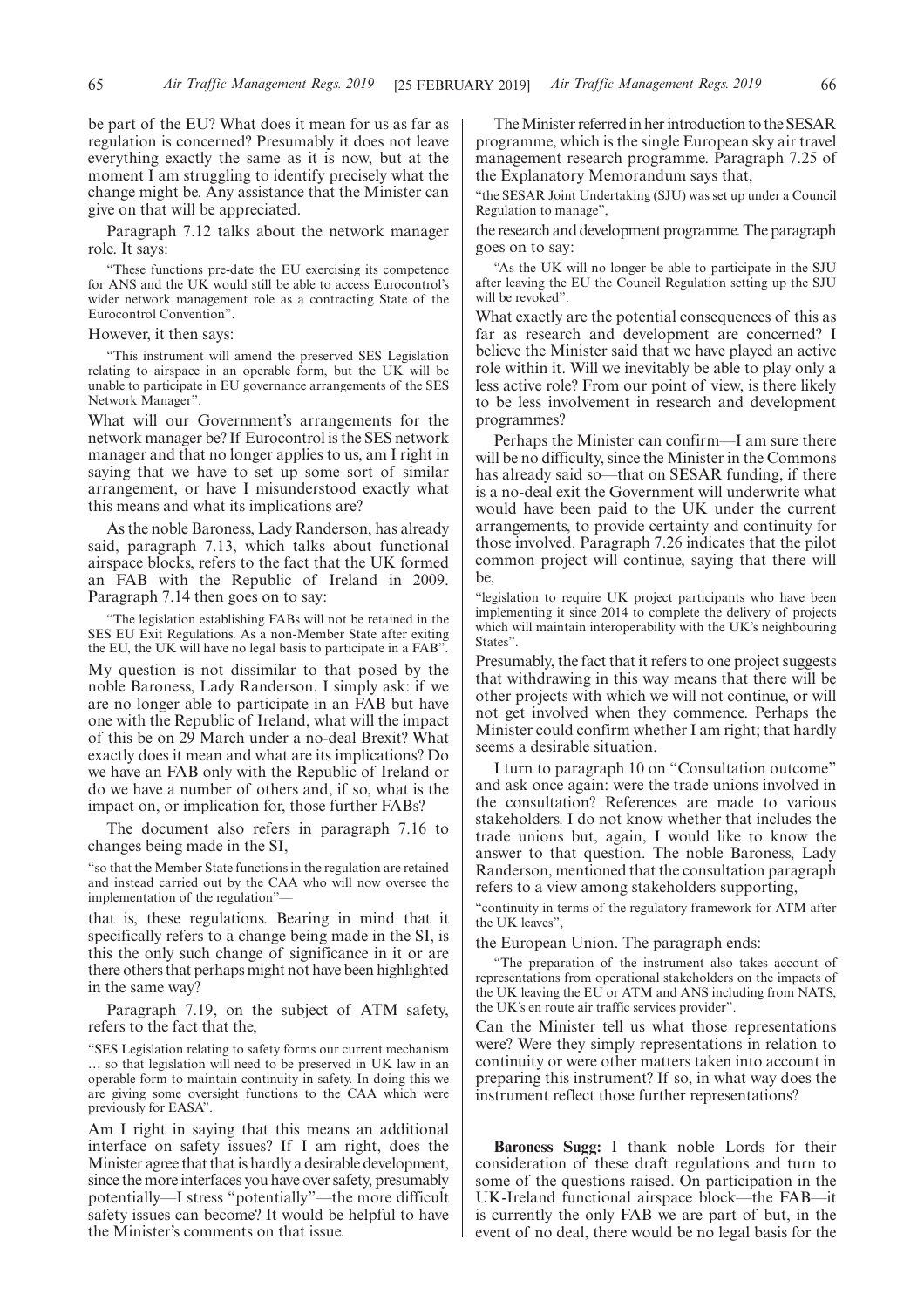#### [BARONESS SUGG]

UK to continue to participate in it; nor could we compel Ireland to be part of it, so we have not been able to retain this part of the single European sky legislation in the SI. There is a possibility that EU states could involve neighbouring third countries in their functional airspace blocks and future UK involvement as a third country would be discretionary.

Co-ordination and co-operation with Ireland will of course continue, as both states are members of the international inter-government organisation Eurocontrol and, indeed, ICAO; both the UK and Ireland are delegated by ICAO to provide air traffic services in parts of the north Atlantic. The noble Baroness is quite right to point out that 80% of traffic entering or leaving the EU from the north Atlantic flies through that airspace, so it is imperative that we work together on this.

#### *6.45 pm*

We must make sure that our air traffic management continues to operate with that of the EU. We will keep the legislation under review on an ongoing basis; we do this already and will continue to do so after exit day. This will make sure that we meet our policy objectives, as well as our legal obligations, and that the airspace remains interoperable with our neighbours. The powers transferred could be used, for example, to comply with the international obligations set out by ICAO. ICAO rules govern the global air traffic management network; the noble Baroness, Lady Randerson, is quite right to point out its interconnectivity.

We need to make sure that our own air traffic management arrangements remain interoperable with the rest of Europe; that is why we will continue to align with ICAO's standards and recommended practices and, potentially, some EU regulations. In many cases, it is likely that we will need to continue to follow these rules to ensure that UK airspace functions with that of our neighbours. But that will not necessarily always be the case. As ICAO updates its SARPs, the UK will need to update its own regulations. These will be subject to the UK air traffic management regulations, which are under the negative resolution procedure.

EU funding has been available and, indeed, granted to UK industry for the deployment of SESAR technologies. Those funding arrangements fall under other EU regulations for the single European sky and the UK will not be able to participate in them if we leave the EU without a deal. The funding was made available through the Connecting Europe Facility— CEF—to help industry deploy SESAR technologies. UK stakeholders received over  $E130$  million in grants for work on air traffic management between 2015 and 2016. I am happy to take the opportunity provided by the noble Lord, Lord Rosser, to confirm that the Government have guaranteed to cover any loss of EU funding granted to the UK. That means that any funding that companies were due to receive will be paid to them through the Treasury.

**Lord Rosser:** What is the figure likely to be that the Government will have to underwrite?

**Baroness Sugg:** I am afraid that I do not have a specific figure. Future funding is under consideration as part of our wider airspace modernisation project. That will be looked at through the CAA, which has a contingency fund for airspace modernisation costs, including the deployment of new technology.

It is important to reiterate that the safety of airspace will not be jeopardised after we leave the EU. This SI, along with the aviation safety SI which has been laid and will be debated in the coming weeks, will ensure that we have the same high safety standards. Air traffic controllers will continue to be licensed by the CAA and relevant EASA regulations will be saved in national law to ensure that those safety standards remain.

On the pilot common project, UK industry has been involved in the governance to shape the scale and costs of SESAR deployment projects. The future deployment of new technology would need UK legislation under the Civil Aviation Act 1982.

The noble Baroness, Lady Randerson, asked about military and commercial use. The military is excluded from the single European sky legislation. The flexible use of airspace is about using airspace reserved for the military when the military does not need to use it. It is not strictly about regulating the military, as such, but rules will be transferred into UK law through the statutory instrument which will continue to oversee them.

NATS is currently the UK's en route air navigation services provider and will continue in that role; there will be no difference. On the question of what will replace the SESAR programme when the UK leaves the EU, the level of participation in SESAR remains a matter for negotiation. We firmly believe that it is in the best interests of the UK and indeed of the EU to maintain close co-operation, but it is likely that UK industry will no longer be able to receive EU funding for SESAR deployment. As I said, the Government have committed to cover the costs of that.

I hope that I have answered all the questions. If I have missed any, I will follow up in writing. This SI, and others to be debated in the coming weeks, are a key part of ensuring that we have a functioning statute book for aviation should we leave the European Union without a deal. It will make sure that, in the event of no deal, the UK has effective regulatory arrangements for our air traffic management system, and that the aviation industry, the CAA and NATS, have clarity about the regulatory framework.

**Lord Whitty (Lab):** My Lords, I do not think that the Minister answered my noble friend Lord Rosser's question on this instrument, or the previous one, about consultation with the trade unions. As she is aware, I am the vice-president of BALPA.

**Baroness Sugg:** My apologies for not answering that question. We meet BALPA regularly to discuss a variety of issues, including Brexit. I cannot recall discussing this specific SI with BALPA but it is incredibly important that, as we develop these SIs, we take into account industry's needs, our regulators' needs and of course trade union needs.

*Motion agreed.*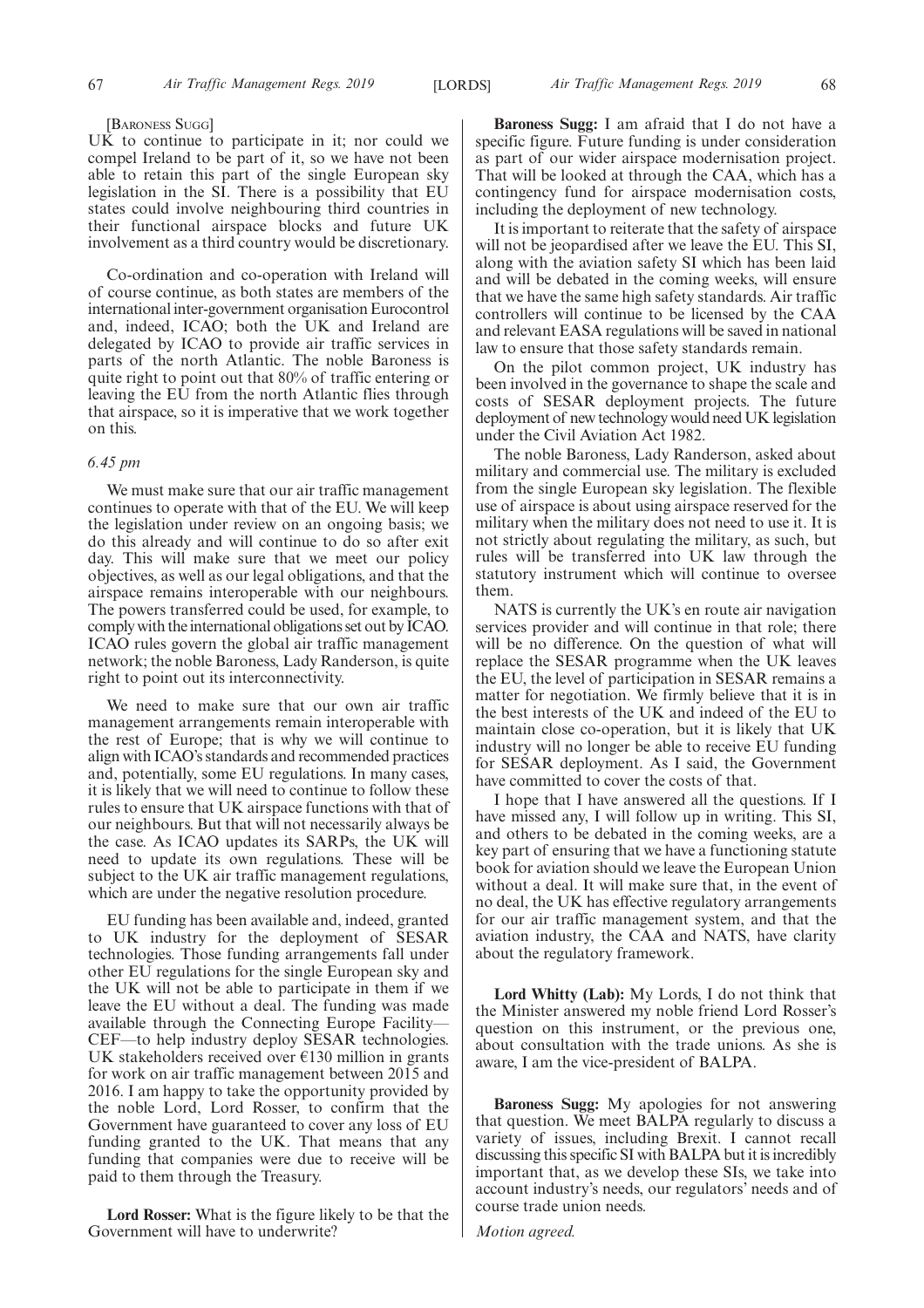### **Relationships Education, Relationships and Sex Education, and Health Education** *Statement*

*6.50 pm*

**TheParliamentaryUnder-Secretaryof State,Department for Education (Lord Agnew of Oulton) (Con):** My Lords, with the leave of the House I will repeat a Statement made in the other place earlier today by my right honourable friend the Secretary of State for Education. The Statement is as follows:

"With permission, Mr Speaker, I would like to make a Statement to update the House on the Government's proposals for the draft regulations and guidance for relationships education, relationships and sex education, and health education, following public consultation. It is 19 years since the sex and relationships guidance was last updated. The world that our children and young people face today is very different; how they build relationships, interact with their peers and manage their own mental and physical well-being has changed significantly. Along with all the positives of modern technology and new media come great risks, as children and young people are exposed to information, content and people that could and do cause harm. There is little distinction for many young people between their online and offline lives. That why I believe that, now more than ever, we need to provide young people with the knowledge they need in every context to lead safe, happy and healthy lives.

During the passage of the Children and Social Work Act 2017, with strong cross-party support, the Government brought about the introduction of compulsory relationships education for all pupils in primary schools and compulsory relationships and sex education for all pupils in secondary schools. In July I announced that in addition to this I would be making health education compulsory for all pupils in state-funded schools. Thanks and appreciation are due in particular to my right honourable friend for Putney for her leadership through these historic steps, my right honourable friend for Basingstoke and many others across the House, including the honourable Member for Rotherham. My sincere thanks also go to all the external groups and bodies that have contributed to this process, to the tens of thousands who contributed in the call for evidence and consultation and, particularly, to our education adviser, Ian Bauckham CBE. Today we have laid the regulations that, following debate, will finalise this process, as well as publishing the accompanying statutory guidance for schools.

It is clear—this was reflected in the consultation responses—that there are understandable and legitimate areas of contention. In reviewing responses and determining the final content of regulations and guidance, we have retained a focus on the core principles for the new subjects that Parliament endorsed through the Children and Social Work Act. Our guiding principles have been that these compulsory subjects should help to keep children safe; help to prepare them for the world in which they are growing up, including its laws that relate to relationships, sex and health; and to help to foster respect for others and for difference. Content must be age-appropriate and developmentally appropriate and taught in a sensitive and inclusive way, respecting the backgrounds and beliefs of pupils.

Parents and carers are of course the prime teachers for children on many of these matters, and schools complement and reinforce this role by building on what pupils learn at home. We have retained the longstanding ability of parents to request that their child be withdrawn from the sex education element of RSE. The school should respect the parents' request to withdraw the child, except in exceptional circumstances, up to and until three terms before the child reaches the age of 16. At that point, if the child wishes to take part in sex education lessons, the head teacher should ensure that they receive it in one of those terms. In response to the consultation, we have further clarified in the guidance how and when a pupil's special educational needs may be taken into consideration, and that head teachers should document their decision-making process on the right to withdraw.

We believe that after reviewing the consultation responses we have struck a balance between prescribing clearly the important core knowledge that all pupils should be taught while allowing flexibility for schools to design a curriculum that is relevant to their pupils. We made a small number of changes that we felt were important and would further strengthen the intent of the guidance. For example, we have made changes to the content on puberty to reflect that menstruation and menstrual well-being should be taught in all primary and secondary schools. Given the lack of distinction that young people see between online and offline contexts, we have expanded teaching about internet safety and harms to include content on the potential risks of excessive screen time and how to be a discerning and discriminating consumer of information and other content online. We have included teaching about rape, female genital mutilation and forced marriage in secondary RSE, and we have amended the content on organ and blood donation to include the science relating to stem-cell donation.

We are committed to ensuring that every school will have the support that it needs to deliver these subjects to a high and consistent quality by September 2020. We will be investing in tools that will improve schools' practice, such as a supplementary guide to support the delivery of the guidance, targeted support on materials, and training. For the financial year about to begin, we have allocated up to £6 million to invest in the development of these tools. We will continue to encourage as many schools as possible to start teaching these subjects from September 2019, partly so that we can learn lessons and share good practice about how these subjects are being taught before the full mandatory rollout.

These new subjects will put in place the building blocks needed for healthy, positive, respectful and safe relationships of all kinds, starting with family and friends and moving out to other kinds of relationships, including those online. Young people will know what makes a good friend, a good colleague and a successful marriage, and what is acceptable and unacceptable behaviour in relationships. They will understand the positive effects that good relationships can have on their mental well-being. Alongside CPR and first aid, there will be now be mandatory teaching on mental health and well-being, as a foundation for our wider transformation programme on support services for children and young people's mental health.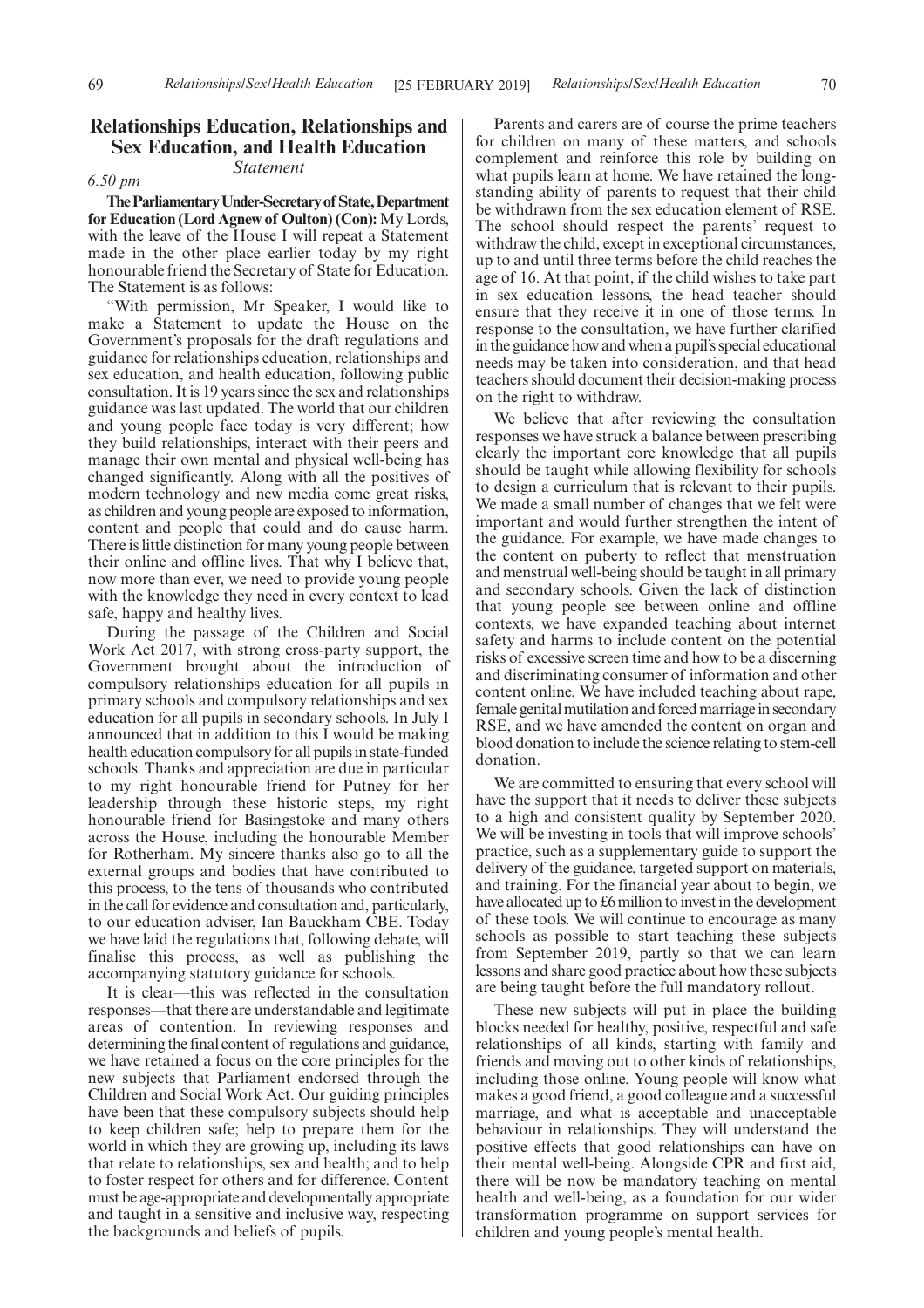#### [LORD AGNEW OF OULTON]

We believe that these proposals are an historic step in education that will help to equip children and young people with the knowledge and support that they need to form healthy relationships, lead healthy lives and be happy and safe in the world today. I commend this Statement to the House".

#### *6.58 pm*

**Baroness Massey of Darwen (Lab):** My Lords, I very much welcome the Statement.

#### **Noble Lords:** Order!

#### **Baroness Massey of Darwen:** I am so sorry.

**Lord Watson of Invergowrie (Lab):** My Lords, I thank the Minister for repeating this important Statement. We welcome the fact that the Government are introducing the provisions of the Children and Social Work Act 2017 on the introduction of compulsory relationships education for all pupils in primary schools, and compulsory relationships and sex education for all pupils in secondary schools. In addition, health education is being made compulsory for all pupils in state-funded schools, which is also something that we regard as a positive move in preparing young people for an increasingly complicated world. I have a number of questions for the Minister and will be perfectly content if he wishes to respond in writing if he feels unable to answer them immediately.

The Secretary of State announced that he is making £6 million available for training and resources to support the new subjects, but that averages out at around £250 per school. What does the Minister expect schools to be able to achieve with such meagre additional resources? Can he further provide an indication as to whether these are indeed additional resources or whether they are recycled from within the DfE budget? How many teachers will be trained in the new subjects, and how many schools does he expect to be teaching them, by the date that he mentioned, September 2020?

I agree with the Secretary of State that these subjects are of vital importance, but I suspect I am not alone in wondering what he expects schools to teach less of in order to make room for these new subjects in the timetable.

I understand the Government's position on the parental opt-out for relationships and sex education, but I have to ask why they would not give a child the right to be included in those lessons at any age instead of selecting what appears to be an arbitrary age at which point the child's voice will be heard. The Statement says that the parental opt-out could be overruled in "exceptional circumstances". Could the Minister give examples of what he believes would amount to such exceptional circumstances?

Noble Lords will have read of the dreadful bullying and mental health problems that affect LGBT people. The fact that these issues are included in the draft guidance could be a milestone in ensuring that these people and others can grow up understanding more and living in a safer environment. We are certainly glad that the draft guidance says that these topics must be fully integrated into the curriculum and not taught separately. Does the Secretary of State believe that there are any circumstances in which a school should be allowed to simply not teach LGBT issues as part of this curriculum? Obviously, it would undermine the whole thrust of the provisions if that were the case.

It can be only to everyone's benefit if we better understand the differing issues that face each of us. I hope these regulations will mean that we can work on a cross-party basis to make that a reality for the next generation.

**Lord Addington (LD):** My Lords, following on from the questions from the noble Lord, Lord Watson, I would like to say that I agree with virtually every single one of them—indeed, all of them on this occasion. I also congratulate the Government on having done this. Apart from anything else, this is a good thing; there have been very few things from across the House recently which we have been able to say were a good thing, so whatever else, it makes a nice change. Also, it was announced on the radio this morning—I heard it while having my cornflakes—that certain groups were protesting against this activity. Let me congratulate the Government again; if you had not offended somebody when you did this, it would not be worth the paper it is written on.

I have one or two smaller questions, which follow on from those of the noble Lord, Lord Watson. First, on the tools and the £6 million, the noble Lord hit it absolutely squarely; that is a very small figure for the entire education system. How much ongoing training will be given to teachers in delivering this? Will it be worked into initial teacher training or education, whichever one you want to use? How much CPD will be used? This is a new set of skills that has to be worked into lessons. It will not be that easy; there will be mistakes. How will we look at this and review it? I think this is a very valid question. Do not damage a good thing for a ha'p'orth of tar. Make sure you do this correctly.

Also, when going through this process, can we make sure that the entire system comes around and behind it, so that we can deliver this properly? If we push it off into certain departments, or it becomes something which is normally seen in certain lessons, we will always have problems. It would be very helpful, either today or in some later guidance, to have some idea about how the Government will bring the system around this and how they will work this through.

Last, but I hope not least, I have a question about what it says in the Statement about people with special educational needs. What does the Minister mean by this? Of course, this is my own special area. Which groups is he talking about? Is there some style in this? A few people with autism may have some trouble understanding these topics, but only a few. Somebody with dyslexia may well have no problem with this. What do the Government mean by this? If you do not have the answer now, where will it be presented? The phrase about special educational needs takes into account 20% of the school population, so please give some guidance on this.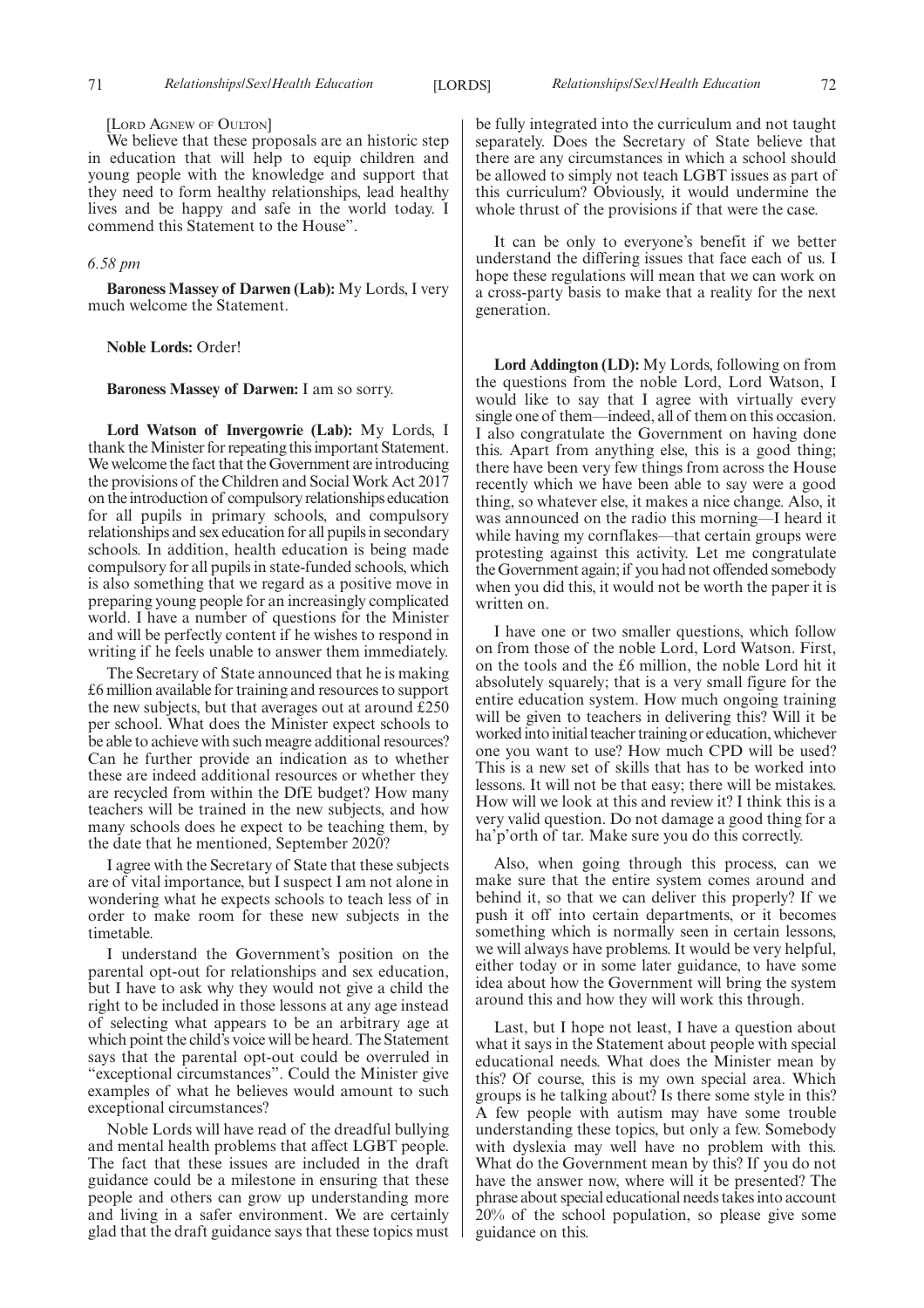**Lord Agnew of Oulton:** My Lords, on the questions from the noble Lord, Lord Watson, I hope I will address most of them here, but I will write on any that I have missed.

On funding, this is a ring-fenced sum of money. It comes out of the DfE budget, but as noble Lords will know, the DfE budget runs to tens of billions of pounds. This sum is allocated for this. I accept that the sum does not sound like a lot per school. One of the reasons why we are keen for schools to start to roll out this training in September of this year, before it becomes compulsory, is to get feedback from them on their experiences and whether they will need additional support.

A lot of resources are already out there, and they are good quality. For example, there is the Sex Education Forum, which, according to its website, which I looked at today, is endorsed by the ASCL, Unison and the NEU. These are all good-quality resources. It will be a matter of schools learning how to access them. If they feel there are gaps, they will feed that back to us and we will respond.

On how many teachers will be trained, we want to see this soft rollout starting in September to get a sense of how profound the additional training needs will be, going beyond what schools are already doing on PSHE, health education and other elements which are already in the curriculum. It will be a matter of seeing how much further they need to go from where they are at the moment, which also ties in with the question about room in the curriculum. There is already space in the curriculum for much of this, and we envisage there being adequate space. I will come on to that again when I answer the questions from the noble Lord, Lord Addington.

On the right to withdraw, this is a very difficult balancing act. The noble Lord, Lord Addington, made the point that we were always going to upset some people on either end of the spectrum. We believe the prevailing thrust of this is that parents should have responsibility for educating their children on these sensitive matters. We brought in the rule about three terms prior to age 16 because that is the legal age of consent for sexual intercourse, so it is important that some training is made available to children before then.

On "exceptional circumstances", I think the term is what it is. It is extremely difficult to predict what these circumstances might be. We will see from our soft rollout starting in September if circumstances arise which are sensitive and need addressing. However, our view is that we want schools to make the judgments based on what is age appropriate and relevant to their own communities. Clearly, a metropolitan school might have a different kind of child who is more advanced in their understanding of the world than a child in a rural area. We have to be flexible on that.

On the issue of LGBT, which the noble Lord, Lord Watson, raised, we are very aware of the concern about bullying. The subjects are designed to educate pupils about healthy relationships. We have been clear that schools have flexibility on how they develop this, but in the *Keeping Children Safe in Education* guidance, for example, which we rolled out last year, we focused very much on bullying between children and situations where people may be of a different sexuality.

Turning to the noble Lord, Lord Addington, I thank him for acknowledging the cross-party support for this. It was heartening to listen to the debate in the other place this afternoon and see the strong cross-party support. I hope I have addressed some of the funding issues in my answer to the noble Lord, Lord Watson. The noble Lord, Lord Addington, raised the point about ongoing focus in this area. I absolutely agree that this is a Department for Education responsibility. A question was raised in the other place about the fact that it has been 19 years since we last did this and it better not be another 19 years before the next review. My right honourable friend the Secretary of State was keen to indicate that this would probably be reviewed every three years, but possibly more often. We absolutely accept that.

On SEND, coming back to my answer to the noble Lord, Lord Watson, about teaching being age appropriate, it also has to be appropriate for the mental development of a child. If a child's special educational needs are particularly severe, schools will need to be more sensitive to the needs of that child, but as the noble Lord, Lord Addington, quite rightly says, with many SEND issues such as dyslexia, it will not really make any difference and the child would be treated in the same way.

#### *7.08 pm*

**Baroness Massey of Darwen (Lab):** I apologise for my earlier interruption. Noble Lords may put it down to keenness, as I am keen on this area of the school curriculum. I very much welcome the fact that this will be a compulsory subject in our schools; it has been a long time coming. The Minister rightly emphasised that teaching on keeping children safe, developing good relationships, self-esteem and sexual education has been recognised in surveys as having an impact on academic performance in schools.

We know that not all children learn about issues such as sex and relationship education and online safety at home. Indeed, many parents say that they are pleased and grateful that their children receive this kind of education from schools and other professionals. I hope the Government will not be swayed by negative impulses from media sensationalism about this, as we have seen already. Such treatment of serious subjects is a disservice to parents and children.

We have talked about funding; I hope that that will be sorted out. I also hope that schools will be encouraged to involve other professionals in delivering this programme, including school nurses, and will work across departments to share expertise and the funding that will be made available.

**Lord Agnew of Oulton:**I reassure the noble Baroness that we are absolutely firm on steering the middle course that we have tried to achieve over this long period to get to this point. As she will know, the call for evidence generated some 23,000 responses; the response to the consultation generated another 11,000. On top of that, we had two petitions, with 29,000 names in combination. We have tried to steer a way through this and we believe that we have come up with a process that keeps the vast majority of parents happy and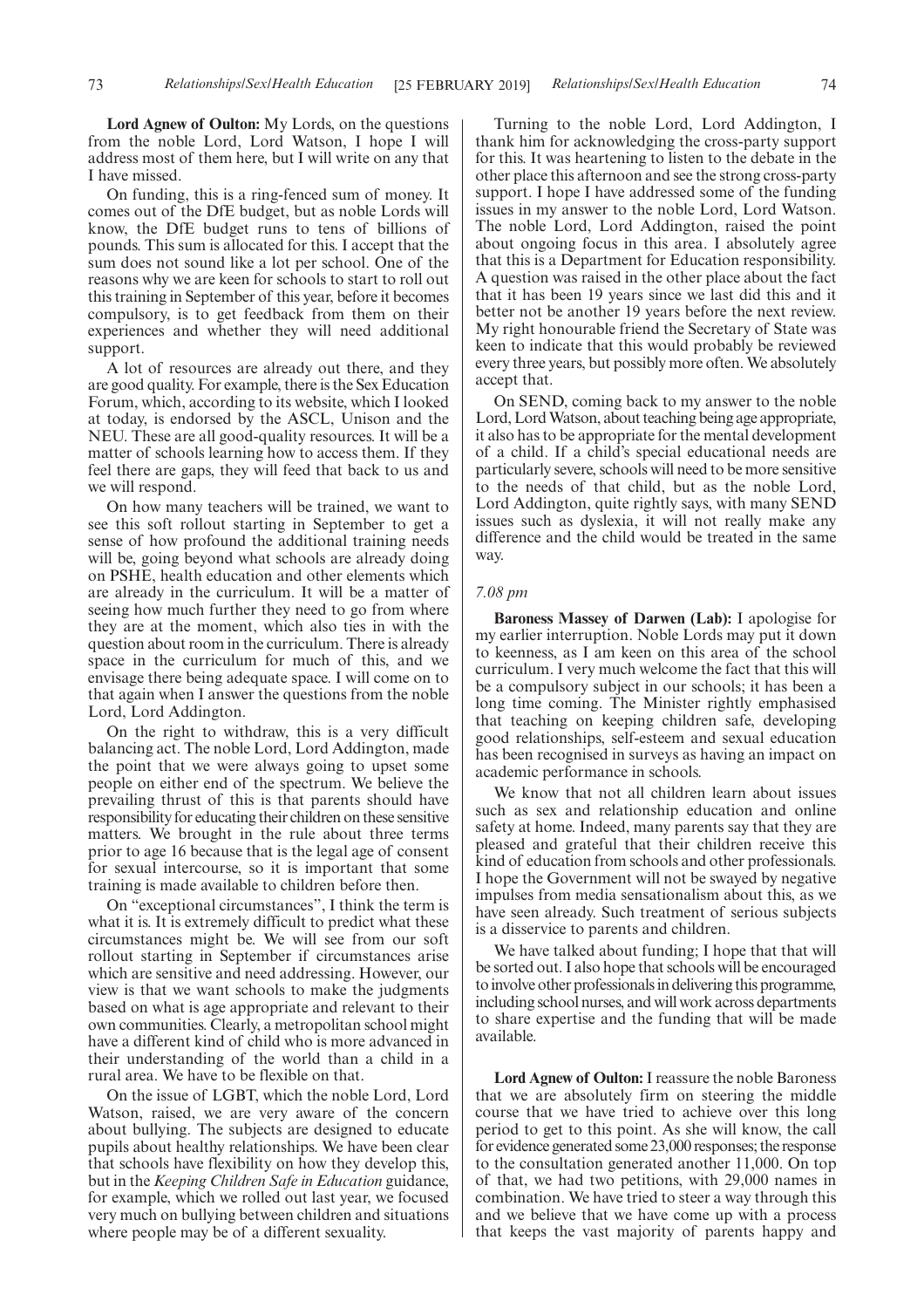[LORD AGNEW OF OULTON]

comfortable that we are doing this in the right way, but, as I said to the noble Lord, Lord Addington, we will keep this under review because we are in a fastchanging world, particularly online.

**The Lord Bishop of Oxford:** My Lords, I thank the Minister for the repetition of the Statement and for the guidelines. The Church of England's chief education officer has in particular welcomed the stronger impetus on teaching faith perspectives relevant to people of all faiths and none, irrespective of the kind of school that they attend, which is key to combating religious prejudice.

I underline the concerns raised by noble Lords about resourcing. The Minister will be even more aware than I am—as Bishop of a diocese where there are some 283 church schools—of the pressure on budgets for head teachers and the stress that creates. I am very encouraged by the Minister's comments that this will continue to be scrutinised.

I particularly welcome the emphasis in the document on mental health and on good education for an online world. Would the Minister like to comment on the interface between these very good guidelines on ensuring good teaching on this in primary and secondary education and the forthcoming online harms White Paper? Clearly, there needs to be dovetailing between good policy on education and good regulation to ensure that the environment in which our children and young people are growing up is adequately regulated and supervised.

**Lord Agnew of Oulton:** The right reverend Prelate is absolutely correct to mention the whole issue of online safety and the regulation that I hope will curb some of the excesses we have seen over the last 10 years. One of the things we amended in the period between laying the original guidance and the consultation was to put more emphasis on encouraging children to have much more self-discipline and self-restraint in their use of the online world. It is a matter of great concern to me that teenagers are spending four or more hours a day in this medium, which cannot be healthy. All these things will need to be brought together. My friend, Minister Zahawi, recently established an online safety working group, made up of online safety and education experts, to help advise the department on future iterations of *Keeping Children Safe in Education*. Indeed, that could be strengthened to support schools if needed.

**Lord Cormack (Con):** My Lords, many parents will have strong religious beliefs, be they Christian, Jewish, Muslim or others. Following up on what the right reverend Prelate said, can my noble friend assure me that at all stages the leaders of all the major faiths, both locally and nationally, will be consulted and referred to so that they can have an input? There is a passing reference in the Statement to respecting, "the backgrounds and beliefs of pupils",

but we need something rather more than that.

**Lord Agnew of Oulton:** I reassure my noble friend that faith is a protected characteristic and we have been clear that schools have flexibility over how they deliver these subject so that they can develop an approach that meets the needs of their local community and/or religious beliefs. All schools will be required to take into account the age and religious backgrounds of their pupils when teaching these subjects.

**Lord Berkeley of Knighton (CB):** My Lords, in paragraph 79 of the draft guidance there is a reference to FGM. Recent events have made it very clear that getting prosecutions, however desirable they may be, is extremely difficult. I commend the Government on coming to the conclusion that education in this area is perhaps the most important facet of stopping this revolting and awful practice. Can the Minister confirm that there will be a real emphasis on educating children about FGM and supporting them when they have friends who have experienced it and might be in need of help?

**Lord Agnew of Oulton:** My Lords, I reassure the noble Lord that FGM is absolutely in the new guidance. It has been added as an extra subject. As my right honourable friend the Secretary of State said in the other place today, this is not just about educating young girls for their own protection but about changing the attitude to this in the long term so that those who go on to become nurses, doctors and health workers will understand the pure evil it represents.

**Baroness Barker (LD):** My Lords, the Minister referred to good tools and materials such as those made available by the Sex Education Forum, but he will know that there are a lot of tools and materials produced by groups that have a particular perspective that they wish to push that would not comply with the objectives of these regulations. What guidance could he offer to pupils, staff or parents in a school who find themselves forced to use materials that do not fulfil the objectives set out in these regulations?

**Lord Agnew of Oulton:**I reassure the noble Baroness that we will provide further advice to support schools to improve the practice and training that could be delivered using the latest technology, including opportunities for face-to-face training for teachers. We intend to produce supporting information by September for schools on how to teach all aspects of internet safety, not just those relating to relationships, sex and health, and to help schools deliver this in a co-ordinated and coherent way across the curriculum. They will of course be free to seek advice from the department on whether the various forums that are out there are considered good. I mentioned that forum because I did not get to my notes quickly enough, but there are several others, such as the PSHE Association; the Royal Foundation, set up by the two Dukes, which focuses on mental health; and the Catholic Education Service, which has also created a model curriculum for primary and secondary schools.

**Lord Polak (Con):**My Lords, I welcome this Statement, but does my noble friend the Minister agree that the press reports over the weekend suggesting that primary schools were teaching LGBT issues from the age of five cannot possibly be true? Can he also confirm that while there is no specific requirement to teach about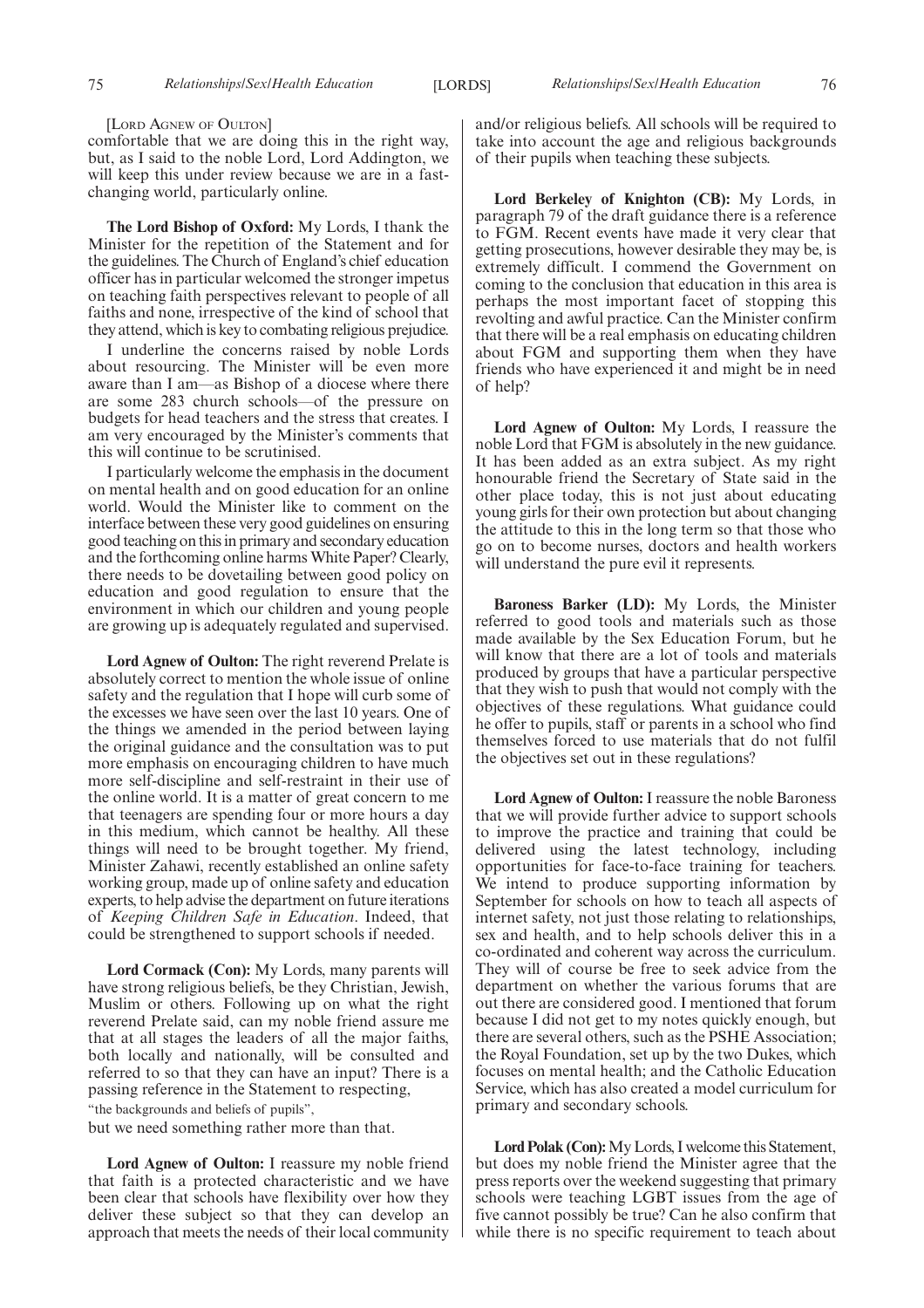**Lord Agnew of Oulton:** To reassure my noble friend, it is not correct that young children aged five or six will be taught about sexual education. We are quite clear that that is not required until a child moves into secondary education. On LGBT, the approach at a young age is more about letting children understand that families come in different shapes and sizes, to remove any sense of bigotry that could develop at an early age through ignorance.

**Lord McCrea of Magherafelt and Cookstown (DUP):** My Lords, will the Minister confirm that the Government will firmly adhere to the promise made in the Statement, that they have retained the long-standing ability for parents to request that their children be withdrawn from the sex education element of RSE? When it comes to exceptional circumstances, who decides what these are?

**Lord Agnew of Oulton:** To reiterate, the right to withdraw is in the parent's gift until the three terms before the child is 16. It is extremely difficult to predict what an exceptional circumstance would be, but paragraph 41 shows how clearly it is entrenched in this guidance:

"Parents have the right to request that their child be withdrawn from some or all of sex education delivered as part of statutory RSE. Before granting any such request it would be good practice for the head teacher to discuss the request with the parent and, as appropriate, with the child to ensure that their wishes are understood and to clarify the nature and purpose of the curriculum".

Schools will want to document this process to ensure that a record is kept.

**Baroness Watkins of Tavistock (CB):** My Lords, I warmly welcome this new legislation, particularly in relation to mental health. However, I am very concerned that independent schools will not have to conform. People who go to independent schools are just as likely to suffer from mental health problems as those in state-funded schools. We should review this situation, because the demands are far more likely to fall on the NHS than on the private sector, if we have a group of people in independent schools who have not had what we are declaring is sound health promotion. I ask the Minister to consider this issue seriously.

**Lord Agnew of Oulton:** Let me clarify the definition of an independent school: while academies are defined as independent schools, they fall within these regulations, so I can reassure the noble Baroness on that point. We are still in the stages of finalising the independent school guidance, and will address the issues raised.

**Lord Haselhurst (Con):** My Lords, does my noble friend agree that the continuing advance of social media is presenting severe challenges for parents and teachers alike in knowing how and when it is best to deal with this difficult subject, in what is already a sensitive area? I welcome what the Secretary of State has announced today. It is right not only that it happens now, but that it be renewed on a very regular basis, to keep up with the changes in social media.

**Lord Agnew of Oulton:** My noble friend is absolutely correct. Internet safety is an integral part of the subject content. The principles of positive relationships apply as much online as they do in other contexts. The distinction between the online world and other aspects of life is less marked for young people. Schools should support their pupils in distinguishing between different types of online content, and making well-founded decisions. As I mentioned earlier, we intend to produce supporting information for schools on how to teach all aspects of internet safety—not just relating to relationships, sex and health, but to help schools deliver in a co-ordinated and coherent way across the curriculum.

**Lord Hylton (CB):** My Lords, it seems hard to find anything about morality or moral relationships in the Statement. Surely we can all agree that morality demands respect for others as unique persons? We hear a lot about bullying, grooming and seduction online. Will the Government go deeper than that and insist that there must be a solid moral base for education and lessons on all these subjects?

**Lord Agnew of Oulton:** The Children and Social Work Act provided the Secretary of State with the power to make PSHE, and elements therein, mandatory in schools. This deals with some of the issues that the noble Lord raises. Regarding the latest changes to the guidance, we have included and clarified the values and personal traits that will give pupils the character to persevere, manage adversity and make a positive contribution to society. These items are very much embedded in the spirit of the document.

**Lord Morrow (DUP):** My Lords, does the Minister accept that there is the potential within his Statement for undermining the authority of parents?

**Lord Agnew of Oulton:** I have tried to reassure noble Lords that that is not the intention. We always recognise that parents should lead in this part of a child's education, and are not intending to undermine that in any way.

**Lord Lexden (Con):** Does my noble friend agree that these regulations are essential if teachers are to be able to give children a firm, proper understanding of very sensitive issues that, left untaught, can so easily give rise to vicious bullying of LGBT pupils, and serious sex offences at a young age? As far as independent schools are concerned, to which reference has been made, has my noble friend noted the wide support that they have given to the Government's proposals? This means they are likely to be widely adopted. As one who follows independent schools affairs closely, I have been very struck with the seriousness with which they are treating mental health issues.

**Lord Agnew of Oulton:** My noble friend raises an important point. These issues are a matter of safeguarding, not only against bullying but in ways such as recognising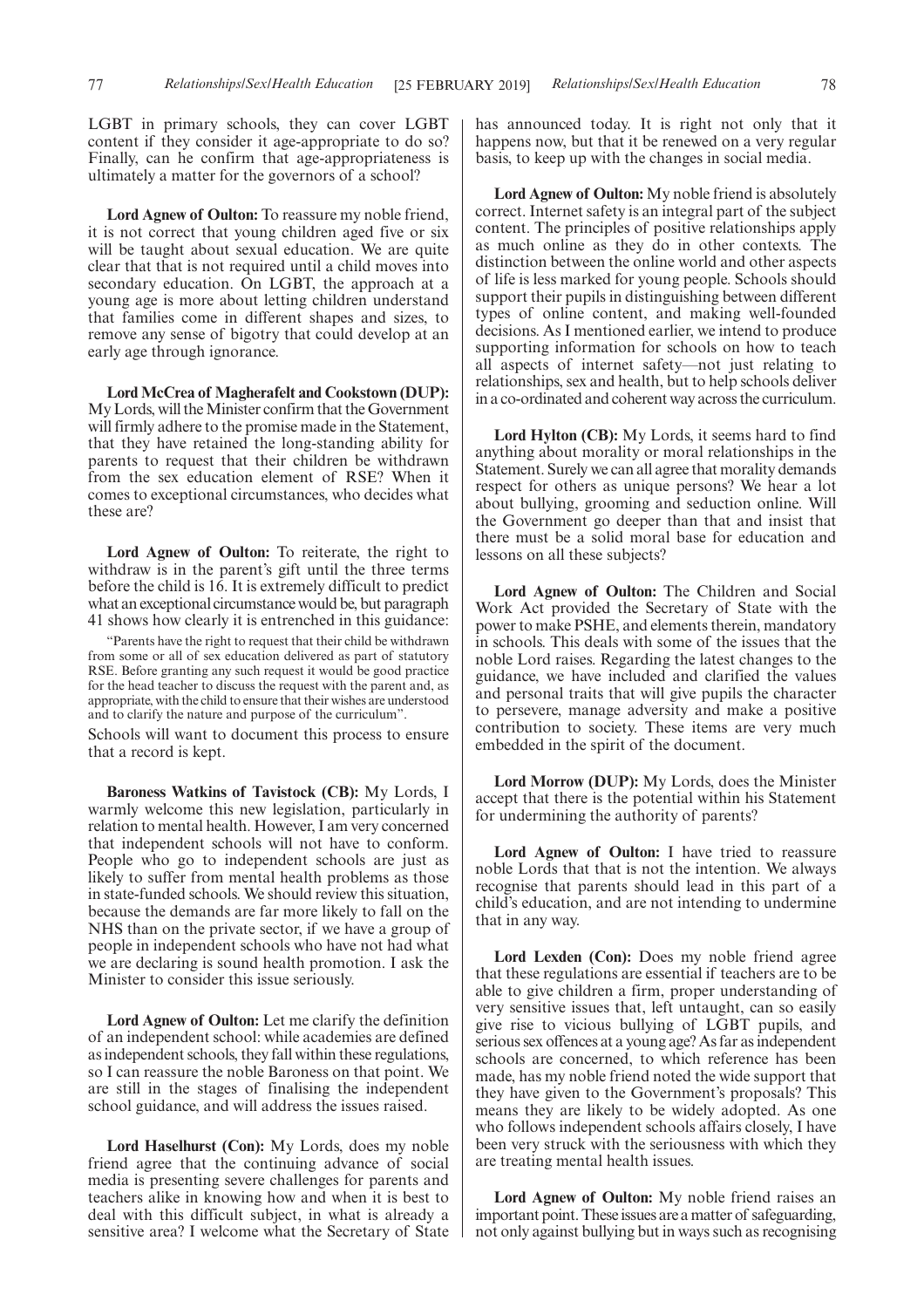#### [LORD AGNEW OF OULTON]

unhealthy relationships and symptoms of poor mental health. These subjects are designed to support all children to be healthy, happy, safe and respectful, both in the school environment and the wider world. We are committed to ensuring that schools and teachers are supported and ready to teach these subjects to a high standard. The £6 million we have announced today is an initial amount for the 2019-20 financial year, which will be used to develop the programme of support. I agree with my noble friend that independent schools have been very supportive in this process, and I am confident that they will follow the guidance.

## **Maritime Transport Access to Trade and Cabotage (Revocation) (EU Exit) Regulations 2019**

*Motion to Approve*

*7.27 pm*

#### *Moved by Baroness Sugg*

That the draft Regulations laid before the House on 19 December 2018 be approved.

*Relevant document: 14th Report from the Secondary Legislation Scrutiny Committee (Sub-Committee A)*

**TheParliamentaryUnder-Secretaryof State,Department for Transport (Baroness Sugg) (Con):** My Lords, the draft regulations that we are considering will be made under the European Union (Withdrawal) Act and will be needed in the event of no deal, in which case UK ships will continue to have access to member state ports and the ability to travel between member states. This access is based on OECD common shipping principles.

The regulations we are considering today revoke EU legislation on market access and cabotage that would otherwise be retained in UK law by the EU withdrawal Act. For the most part, this legislation would be redundant. It would have no effect after we leave the EU. For example, Council Regulation 4058/86 is about anti-competitive measures by non-EU countries. It allows member states to ask the European Commission to co-ordinate retaliatory action against such countries. This remedy will not be available to the UK when we are no longer a member state, so it is clearly inappropriate to retain it.

There are some instances where the regulations will revoke legislation that would otherwise retain on the UK statute book statutory rights for EU member states in UK waters that would not necessarily be reciprocated. EU Regulation 3577/92 gives rights to member states to provide maritime cabotage within another member state. Cabotage in this context is the operation of ships between two ports, or trips to and from an offshore site within a single member state. If we do not revoke the regulation, it will be retained by UK law. This would mean that member states would continue to have statutory cabotage rights in UK waters. However, UK vessels would no longer have such rights across EU waters; their rights would be at the discretion of each member state.

The UK has no intention of restricting cabotage by EU vessels in UK waters. By removing the statutory rights provided in the regulation, we are simply putting EU vessels on the same footing as vessels from other countries: that is, they will continue to be able to operate cabotage, but without an express statutory right.

#### *7.30 pm*

Noble Lords may be aware that the regulations were originally laid under the negative procedure. I want to address briefly the points made by the Secondary Legislation Scrutiny Committee in recommending that the SI be upgraded. The committee thought that the Explanatory Memorandum should provide more information on the effects of the instruments. Following the committee's review, the department has re-laid the Explanatory Memorandum and responded to its comments. The EM explained that the instrument will not have any practical effect on ship owners.

Most of the legislation being revoked would have no effect. On cabotage between UK ports, vessels would continue to be able to provide the same services as now. The only difference would be the guaranteed statutory rights.

There is no reason to believe that the regulations will have any effect on service provision. As mentioned previously, the UK has no intention of restricting this. We believe that an open approach promotes competition, leading to better and more efficient services. However, the UK does not intend for member state cabotage rights to continue to be expressly guaranteed in UK legislation where others' are not.

The changes in these regulations are appropriate to ensure that the UK statute book on exit day does not contain regulations which are redundant or provide for non-reciprocated rights. I beg to move.

#### *Amendment to the Motion*

#### *Tabled by Lord Adonis*

Leave out from "that" to the end and insert "this House declines to approve the draft Regulations because they were not subject to public consultation".

**Lord Rosser (Lab):** The amendment in the name of my noble friend Lord Adonis is not being moved because he is not here. He asked me to say that he unavoidably could not be in the House between 6.30 pm and 8 pm and therefore anticipated that he would not be able to move his amendment, as has proved to be the case.

**Baroness Randerson (LD):** My Lords, I am grateful to the Minister for her explanation. She referred to the comments made by the Joint Committee on SIs. I agree with its criticism, as there are issues to be addressed in the clarity of the Explanatory Memorandum.

The Government claim that this SI will not have an impact on shipping operators. Nevertheless, whatever reassurances the Minister has sought to give us today, it removes cabotage rights. The Government's defence is that the measure will put EU operators on the same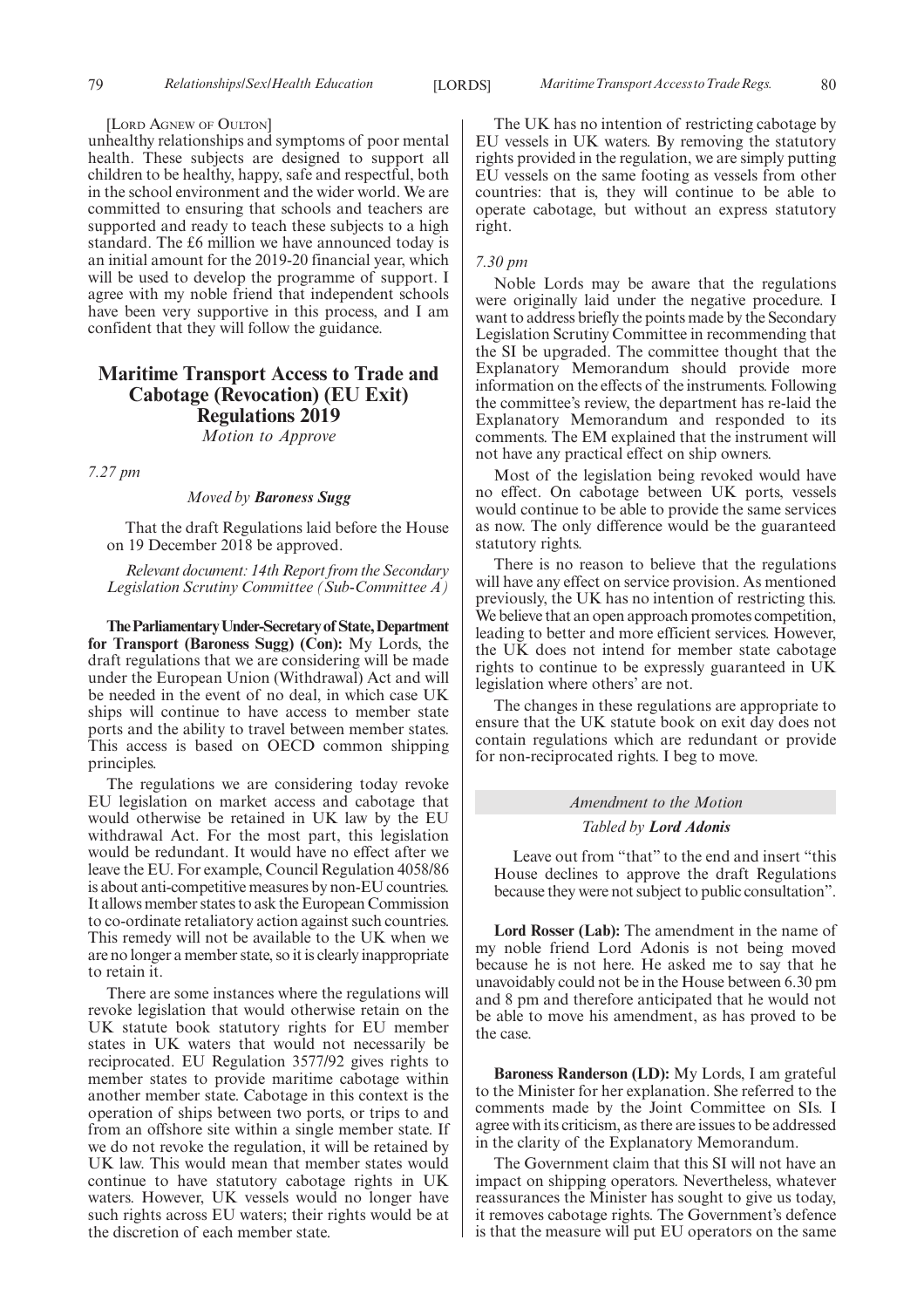basis as those from other countries—indeed, the Minister has just repeated that—but we are working to the lowest common denominator in these matters and one can never be sure.

Looking at such SIs always brings up some interesting piece of history. The history point from this one is that we will no longer be a member of the Rhine convention. Our membership of it goes back to the signing of the Treaty of Versailles, and the convention goes back even further, to the Congress of Vienna of 1815—so we are looking at something that we have been a member of for 100 years, while the convention itself is more than 200 years old. The problem we face is that we renounced our membership while we were members of the EU and we are members of it now only through our membership of the EU. It is interesting to think about the purpose of the Rhine convention. As the world's oldest international organisation, the commission's intention was remarkably modern; namely, to increase European prosperity by guaranteeing a high level of security for navigation of the Rhine. I do not think that the Government are suggesting that we rejoin the Rhine convention in our own right. I seek clarity from the Minister that this is the case.

The SI removes those EU regulations designed to prevent unfair practices, either between member states or between a member and a third country, and to enshrine rights to maritime cabotage. In a nutshell, the SI removes the right to cabotage for the remaining EU states which wish to operate in the UK because the Government fear that we will not be given reciprocal rights within the EU 27. At what stage are negotiations with the remaining 27 countries on cabotage? Is it a matter of ongoing consultation, or has it been shelved for the moment?

Once again, consultation has been very limited. My concern is that this SI relates to devolved issues. Do the Welsh and Scottish Governments remain satisfied? I cannot quite understand the amendment referred to in paragraph 6.12 of the Explanatory Memorandum—I am sure that it is my deficiency. I have read it a couple of times and it is not clear to me what amendment is referred to in relation to the Welsh and Scottish Governments.

The Government say that UK ships undertake relatively little cabotage in EU waters. I am happy to accept that, but can the Minister give us some clarity on the value of such cabotage, the volume of it and the percentage of ships undertaking it so that we can get some handle on the level of activity concerned?

The Government seem to have a nonsensical position on this issue. They say that they do not want to restrict cabotage but are acting to delete guaranteed rights. It is another example of an inconsistent approach in these SIs. Some of them simply smooth it over—it will be the same system after a no-deal Brexit as there was before; we are going to tolerate what may be an inconsistency between the attitude of the EU 27 and our approach to transport issues. However, in this SI, because we might not get cabotage rights in Europe, we will take them away from EU countries operating in the UK. The SI takes away basic international maritime rights and it does not set out with any clarity what the Government intend to replace them with.

**Lord Rosser:** I once again thank the Minister for explaining the purpose and objectives of this SI. As the Explanatory Memorandum points out, it deals with the legislation related to market access and regulation for maritime transport services. The EU law in question dealing with market access is Council Regulation (EEC) 3577/92 and that relating to anti-competitive practices is Council Regulation (EEC) 4058/86.

I have one or two questions arising from the Explanatory Memorandum. I noted with interest the comments made by one of the SLSC sub-committees and by the ESIC. The view of the sub-committee was that the impact of these regulations was not clearly explained in the Explanatory Memorandum. The ESIC suggested that a number of points were being raised that might relate to questions of particular commercial and economic importance that should perhaps be debated.

My first question relates to paragraph 7.4, which refers to two Council regulations which are,

"designed to provide remedies to member States in the event that other countries take anti-competitive measures. When the UK ceases to be a member State, the remedies specified in these Regulations will no longer be available to the UK. The Regulations will, therefore, be redundant. Instead, UK competition law will apply, so far as relevant".

How relevant will our competition law be in a situation of other countries taking anti-competitive measures, and how effective will it be compared with the Council regulations that cover this issue but which are going to become redundant? It would be helpful if the Minister could comment on that point.

The noble Baroness, Lady Randerson, has already referred to cabotage, where we are removing a statutory right in relation to ship owners from other EU countries. At the moment, we do not know what the situation will be for UK ship owners in relation to cabotage within the EU. The noble Baroness has already asked whether this issue is being pursued vigorously or whether it appears to have been put on the back burner. I too await with interest the answer to that point. The Explanatory Memorandum refers to the fact that we do permit ship owners in other countries to have cabotage rights, and that, in reality, we do not intend to take these away. Is the Minister able to say how many EU states are likely to continue to give us the reciprocal rights which we presumably have at present? It may turn out to be all of them bar one or two, which will not give it to us for obvious geographical reasons. It would be helpful if the Minister could say something about what is likely to happen with EU states in relation to UK ship owners on this issue.

#### Paragraph 7.7 says:

"Council Regulation (EC) 789/2004 on the transfer of cargo and passenger ships between registers within the Community sets out a reciprocal regime to ensure ships may be easily transferred between registers of member States provided they comply with certain safety and environmental standards".

#### It goes on to say that:

"This regime will not include the UK when it leaves the EU, so the Regulation is revoked".

Bearing in mind the comment, which I referred to earlier, made by one of the sub-committees which looked at this instrument about the impact of these regulations not being clearly explained in the EM, will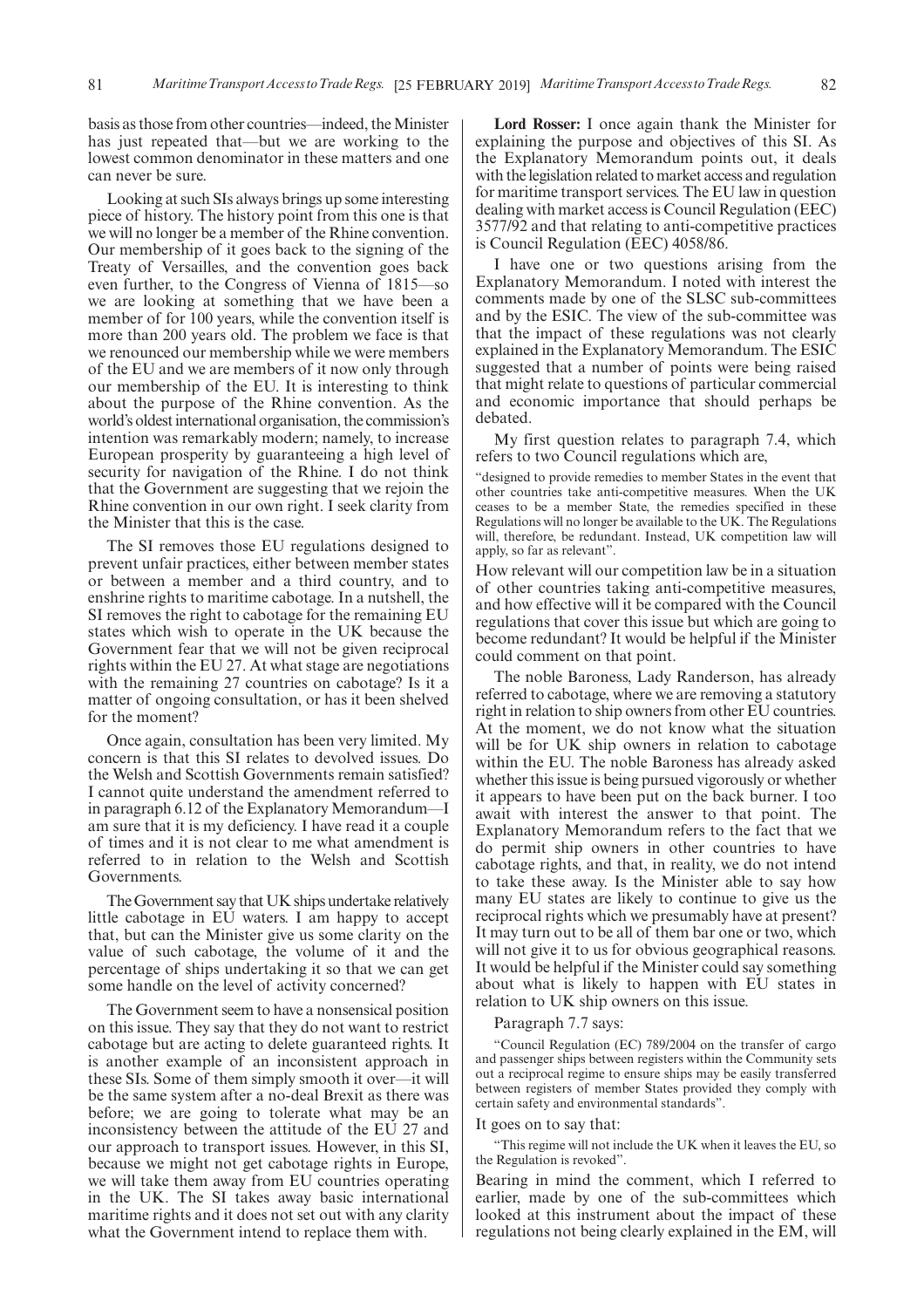#### [LORD ROSSER]

the Minister explain what the impact will be on our shipping industry in relation to the revoking of Council Regulation 789/2004 on the transfer of cargo and passenger ships between registers? Will it have any significant impact at all?

Paragraph 7.8 refers to Council Regulations 3921/91 and 1356/96 on,

"the rules that apply to the provision of inland waterway transport services in and between member States. These rules will not be relevant to the UK when we are no longer a member State".

Once again, what is the impact of this on the UK? It would be helpful if the Minister was able to comment on that point.

#### *7.45 pm*

I will ask the inevitable question on the consultation outcome. Going by paragraph 10.1, it does not look as though there was too much consultation, since it says:

"The Department consulted stakeholders informally on EU exit maritime issues including those related to market access".

Were the trade unions representing crew, including officers, involved in this informal consultation? Why was it decided that the consultation should be done informally? Was that a reflection of the Government's view about the lack of importance of this issue, or did they have reason to believe that those they were seeking to consult would not have very much to say on it anyway? Over what period did the informal consultation take place? A more formal consultation is usually over a specific period of time. I am not sure what the reference to informal consultation means in terms of the period of time over which it took place. The paragraph says that the informal consultation,

"confirmed the view that market access generally was not a significant concern for stakeholders because the industry is regulated internationally and it is not generally in states' interests to restrict shipping access to their ports".

I apologise for my ignorance in this regard, but does international regulation provide that cabotage services must be allowed?

**Baroness Sugg:** I thank noble Lords for their consideration of these regulations. The noble Baroness, Lady Randerson, and the noble Lord, Lord Rosser, both mentioned the SLSC comments. I agree that the Explanatory Memorandum could have been clearer. I thank the SLSC for its work on this, and other SIs. We took its considerations on board and re-laid the Explanatory Memorandum.

The noble Baroness taught me a bit more history on the Rhine regulation than I knew already. The rules for operating on the Rhine are set through the Rhine convention. We are not planning to rejoin as a country; UK companies could still trade on the Rhine but they would need to ensure that they met the conditions in that convention as well as the relevant EU legislation.

We have consulted with the Welsh and Scottish Governments on Council Regulation 3577/92, which is on public service contracts in respect of island cabotage services. Financial assistance is devolved to the Welsh and Scottish Governments, to differing degrees, so they had a potential interest in this, and Ministers in both devolved Governments have given their consent. It is particularly important for Scotland, where they provide key services between the Highlands and Islands. The Scottish Government are satisfied that they will be able to continue procuring island services through the contracts, so they are content with it.

I attempted to set out in my opening speech why we have taken this approach. Leaving the European Union will mean, obviously, that we are no longer a member state and UK ships will lose their automatic right to cabotage. This SI removes the reciprocal statutory right for EU ships to practise cabotage. Instead, EU member states will be treated as all other countries are. We, the UK, operate a liberal cabotage regime for maritime, which we think is the best way to promote better and efficient services and perhaps—going back to what the Rhine convention originally wanted to do—to promote prosperity across Europe. In practice, all countries' ships in the UK are permitted to carry out cabotage, so EU ships will be able to do the same. As I said, we have no intention to restrict cabotage.

Of course, this SI deals only with the UK side of legislation and does not cover EU action, and the way to ensure that UK ships can practise cabotage in the EU is to agree a deal. The future agreement, should we reach a deal, notes that the parties,

"should also make appropriate arrangements on market access for international maritime transport services",

and EU trade deals always include provisions on maritime transport. It is a Commission competence, so we are not able to have bilateral conversations with separate member states, but EU trade deals usually have a separate chapter or part of a services chapter, and we expect that the same would apply in a future UK-EU agreement.

The noble Lord, Lord Rosser, asked about the effect on UK industry—which, as I say, is not part of the SSI, but it is certainly a valid question. Future UK shipping on EU cabotage will depend on a future agreement. If we leave without a deal, the impact on the UK of losing automatic access is estimated to be less than £10 million a year—although that is still £10 million a year—through losing our statutory rights.

The noble Lord asked about the different member states, and he was quite right to point out that it depends on the member state. International law does not require cabotage to be allowed within a state, so that is a matter for negotiation, if member states have not already set out their views. Some EU countries— Belgium, Denmark, Ireland and the Netherlands—do not have cabotage laws, or at least significant cabotage laws, and we would expect activity to continue. However, some EU countries have restrictive cabotage laws: Bulgaria, Croatia, Finland, France, Germany, Greece, Italy, Poland, Portugal, Spain and Sweden. It is worth noting that many of those states already restrict cabotage, despite the EU regulations, so this would not just be a matter of just switching it off—some restrictions are already in place. The EU technical notice on Brexit and maritime transport specifies which countries would allow that, and obviously we meet regularly with ship owners on this. I repeat that we do not want to see the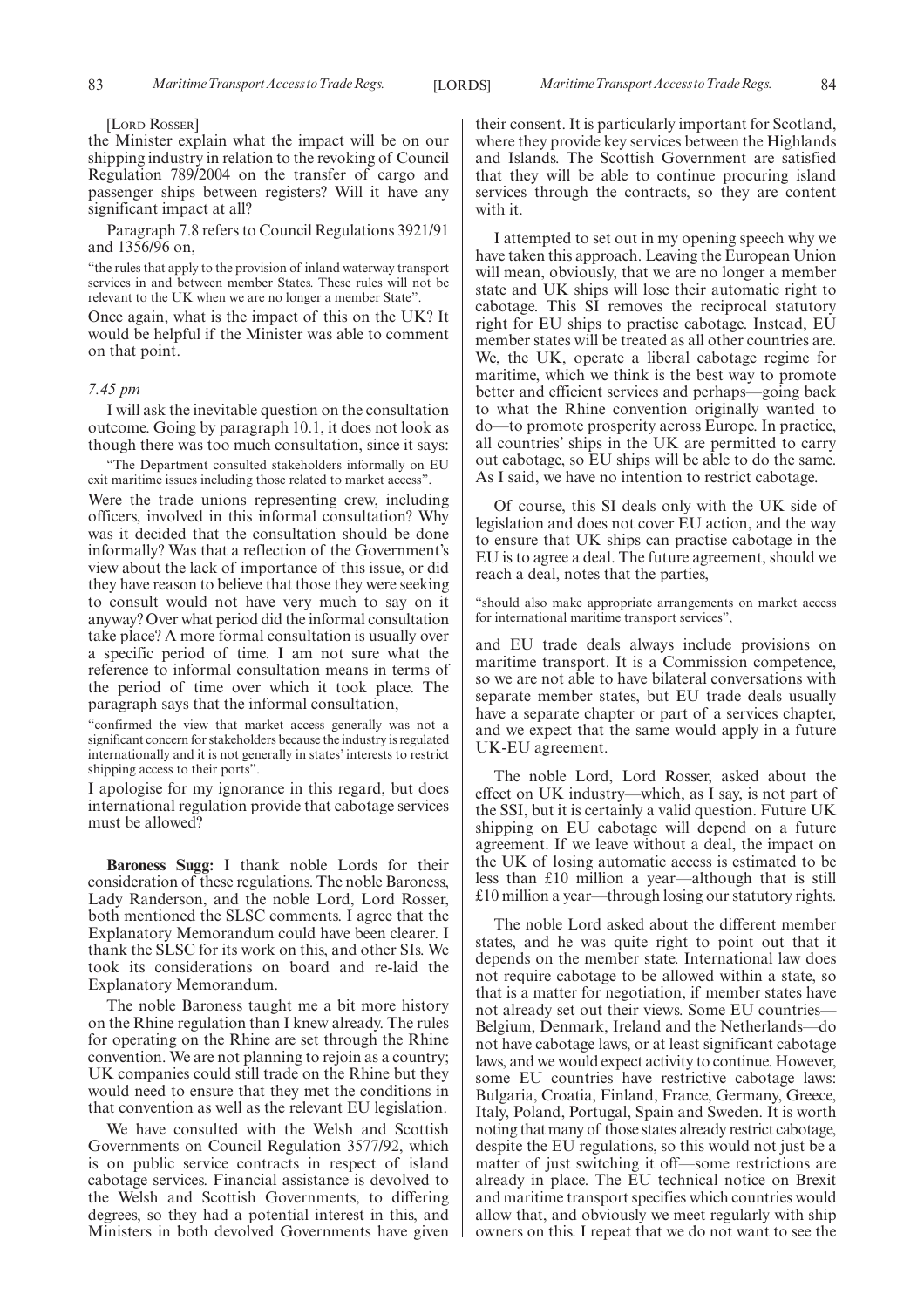loss of cabotage rights. It is one of the implications of not being a member state any more, which is another reason why we are working to achieve a deal.

The noble Lord, Lord Rosser, asked about anticompetitive action. We will rely on our own competitive competition legislation; the Competition and Markets Authority will take a greater role in enforcing such legislation, and we will be able to take action on trade remedies, if necessary under WTO rules. However, as I said, the maritime sector is global and liberalised, and that is reflected in the principles of the OECD, which most countries sign up to.

We have rarely seen action taken; on anti-dumping legislation, for example, there has been only one incidence in 1987. The Commission has been more interested in overpricing than underpricing, so it has looked at prohibiting liner conference cartels in the container trade and regulating the alliances which have succeeded them. Generally speaking, therefore, this has not been a significant issue. Of course, if the EU takes action in this case, it will cover European shipping, and if a ship is not going to the EU, it is unlikely to come to the UK. However, as I said, we have our own competition legislation in place.

The noble Lord, Lord Rosser, also asked about the effect of Regulation 789/2004 on the transfer of cargo and passengers. We believe that the application will have no effect; we are aware of no instance where the regulation has been used.

The noble Lord also asked about inland waterways. The UK will continue to have a similarly liberal regime in relation to the limited market for cabotage on inland waterways. For geographical reasons, obviously there is no international trade on inland waterways within Great Britain, and it is extremely limited in scope for Northern Ireland and the Republic. There is also very little interest from UK shipping in EU inland waterways.

No formal consultation was done on this instrument, simply because, for the most part, the regulations revoke redundant legislation and do not make any changes that affect the operation of businesses or impose any additional costs. The department has discussed the instrument with shipping industry representatives through the Chamber of Shipping, especially in relation to the proposals to revoke the cabotage regulation. The industry is concerned to avoid those restrictions, which is what we are doing. I am pleased again to set on the record that the Government have no plans to introduce such restrictions.

Officials have also discussed the regulations with the National Union of Rail, Maritime and Transport Workers, and especially the implications of the revocation of the cabotage regulation on Scottish inland services; we do not believe that that revocation has any consequence for such services. Ministers and officials meet regularly and frequently with many maritime stakeholders: for example, the Secretary of State met the Chamber of Shipping earlier this month to discuss Brexit. The RMT is one of the organisations we have regular engagement with; the Maritime Minister Nusrat Ghani met the RMT at the end of last year and will meet the union again in the next few weeks, and the chief executive of the MCA also met the RMT last week.

Therefore, while this SI does not have a direct effect, because it changes very little, obviously the alternative side of it is the effect it will have on UK shipping, and whether it has cabotage rights within the EU. While that is not related to this SI, of course we are discussing it on a regular basis, which is why we are keen to ensure that we achieve a deal that allows us continued access to cabotage within the EU, in the same way as EU member states will continue to have access to cabotage in the UK, even if not on a statutory rights basis; they will have the same access as all third country shipping companies do, and we have no plans to restrict that further.

I hope that I have managed to address the points raised, but, if not, I will provide answers in writing. The aim of this SI is to ensure that legislation continues to work effectively from day one in the event of no deal, and that redundant, inappropriate or unreciprocated provisions are duly removed.

*Motion agreed.*

*House adjourned at 7.57 pm.*